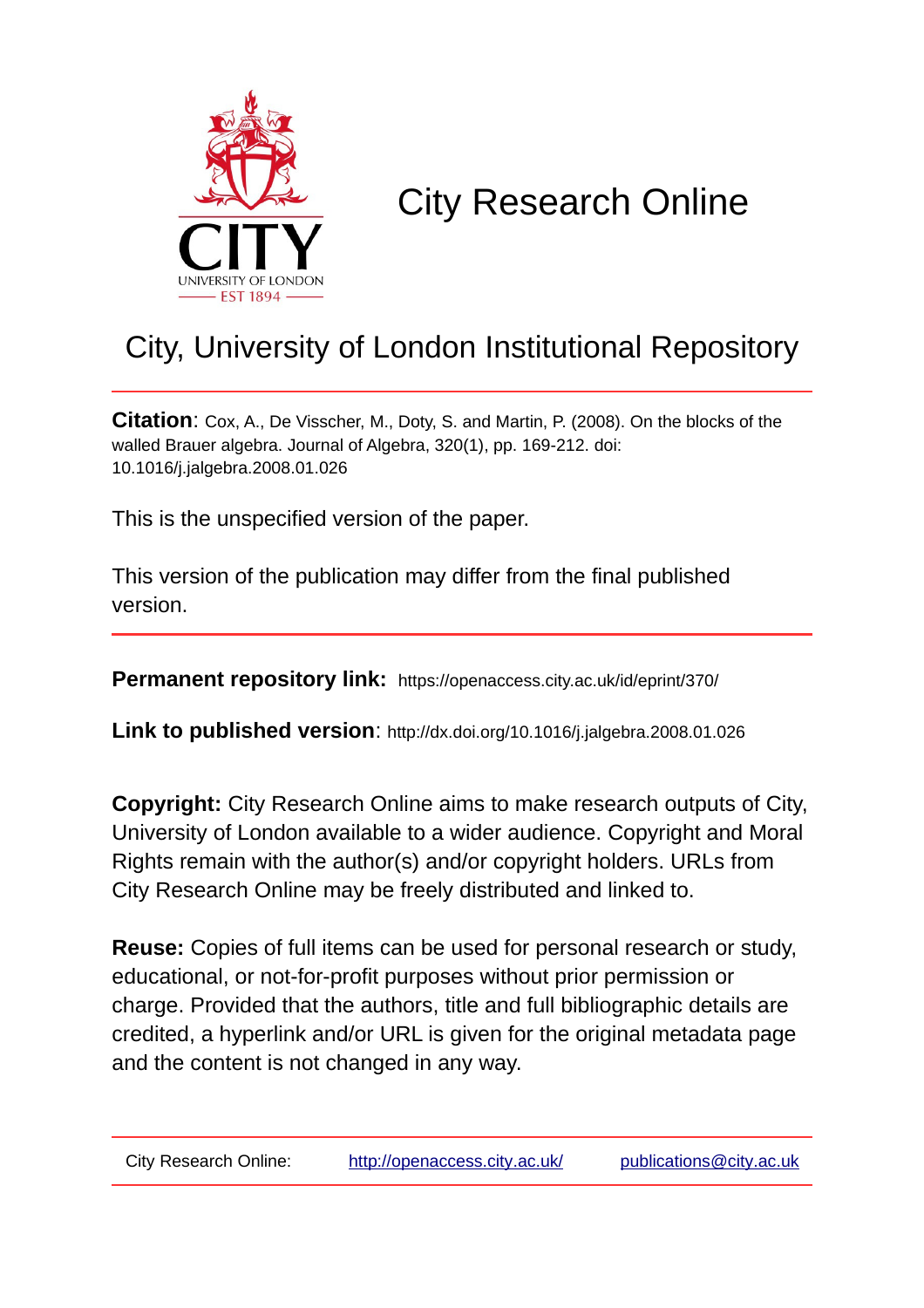### On the blocks of the walled Brauer algebra

Anton Cox<sup>a</sup>, Maud De Visscher<sup>a</sup>, Stephen Doty<sup>b</sup>, Paul Martin<sup>c</sup>

<sup>a</sup>*Centre for Mathematical Science, City University, Northampton Square, London, EC1V 0HB, England.*

<sup>b</sup>*Department of Mathematics and Statistics, Loyola University Chicago, 6525 North Sheridan Road, Chicago, IL 60626, USA.*

<sup>c</sup>*Department of Pure Mathematics, University of Leeds, Leeds, LS2 9JT, England.*

#### 1. Introduction

The representation theories over C of the symmetric group  $\Sigma_r$  and the general linear group  $GL_n(\mathbb{C})$  are related by Schur-Weyl duality. This is the observation that the rth tensor product  $V^{\otimes r}$  of the natural representation V of  $GL_n(\mathbb{C})$  has actions both by  $GL_n(\mathbb{C})$  and by  $\Sigma_r$  (the latter by place permutation of the tensor factors) such that the image of each group algebra under its action can be identified with the centraliser algebra of the other [Wey46].

The Brauer algebra  $B_r(\delta)$  is an extension of  $\mathbb{C}\Sigma_r$  introduced to play the role of  $\mathbb{C}\Sigma_r$  in corresponding dualities for symplectic and orthogonal groups [Bra37]. When  $\delta$  is a positive integer the duality is with  $O_{\delta}(\mathbb{C})$ ; when  $\delta$  is a negative even integer the duality is with  $Sp_{-\delta}(\mathbb{C})$ . However, the algebra  $B_r(\delta)$  itself is defined for all choices of  $\delta \in \mathbb{C}$ .

The walled Brauer algebra (also known as the rational Brauer algebra)  $B_{r,s}(\delta)$  arises from a third version of Schur-Weyl duality. For  $\delta \in \mathbb{N}$ , consider the mixed tensor product  $V^{\otimes r} \otimes (V^*)^{\otimes s}$  of the natural representation (and its dual) for  $GL_{\delta}(\mathbb{C})$ . There is a subalgebra  $B_{r,s}(\delta)$  of the Brauer algebra which acts on this product to give a Schur-Weyl duality with the  $GL_{\delta}(\mathbb{C})$  action. This algebra was studied by Turaev [Tur89], Koike [Koi89], and Benkart et al  $[BCH^+94]$ .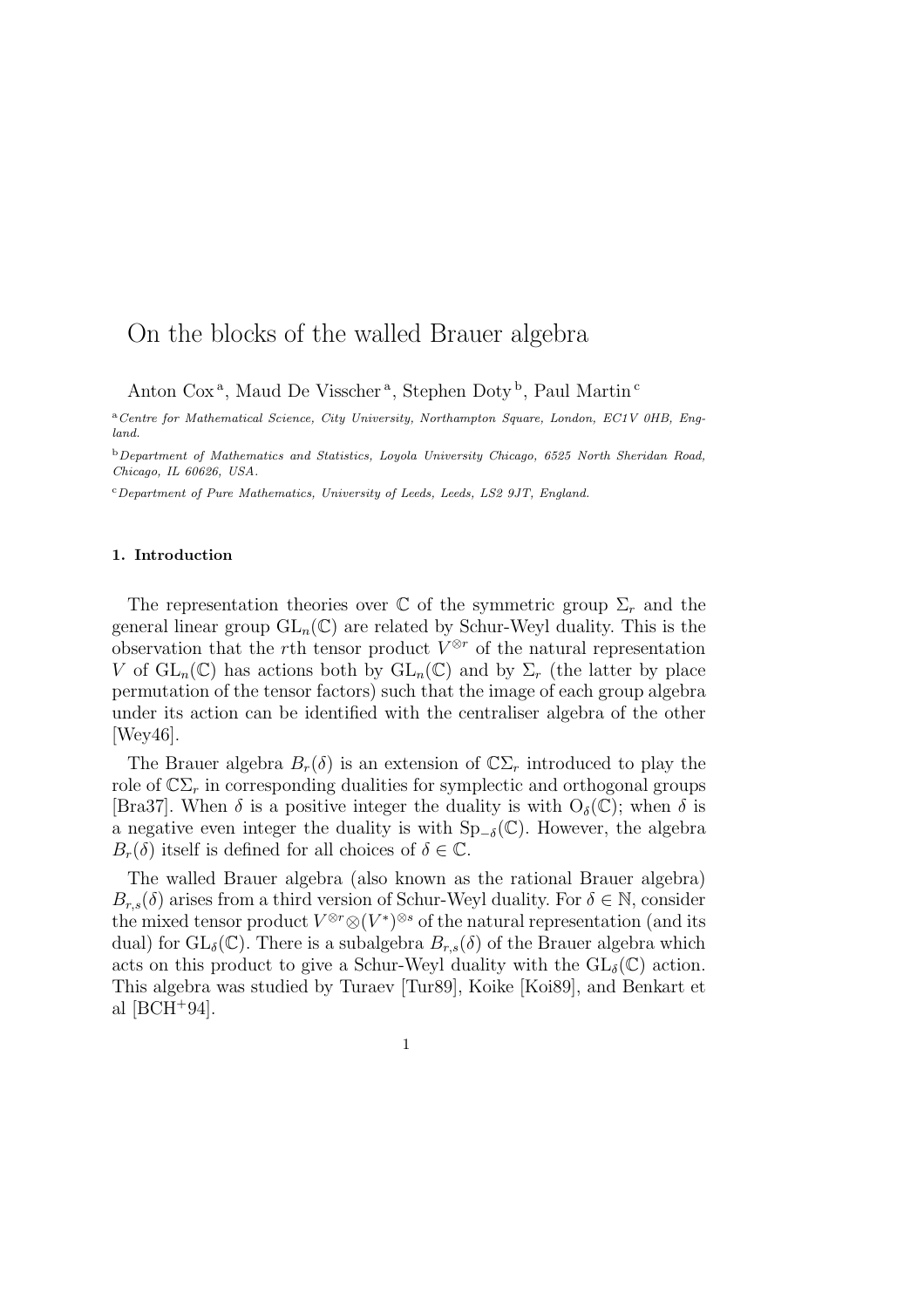The symmetric group, Brauer, and walled Brauer algebras may be considered over arbitrary fields. It is known that the respective Schur-Weyl dualities continue to hold in types  $A$  and  $C$  (when the field is infinite) and are expected to hold for other types. This is well known in type  $A$ ; see [DDH08] for type C.

Over C the Brauer and walled Brauer algebras are isomorphic to the corresponding centraliser algebra when  $|\delta| >> 0$ , and hence must be semisimple. However, for small values of  $\delta$  the centraliser algebra is only a quotient of the original algebra, and non-semisimple cases can occur.

Until relatively recently the representation theory of the Brauer algebra was ill understood. A precise semisimplicity criterion was given by Rui [Rui05] only very recently. However, in recent work [CDM05,CDM06] it has been shown that the non-semisimple cases have a rich combinatorial structure, which is controlled by the type D Weyl group; at present a structural explanation for this phenomena is lacking. The goal of the present paper is to analyse the representation theory of the walled Brauer algebra in the same manner. This will combine an application of the towers of recollement formalism from [CMPX06], generalised to the cellular setting, with analogues of various explicit calculations for the Brauer algebra in [DWH99]. Then we will introduce a geometric formulation of the combinatorics obtained.

Section 2 introduces the walled Brauer algebra, and starts to show how it is compatible with a cellular version of the basic towers of recollement machinery. This is completed in Section 3, where the cell modules are introduced.

In Section 4 we give a necessary condition (for arbitrary fields and parameter choices) for two simple modules to be in the same block by considering the action of certain central elements in  $B_{r,s}$ . This gives a necessary condition for semisimplicity; this is shown to give a sufficient condition (except in obviously non-semisimple cases) in Sections 5 and 6 by constructing certain homomorphisms between cell modules. Thus we are able to give a complete semisimplicity criterion in Theorem 6.3.

In Section 7 we are able to refine these results to give a complete description of when two simple modules are in the same block in characteristic zero.

For the Brauer algebra the combinatorial description of blocks in [CDM05] has been reinterpreted [CDM06] in terms of an action of the Weyl group of type D as in Lie theory. In Section 8 we will provide a similar reinterpretation for the walled Brauer, in terms of the Weyl group of type A, but with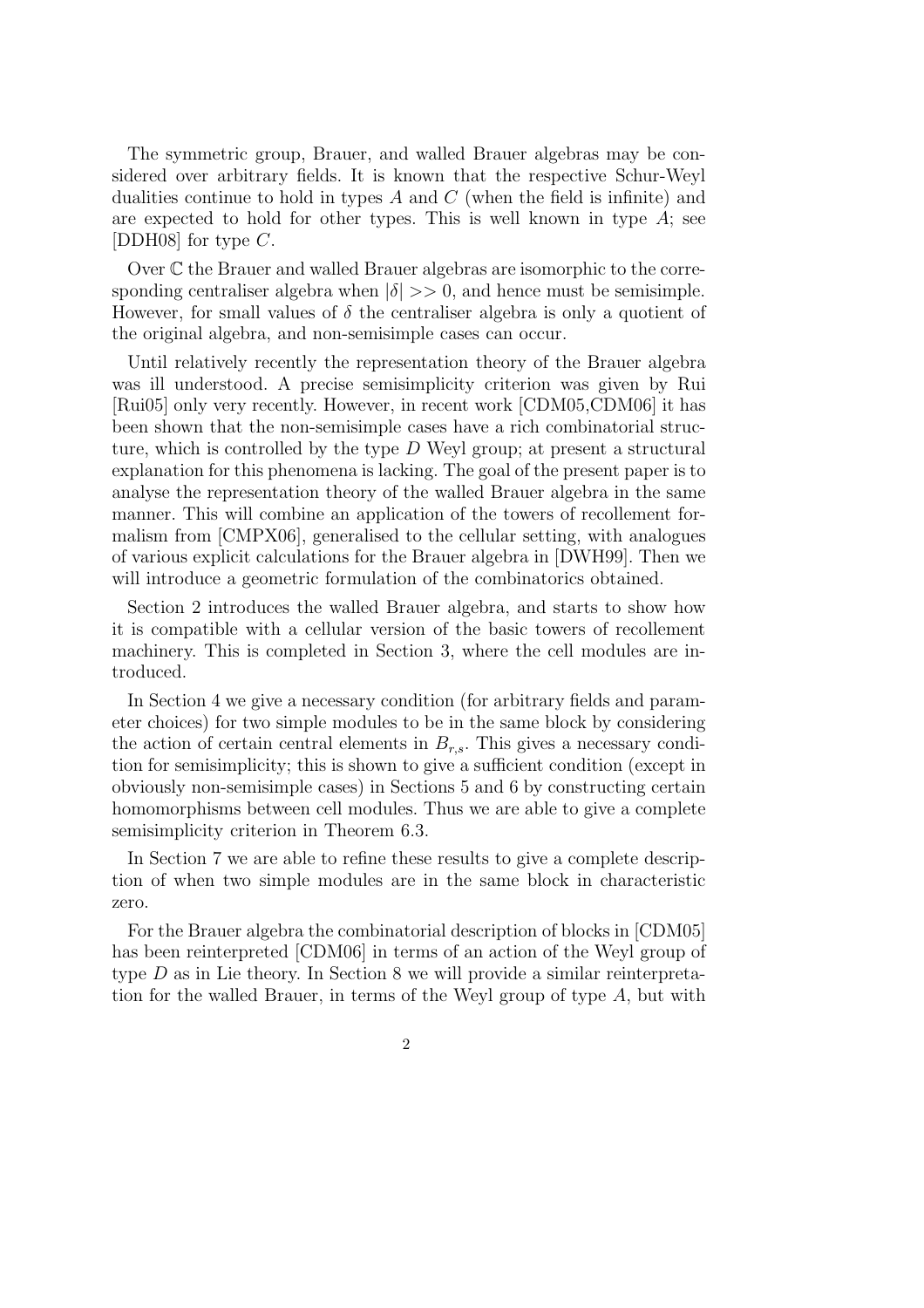an unusual choice of dominant weights.

Simple modules for the walled Brauer algebra  $B_{r,s}$  can be labelled by certain bipartitions  $(\lambda^L, \lambda^R)$ , and we choose to identify these with elements of  $\mathbb{Z}^{r+s}$  (with a fixed origin) by embedding  $\lambda^R$  normally but reflecting  $\lambda^L$ about the two axes passing through the origin. These dominant weights are thus generalised partitions with Young diagram of the general form shown in Figure 1. As in Lie theory, the natural action of  $\Sigma_{r+s}$  on the set of weights has to be shifted, but in this case the shift also depends on the parameter δ.



Fig. 1. A dominant weight for  $B_{r,s}$ 

In Section 10 we give a necessary condition for two weights to be in the same block in positive characteristic (i.e. a linkage principle) by replacing W by the corresponding affine Weyl group. This is exactly analogous to the Brauer algebra case.

Although the combinatorics is a little more intricate (as the role of the symmetric group for the Brauer algebra is replaced by a product of symmetric groups), the actual proofs are rather simpler for the walled Brauer algebra than for the Brauer algebra. This paper is also almost entirely selfcontained, requiring only a result of Halverson (on the symmetric group content of walled Brauer modules) [Hal96] from the existing walled Brauer literature. Thus it may also be read as an introduction to the methods used in the Brauer algebra papers [CDM05] and [CDM06].

#### 2. The walled Brauer algebra

Fix an algebraically closed field k of characteristic  $p \geq 0$ , and  $\delta \in k$ . For  $r, s \in \mathbb{N}$ , the walled Brauer algebra  $B_{r,s}(\delta)$  can be defined as a subalgebra of the ordinary Brauer algebra  $B_{r+s}(\delta)$  in the following manner.

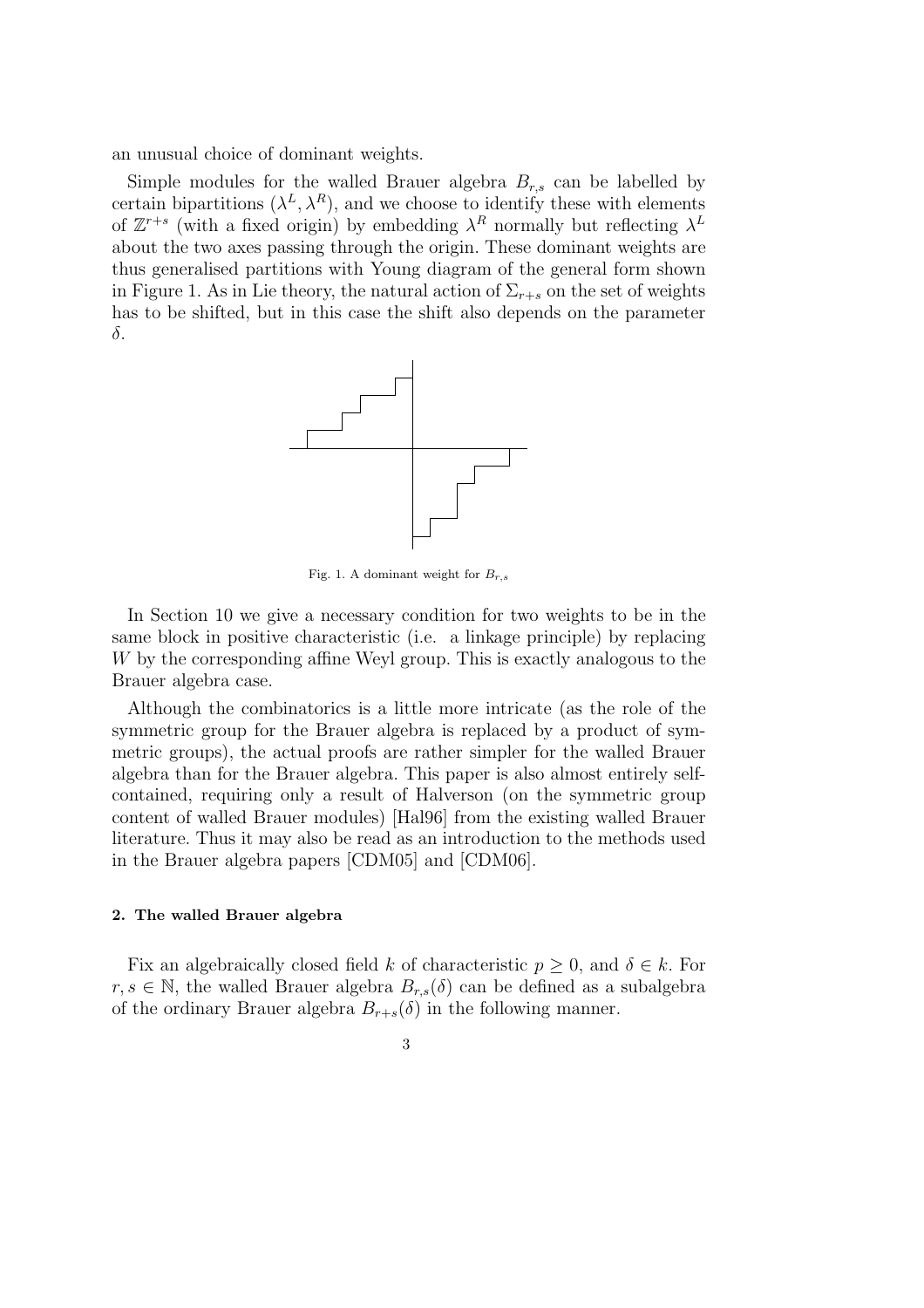Recall that for  $n \in \mathbb{N}$  the *Brauer algebra*  $B_n(\delta)$  can be defined in terms of a basis of partitions of  $\{1, \ldots, n, \overline{1}, \ldots, \overline{n}\}$  into pairs. The product AB of two basis elements A and B is obtained by representing each by a graph on  $2n$ points, and identifying the vertices  $\overline{1}, \ldots, \overline{n}$  of A with the vertices  $1, \ldots, n$ of B respectively. This produces a new graph on the vertices  $1, \ldots, n$  of A and  $\overline{1}, \ldots, \overline{n}$  of B, possibly together with some number (t say) of connected components not connected to any of these vertices. The product  $AB$  is then defined to be  $\delta^t C$ , where C is the basis element corresponding to the graph obtained by removing these connected components.

It is usual to represent basis elements graphically by means of diagrams with n northern nodes numbered 1 to n from left to right, and n southern nodes numbered  $\overline{1}$  to  $\overline{n}$  from left to right, where each node is connected to precisely one other by a line. Edges connecting a northern and a southern node are called *propagating lines*, and the remainder are called *northern* or *southern arcs*.

It is now easy to realise the *walled Brauer algebra*  $B_{r,s}(\delta)$  as a subalgebra of the Brauer algebra  $B_{r+s}(\delta)$ . Partition the basis diagrams with a wall separating the first  $r$  northern nodes and first  $r$  southern nodes from the remainder. Then the walled Brauer algebra is the subalgebra with basis those Brauer diagrams such that no propagating edge crosses the wall, and every northern or southern arc does cross the wall. It is easy to verify that the space spanned by such diagrams is indeed a subalgebra. Note that  $B_{0,n}(\delta) \cong B_{n,0}(\delta) \cong k\Sigma_n$ , the group algebra of the symmetric group  $\Sigma_n$  on n letters. An example of two walled Brauer diagrams and their product is given in Figure 2.



Fig. 2. The product of two basis elements in  $B_{3,5}(\delta)$ .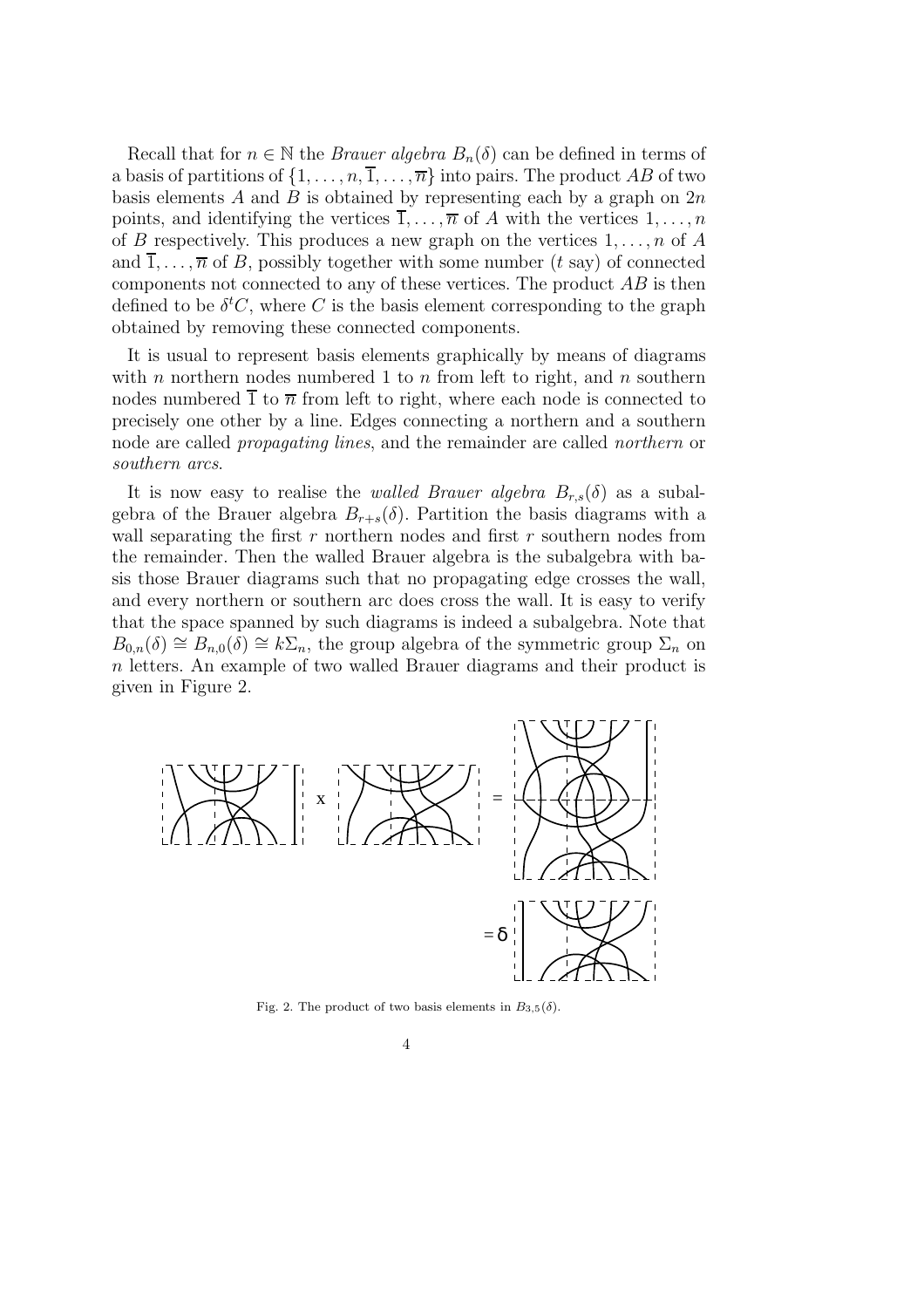We will show that the algebras  $B_{r,s}(\delta)$  form cellular analogues of the towers of recollement introduced in[CMPX06]. Roughly, such a tower consists of a family of cellular algebras related by inclusions and idempotent embeddings in a compatible way, such that restriction and induction of cell modules is well-behaved in the tower. For general k and  $\delta$  we will obtain a similar formalism with quasiheredity replaced by cellularity.

More precisely, there are six conditions labelled  $(A1-6)$  in  $[CMPX06]$ which are required for a tower of recollement, and we will consider each of these in turn. All but  $(A2)$  (concerning quasi-heredity) will turn out to hold (if suitably interpreted) for arbitrary k and  $\delta$ , and in the general case we will also be able to replace  $(A2)$  by a cellular analogue. Henceforth we will suppress all  $\delta s$  in our notation when no ambiguity can occur.

Suppose that k is arbitrary, with  $r, s > 0$  and  $\delta \neq 0$ , and let  $e_{r,s} \in B_{r,s}$ be  $\delta^{-1}$  times the diagram with one northern arc connecting r and  $r + 1$ , one southern arc connecting  $\overline{r}$  and  $\overline{r+1}$  and all remaining edges being propagating lines from i to  $\overline{i}$ . (The element  $e_{3,5}$  is illustrated in the lefthand side of Figure 3; the element  $e_{3,5,2}$  in the right-hand side of the Figure will be discussed later.) Clearly  $e_{r,s}$  is an idempotent in  $B_{r,s}$ .



Fig. 3. The elements  $e_{3,5}$  and  $e_{3,5,2}$  in  $B_{3,5}$ .

If  $\delta = 0$  then we cannot define the idempotent  $e_{r,s}$  as above. However, if r or s is at least 2 then we can define an alternative idempotent  $\tilde{e}_{rs}$  as illustrated in Figure 4.



Fig. 4. The element  $\tilde{e}_{3,5}$  in  $B_{3,5}$ .

Our first result is

**Proposition 2.1 (A1)** *If*  $\delta \neq 0$  *then for each* r, s > 0 *we have an algebra isomorphism*

$$
\Phi_{r,s}: B_{r-1,s-1} \longrightarrow e_{r,s} B_{r,s} e_{r,s}.
$$

*If*  $\delta = 0$  *and*  $r \geq 2$  *or*  $s \geq 2$  *we have an algebra isomorphism* 

$$
\phantom{0}5
$$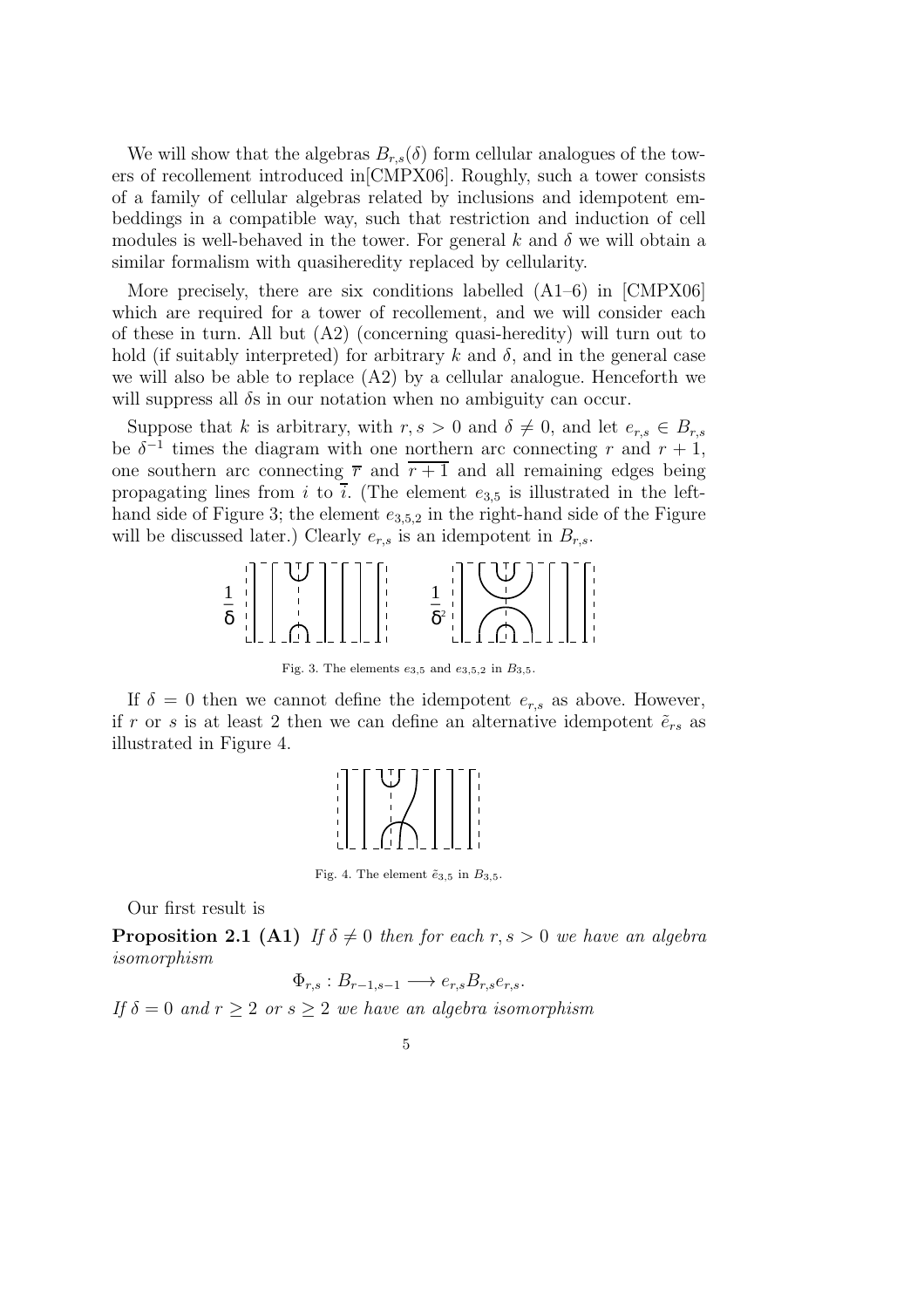$$
\tilde{\Phi}_{r,s}: B_{r-1,s-1} \longrightarrow \tilde{e}_{r,s} B_{r,s} \tilde{e}_{r,s}.
$$

PROOF. We prove the first statement, the second is very similar.

Given a diagram D in  $B_{r-1,s-1}$  we define a new diagram D' in  $B_{r,s}$  by adding two propagating lines immediately before and after the wall in  $D$ , so that r is connected to  $\overline{r}$  and  $r+1$  to  $\overline{r+1}$ . It is clear that the map taking D to  $e_{r,s}D'e_{r,s}$  (as illustrated in Figure 5) is an injective algebra homomorphism, and it is easy to verify that the image is precisely  $e_{r,s}B_{r,s}e_{r,s}$ .



Fig. 5. An example of the action of the map  $\Phi_{r,s}$ .

**Remark 2.2** *The roles of*  $e_{r,s}$  *and*  $\tilde{e}_{r,s}$  *are very similar, and so we will henceforth write* er,s *for both types of idempotent (and similarly write* Φ *for the isomorphisms in (A1)). This will allow us to deal with the cases*  $\delta = 0$  *and*  $\delta \neq 0$  *simultaneously. In proofs we will work with the original idempotent; the obvious (trivial) modifications are left to the reader.*

We wish to define a sequence of idempotents  $e_{r,s,i}$  in  $B_{r,s}$ . Set  $e_{r,s,0} = 1$ , and for  $1 \leq i \leq \min(r, s)$  set  $e_{r,s,i} = \Phi_{r,s}(e_{r-1,s-1,i-1})$ . Note that when  $\delta = 0$ and  $r = s$  the element  $e_{r,r,r}$  is not defined.

To these elements we associate quotients  $B_{r,s,i} = B_{r,s}/B_{r,s}e_{r,s,i}B_{r,s}$ . When  $\delta \neq 0$  we can give an alternative description of the  $e_{r,s,i}$  (via our explicit description of  $\Phi_{r,s}$ ) as  $\delta^{-i}$  times the diagram with i northern (respectively southern) arcs connecting  $r - t$  to  $r + 1 + t$  (respectively  $\overline{r - t}$  to  $\overline{r + 1 + t}$ for  $0 \leq t \leq i = 1$  and the remaining edges all propagating lines connecting u to  $\overline{u}$  for some u. The element  $e_{3,5,2}$  is illustrated in the right-hand side of Figure 3. A similar description can be given in the case  $\delta = 0$ .

We define the *propagating vector* of a diagram  $D$  to be the pair  $(a, b)$  where  $D$  has a propagating lines to the left of the wall, and  $b$  to the right. Note that if we multiply two diagrams with propagating vectors  $(a_1, b_1)$  and  $(a_2, b_2)$ then the result must have propagating vector  $(a, b)$  with  $a \leq \min(a_1, a_2)$ and  $b \leq \min(b_1, b_2)$ .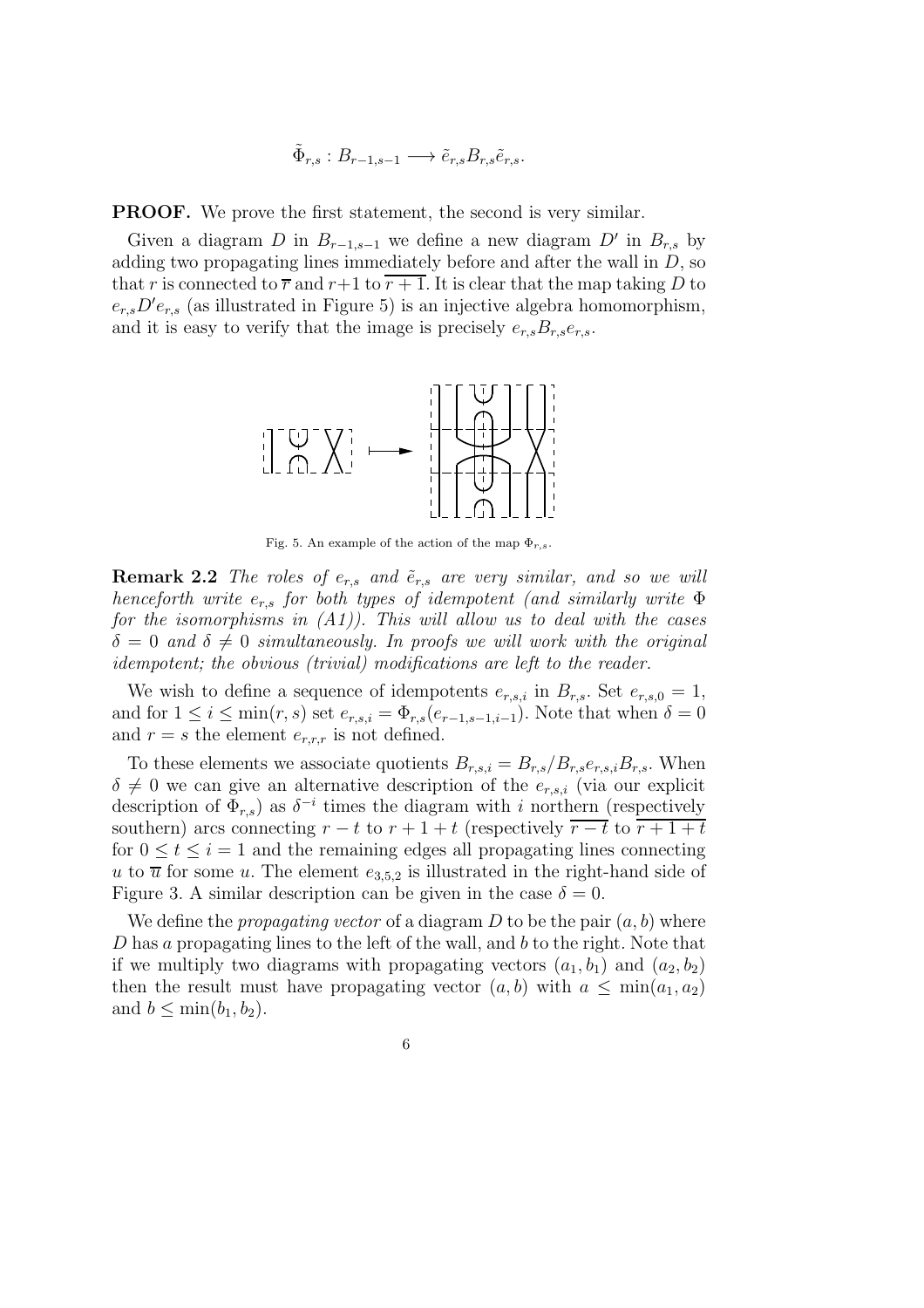Set  $J_i = B_{r,s}e_{r,s,i}B_{r,s}$  and consider the sequence of ideals

$$
\cdots \subset J_2 \subset J_1 \subset J_0 = B_{r,s}.\tag{1}
$$

Proposition 2.3 *The ideal* J<sup>i</sup> *has a basis of all diagrams with propagating vector*  $(a, b)$  *for some*  $a \leq r - i$  *and*  $b \leq s - i$ *. In particular the section* 

$$
J_i/J_{i+1}
$$

*in the filtration (1) has a basis of all diagrams with propagating vector*  $(r$  $i, s - i$ .

PROOF. This is a routine exercise (see for example [MS94, Corollary 1.1]).

In particular we have that

$$
B_{r,s}/J_1 \cong k(\Sigma_r \times \Sigma_s). \tag{2}
$$

We will denote  $\Sigma_r \times \Sigma_s$  by  $\Sigma_{r,s}$ .

We will need some basic facts about symmetric group representations; details can be found in [Jam78]. For each partition  $\lambda$  of n, we can define a *Specht module*  $S^{\lambda}$  for  $k\Sigma_n$ . We say that a partition  $\lambda = (\lambda_1, \ldots, \lambda_r)$  is *p-regular* if either  $p > 0$  and there is no  $1 \leq i \leq r$  such that

$$
\lambda_i=\lambda_{i+1}=\cdots=\lambda_{i+p}
$$

or  $p = 0$ . Then the heads  $D^{\lambda}$  of the Specht modules  $S^{\lambda}$  for  $\lambda$  *p*-regular form a complete set of inequivalent simple  $k\Sigma_n$ -modules.

As k is algebraically closed (and so certainly a splitting field for  $\Sigma_r$  and  $\Sigma_s$ , the simple modules for  $k\Sigma_{r,s}$  are precisely those modules of the form  $D\boxtimes D'$  where D is a simple  $k\Sigma_r$ -module, and D' a simple  $k\Sigma_s$ -module [CR81, (10.33) Theorem, and so can be labelled by pairs  $(\lambda^L, \lambda^R)$  where  $\lambda^L$  is a p-regular partition of r and  $\lambda^R$  is a p-regular partition of s. We will denote the set of such pairs by  $\Lambda_{reg}^{r,s}$ .

If  $p = 0$  or  $p > \max(r, s)$  then the group algebra  $k \Sigma_{r,s}$  is semisimple, and  $\Lambda^{r,s}_{reg}$  consists of all pairs of partitions of r and s. If  $(\lambda^L, \lambda^R)$  is such a pair we will denote this by  $(\lambda^L, \lambda^R) \vdash (r, s)$ , and denote the set of such by  $\Lambda^{r,s}$ . We will call elements of  $\Lambda^{r,s}$  *weights*. We will say that k is  $\Sigma_{r,s}$ -semisimple (or just  $\Sigma$ -semisimple whenever this does not cause confusion) when  $p = 0$ or  $p > \max(r, s)$ .

Let  $\Lambda_{r,s}$  denote an indexing set for the simple  $B_{r,s}$ -modules. From Proposition 2.1 (A1) we have an exact *localisation* functor

$$
F_{r,s}: B_{r,s}\text{-mod} \longrightarrow B_{r-1,s-1}\text{-mod}
$$

$$
\overline{7}
$$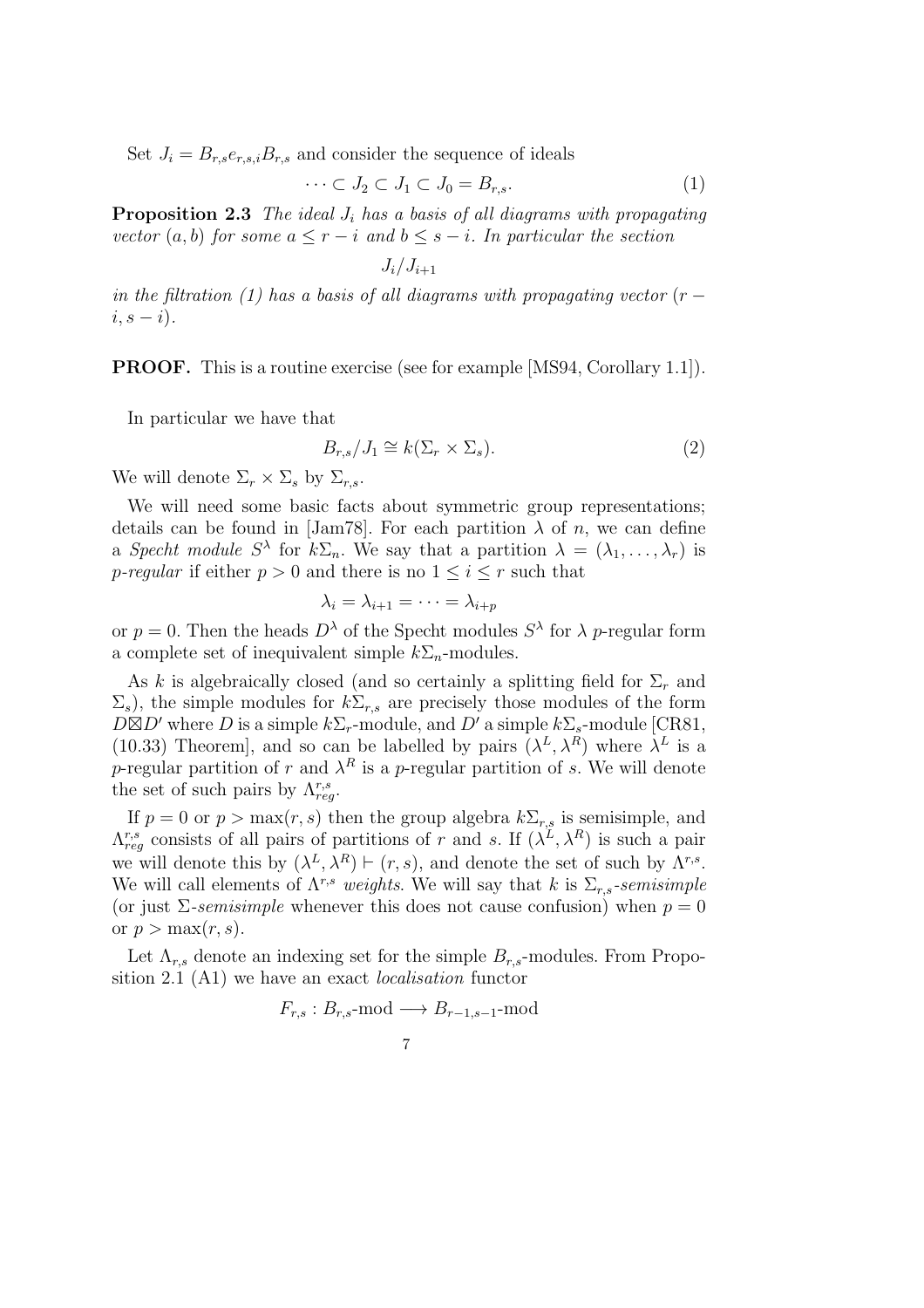coming from the relevant idempotent, which takes a  $B_{r,s}$ -module M to  $e_{r,s}M$ . There is a corresponding right exact *globalisation* functor  $G_{r-1,s-1}$  in the opposite direction which takes a  $B_{r-1,s-1}$ -module N to  $B_{r,s}e_{r,s}\otimes_{e_{r,s}B_{r,s}e_{r,s}}$ N. By standard properties of localisation functors [Gre80] and (2) we have for  $r, s > 0$  that

$$
\Lambda_{r,s}=\Lambda_{r-1,s-1}\sqcup\Lambda_{reg}^{r,s}.
$$

As  $B_{r,0} \cong B_{0,r} \cong k\Sigma_r$  we deduce

**Proposition 2.4** *If*  $\delta \neq 0$  *or*  $r \neq s$ *, then* 

$$
\Lambda_{r,s} = \coprod_{i=0}^{\min(r,s)} \Lambda_{reg}^{r-i,s-i}.
$$

It will be convenient to have the following alternative way of describing walled Brauer diagrams, in terms of partial one-row diagrams (confer for example [GL96]). Given a walled Brauer diagram  $D \in B_{r,s}$  with t northern and t southern arcs, we will write  $D = X_{v,w,\sigma}$  in the following manner. Let  $v$  represent the configuration of northern arcs in  $D$ , and  $w$  represent the configuration of southern arcs. Then  $D$  is uniquely specified by giving  $\sigma \in \Sigma_{r-t,s-t}$  (regarded as a subset of  $\Sigma_{r+s}$  in the obvious way) such that  $\sigma(i) = j$  if the *i*th northern node on a propagating line is connected to node j. We denote the set of elements v arising thus by  $\mathcal{V}_{r,s,t}$  (and by abuse of notation use the same set to refer to the elements  $w$  that arise), and call this the set of *partial one-row (r,s,t) diagrams*, or just *partial one-row diagrams* when  $r, s$ , and  $t$  are clear from context.

The tower of recollement formalism in [CMPX06] is realised in the context of quasihereditary algebras. However, it is easy to recast it in the more general cellular algebra setting, albeit at the expense of some additional hypotheses.

The notion of a cellular algebra was introduced by Graham and Lehrer [GL96] in terms of an involution and a basis with very special properties. However, for our purposes the alternative (equivalent) definition given later by K¨onig and Xi [KX99] in terms of ideals and iterated inflations (together with an involution) will ease our exposition. (These two approaches also have a hybrid version in the tabular framework [GM07], although we will not consider this here.)

Given a k-algebra C, a k-vector space V, and a bilinear form  $\phi: V \otimes V \longrightarrow$ C, König and Xi define a (possibly nonunital) algebra structure on  $A_{C,V}^{\phi}$  =  $V \otimes V \otimes C$  by setting the product of two basis elements to be

$$
(a\otimes b\otimes x).(c\otimes d\otimes y)=a\otimes d\otimes x\phi(b,c)y.
$$

8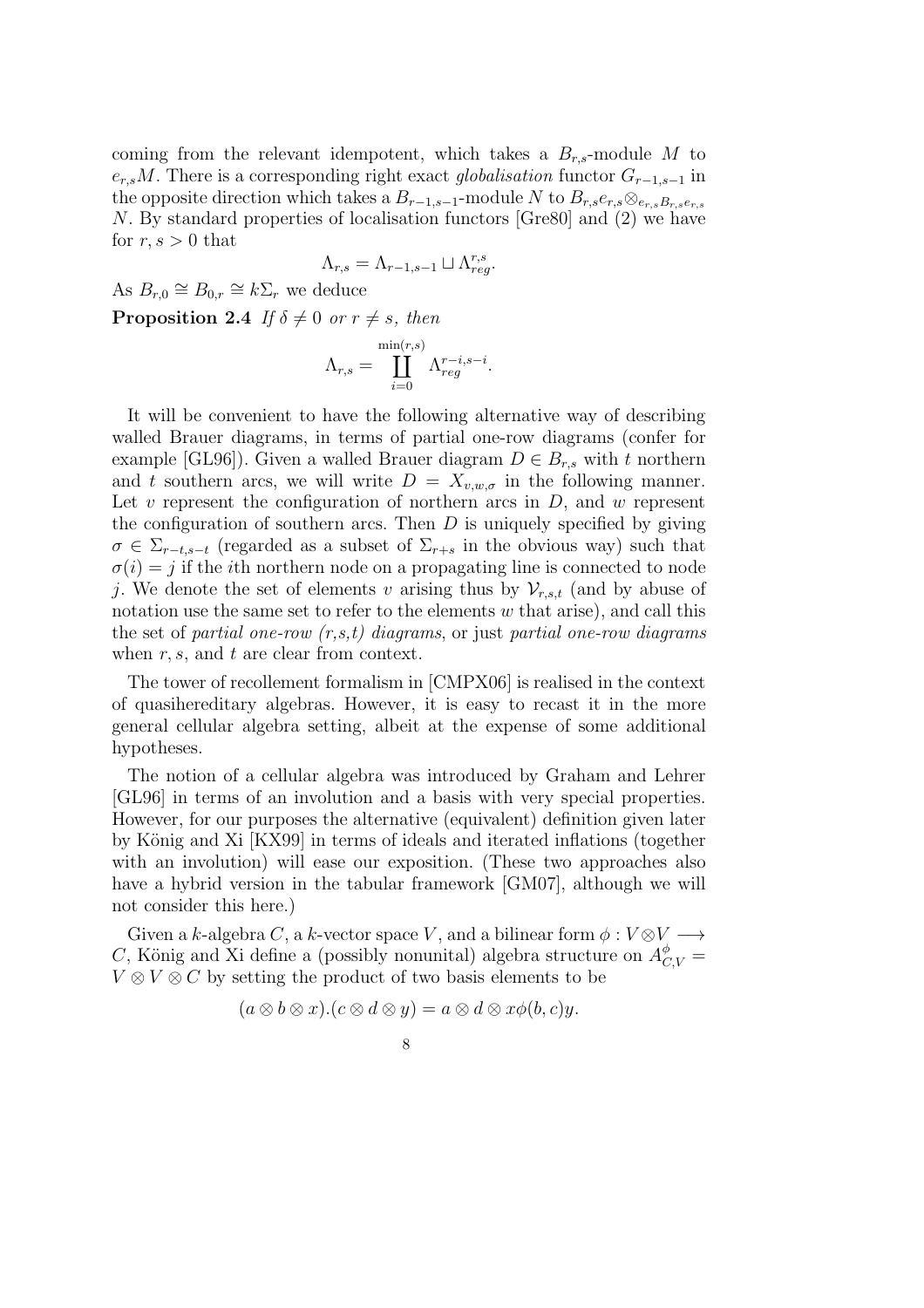If i is an involution on C with  $i(\phi(v, w)) = \phi(v, w)$  then there is an involution j on  $A_{C,V}^{\phi}$  given by

$$
j(a\otimes b\otimes x)=b\otimes a\otimes i(x).
$$

The algebra  $A_{C,V}^{\phi}$  is called the *inflation of* C *along* V.

König and Xi also need to define algebra structures on sums of the form  $C \oplus D$  where C is a (possibly nonunital) algebra and D is a unital algebra, extending the two algebra structures and any involutions which they possess in a compatible way. This is elementary but rather involved; details can be found in [KX99,KX01]. Iterating such constructions forms *iterated inflations*. The key result is that the inflation of a cellular algebra is again cellular [KX99, Proposition 3.3] In fact, carrying out this construction on full matrix algebras gives precisely the class of cellular algebras [KX99, Theorem 4.1].

In [KX01, Section 5] these constructions were used to give a simple proof that the Brauer algebra is cellular, by constructing it as an iterated inflation of symmetric group algebras. We will modify this argument to sketch a proof of a similar result for the walled Brauer algebras involving the group algebras  $k\Sigma_{m,n}$ . This result has been proved using tabular methods in [GM07]. An explicit construction of a cellular basis can be found in [Eny02].

There is an obvious involution i on  $B_{r,s}$  given by inverting diagrams (so that northern nodes become southern nodes and vice versa).

**Lemma 2.5** *For*  $l \geq 0$  *the algebra*  $J_l/J_{l+1}$  *is isomorphic to an inflation* 

$$
V_l \otimes V_l \otimes k\Sigma_{r-l,s-l}
$$

*of*  $k\Sigma_{r-l,s-l}$  *along a free* k-module  $V_l$  *of rank*  $|V_{r,s,l}|$ *, with respect to some bilinear form* φ *(described below).*

PROOF. This is a very slight modification of the corresponding proof for Brauer algebras in [KX01, Lemma 5.3]. Let  $V_l$  have basis  $\mathcal{V}_{r,s,l}$ , and let the map

$$
V_l \otimes V_l \otimes k\Sigma_{r-l,s-l} \longrightarrow J_l/J_{l+1}
$$

be given by  $v \otimes w \otimes \sigma \mapsto X_{v,w,\sigma}$ . To define the value of  $\phi(v, w)$  consider a product  $X_{u,v,\sigma_1}X_{w,x,\sigma_2}$  for some  $u, x \in \mathcal{V}_{r,s,l}$  and  $\sigma_1, \sigma_2 \in \Sigma_{r-l,s-l}$ . If this product does not have propagating vector  $(r - l, s - l)$  then set  $\phi(v, w) = 0$ . Otherwise  $\phi(v, w) = \delta^t \sigma$  where t is the number of closed loops in  $X_{u,v,\sigma_1} X_{w,x,\sigma_2}$ , and  $\sigma$  is the unique permutation such that

$$
X_{u,v,\sigma_1} X_{w,x,\sigma_2} = \delta^t X_{u,x,\sigma_1 \sigma \sigma_2}.
$$

$$
9 \\
$$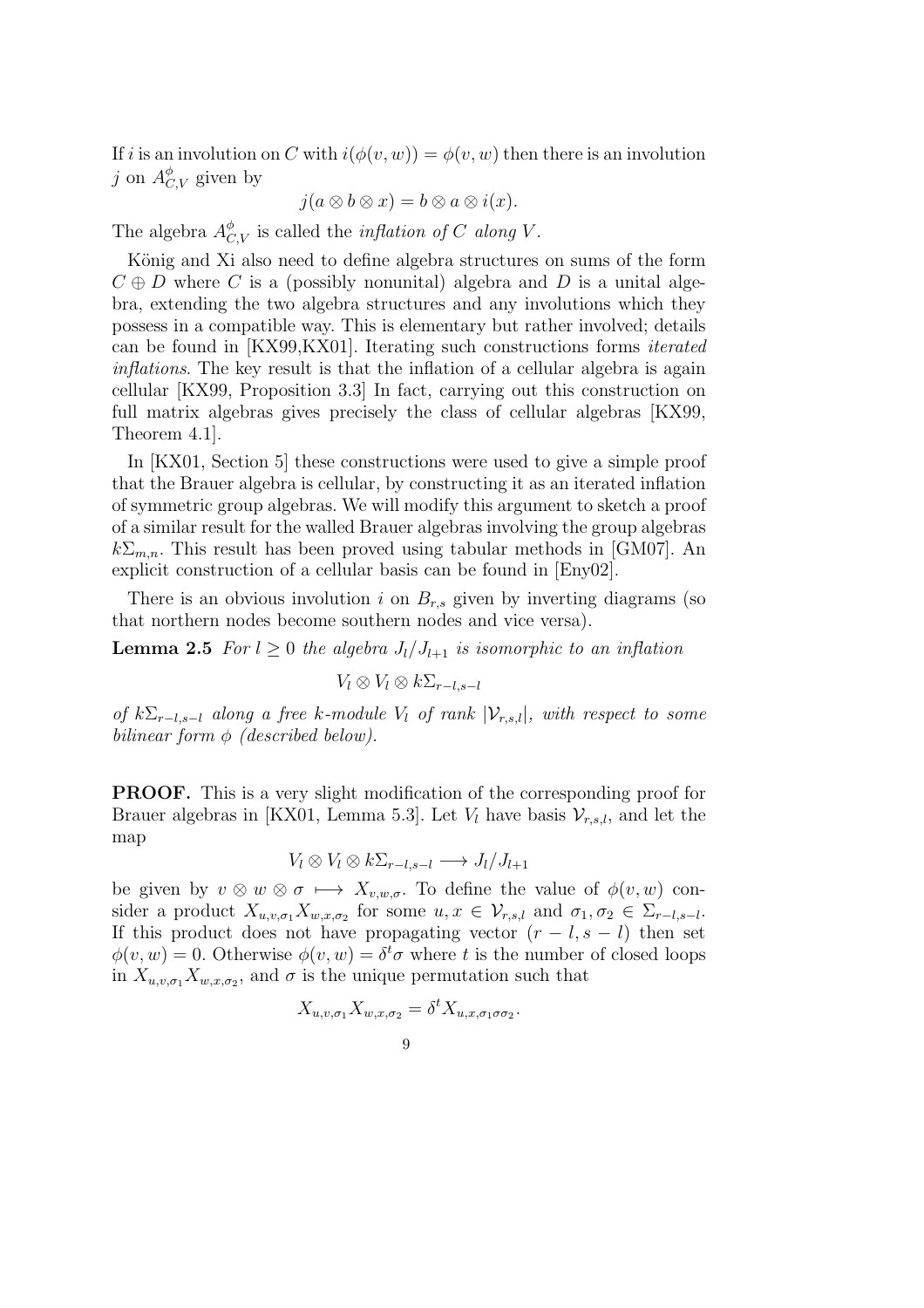Note that this definition is independent of the choice of  $u, x, \sigma_1, \sigma_2$ . It is now easy to verify that we have the desired algebra isomorphism.

Arguing exactly as in [KX01] one can then show that

**Proposition 2.6** *The walled Brauer algebra*  $B_{r,s}$  *is an iterated inflation of group algebras of the form*  $\Sigma_{r-l,s-l}$  *for*  $0 \le l \le \min(r,s)$  *along*  $V_l$ *.* 

The group algebras of the symmetric groups are cellular [GL96] (indeed they were the motivating example for cellularity), with cell modules given by the Specht modules  $S^{\lambda}$ . From this follows

Theorem 2.7 *(i) The walled Brauer algebra* Br,s *is cellular with a cell module*  $\Delta_{r,s}(\lambda^L, \lambda^R)$  *for each*  $(\lambda^L, \lambda^R) \in \Lambda^{r-l,s-l}$  *with*  $0 \le l \le \min(r, s)$ *. (ii)* If  $\delta \neq 0$  *or*  $r \neq s$  *then the simple modules are indexed by all pairs*  $(l, \lambda^L, \lambda^R)$  where  $0 \le l \le \min(r, s)$  and  $(\lambda^L, \lambda^R) \in \Lambda_{reg}^{r-l, s-l}$ . *(iii)* If  $\delta = 0$  and  $r = s$  we get the same indexing set for simples as in (ii), *but with the single simple corresponding to*  $l = min(r, s)$  *omitted.* 

PROOF. From the basis definition in [GL96] (or see [KX99, Proposition 6.15) it is clear that a cell basis for  $k\Sigma_{r,s}$  can be obtained as a product of cell bases for  $k\Sigma_r$  and  $k\Sigma_s$ , and hence  $k\Sigma_{r,s}$  is cellular with cell modules of the form  $M \boxtimes N$  where  $M, N$  are cell modules for  $k\Sigma_r$ ,  $k\Sigma_s$ , respectively. Part (i) now follows from Proposition 2.6.

Part (ii) has already been shown in Proposition 2.4. The modification needed when  $\delta = 0$  and  $r = s$  follows as in [KX01, Corollary 5.8], or from the known structure of the cellular algebra  $B_{1,1}$ , as this is identical to the Temperley-Lieb algebra  $TL_2(0)$ .

**Corollary 2.8 (A2)** If k is  $\Sigma$ -semisimple, and either  $\delta \neq 0$  or  $\delta = 0$  and  $r \neq s$ , then the algebra  $B_{r,s}$  *is quasi-hereditary, with heredity chain induced by the idempotent*  $e_{r,s,i}$ *. In all other cases*  $B_{r,s}$  *is not quasihereditary.* 

PROOF. This follows immediately from the fact that a cellular algebra is quasihereditary precisely when there are the same number of simples as cell modules. (The quasi-hereditary structure can also be proved directly as in [CMPX06, Proposition 2.10].)

When  $(\lambda^L, \lambda^R) \in \Lambda_{reg}^{r-l,s-l}$  for some  $l \geq 0$  (with the same exception as in Theorem 2.7(iii)) we shall denote the corresponding simple  $B_{r,s}$ -module by

$$
10\,
$$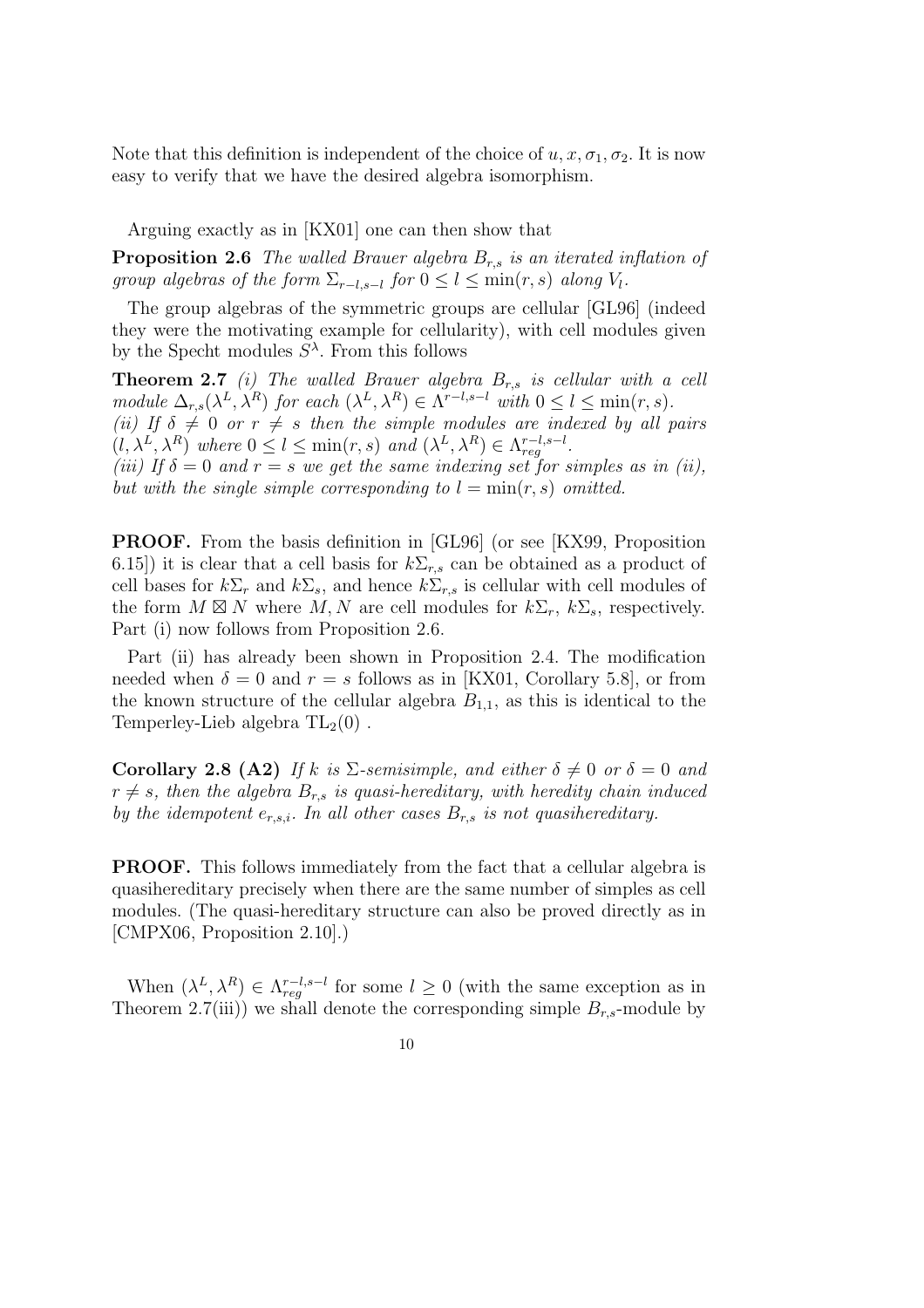$L_{r,s}(\lambda^L, \lambda^R)$ . By standard cellular theory this arises as the head of the cell module  $\Delta_{r,s}(\lambda^L,\lambda^R)$ .

The tower of recollement formalism relies on the interplay between two different ways of relating algebras: localisation/globalisation and induction/restriction. Thus we also need a way of identifying one walled Brauer algebra as a subalgebra of another. We will do this in two different (but closely related) ways.

For  $r > 0$  we may identify  $B_{r-1,s}$  as a subalgebra of  $B_{r,s}$ , and similarly for  $B_{r,s-1}$  if  $s > 0$ . There are a variety of ways of doing this, but we will use

**Lemma 2.9 (A3)** *The map*  $\Psi_L$  *(respectively*  $\Psi_R$ *) obtained by inserting a propagating line immediately to the left (respectively right) of the wall in a*  $B_{r-1,s}$  *(respectively*  $B_{r,s-1}$ *)* diagram extends to an algebra inclusion of  $B_{r-1,s}$ *(respectively of*  $B_{r,s-1}$ *) inside*  $B_{r,s}$ *.* 

We thus have two restriction functors,  $res_{r,s}^L$  from  $B_{r,s}$ -mod to  $B_{r-1,s}$ -mod and  $res_{r,s}^R$  from  $B_{r,s}$ -mod to  $B_{r,s-1}$ -mod, and the corresponding right adjoint induction functors  $\text{ind}_{r,s}^L$  from  $B_{r,s}$ -mod to  $B_{r+1,s}$ -mod and  $\text{ind}_{r,s}^R$  from  $B_{r,s}$ mod to  $B_{r,s+1}$ -mod. We will often omit the subscripts from these functors when this is unambiguous. Our choice of algebra inclusions is motivated by the following compatibility relation between restriction and localisation.

**Proposition 2.10 (A4)** *For all* k *with*  $r, s > 0$  *(and*  $\delta \neq 0$  *if*  $r = s = 1$ *) we have that*

$$
B_{r,s}e_{r,s}\cong B_{r-1,s}
$$

*as a*  $(B_{r-1,s}, B_{r-1,s-1})$ *-bimodule, where the right action of*  $B_{r-1,s-1}$  *on*  $B_{r,s}e_{r,s}$ *is given via the isomorphism in (A1), and the left action of*  $B_{r-1,s}$  *is given via the map* ΨL*. There is a similar isomorphism*

$$
B_{r,s}e_{r,s}\cong B_{r,s-1}
$$

*as a*  $(B_{r,s-1}, B_{r-1,s-1})$ *-bimodule replacing*  $\Psi_L$  *by*  $\Psi_R$ *.* 

PROOF. We will consider the first case, the second is similar. Consider a diagram D in  $B_{r,s}e_{r,s}$ . As a  $(B_{r-1,s}, B_{r-1,s-1})$ -bimodule this can be represented schematically as in the left-hand diagram in Figure 6, where the shaded area above the diagram indicates the northern nodes acted on via  $B_{r-1,s}$  and below indicates the southern nodes acted on via  $B_{r-1,s-1}$ . Note that the node  $r$  (marked  $A$ ) in the diagram is not acted on from above. We can convert D into a diagram for  $B_{r-1,s}$  by removing the southern arc shown, and deforming the line terminating at  $A$  so that it terminates at the point  $B$  in the right-hand diagram in Figure 6. It is easy to verify that this

$$
\overline{1}\overline{1}
$$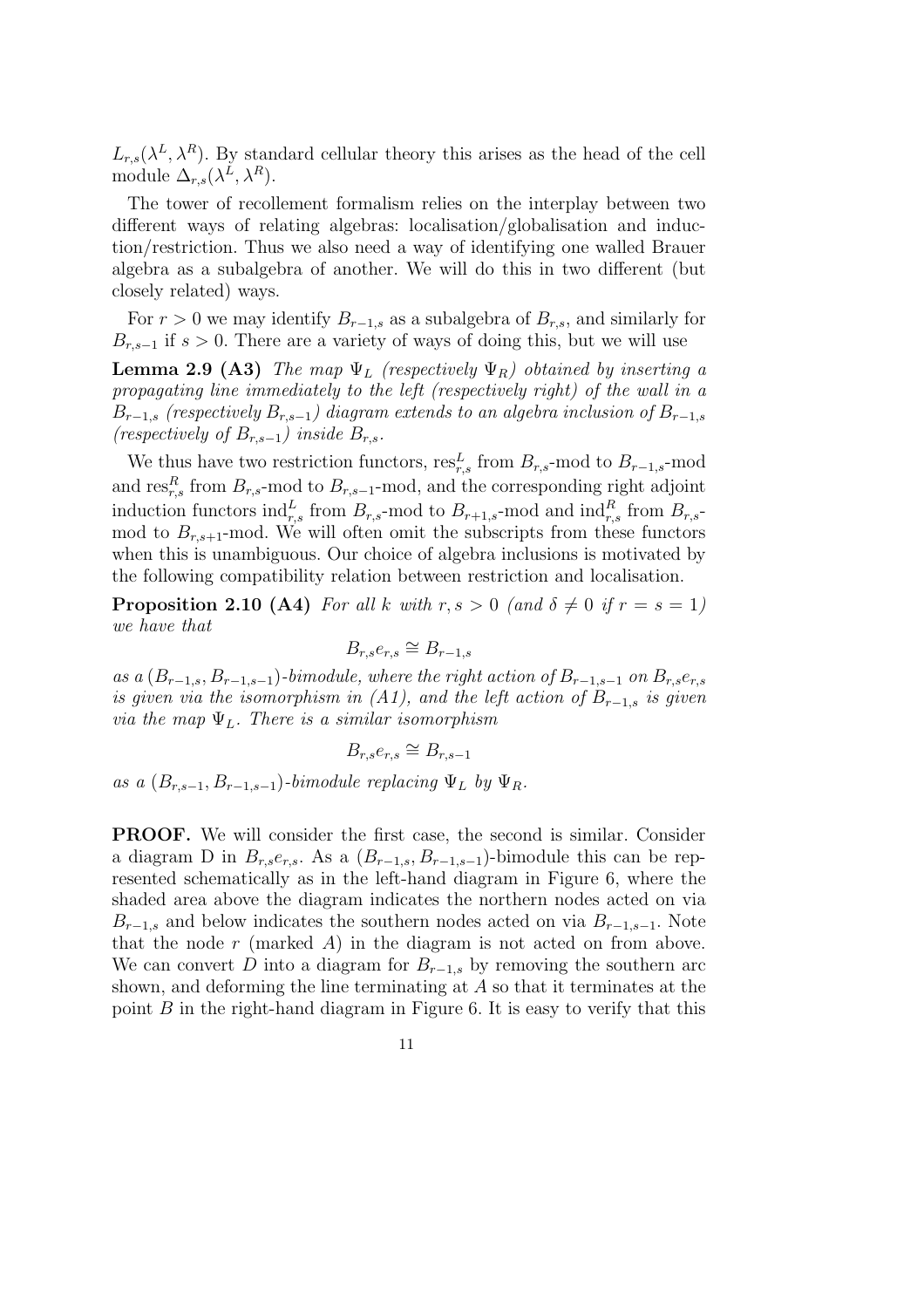new diagram is indeed a walled Brauer diagram, and lies in  $B_{r-1,s}$ . This gives the desired bimodule isomorphism.



Fig. 6. Realising the bimodule isomorphism between  $B_{r,s}e_{r,s}$  and  $B_{r-1,s}$ .

Note that we have a choice of many different towers in our construction, because at each stage we can chose either of the two inclusions.

#### 3. Cell modules for the walled Brauer algebra

To complete our verification of the tower of recollement axioms, and their cellular analogues, we next analyse further the structure of the cell modules.

We start by giving an explicit construction of the cell modules (given a corresponding construction of Specht modules for the symmetric groups). For concreteness we will fix  $\mathcal{B}(\lambda^L,\lambda^R)$  to be the tensor product of the integral bases for  $S^{\lambda^L}$  and  $S^{\lambda^R}$  given in [JK81].

**Proposition 3.1** *If*  $(\lambda^L, \lambda^R) \in \Lambda^{r-t,s-t}$  *then the module*  $\Delta_{r,s}(\lambda^L, \lambda^R)$  *has a basis given by*

$$
\{X_{v,1,id}\otimes x : v \in \mathcal{V}_{r,s,t}, x \in \mathcal{B}(\lambda^L, \lambda^R)\}
$$

*where*  $X_{v,1,id}$  *is a diagram with*  $r + s$  *northern and southern nodes, and* 1 *denotes the (fixed) southern half-diagram with arcs configured as in the southern half of*  $e_{r,s,t}$ .

PROOF. This follows from the definition of cell ideals [KX98, Definition 3.2 and the following proof] and the construction of cell ideals in inflations [KX99, Section 3.3], together with the explicit description of the inflations in Lemma 2.5.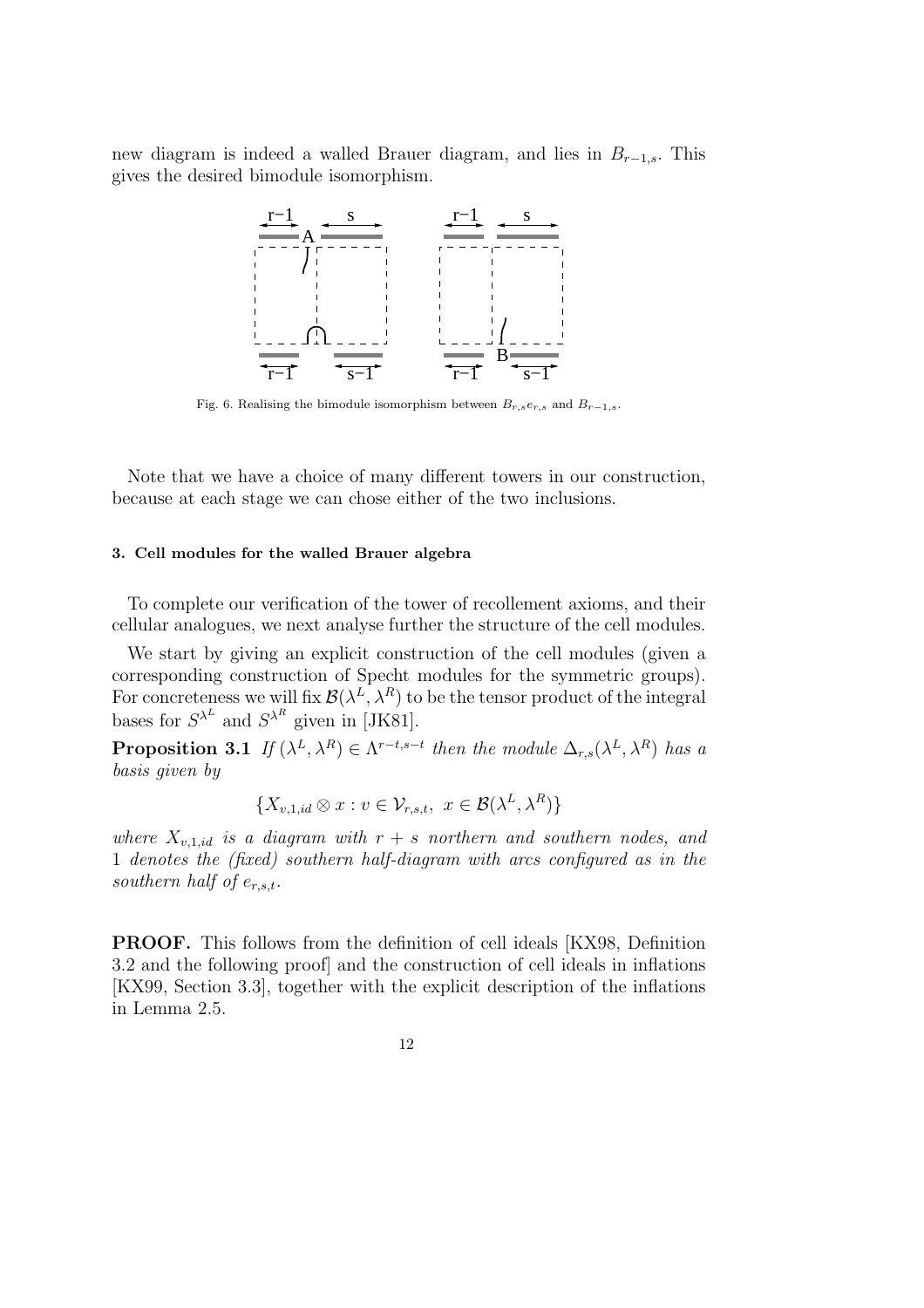We will denote the space spanned by the elements  $X_{v,1,id}$  with  $v \in \mathcal{V}_{r,s,t}$ by  $I_{r,s}^t$ .

Note that the action of a walled Brauer diagram on this basis is by concatenation from above, except that products with too few propagating lines are set equal to zero. As the action of the diagram may induce a permutation  $\sigma \in \Sigma_{r,s}$  of the propagating lines this must be removed, and this is done by passing  $\sigma$  through the tensor product to act on the basis element x of  $S^{\lambda^L} \boxtimes S^{\lambda^R}$  in the natural manner. So if  $(\lambda^L, \lambda^R) \in \Lambda^{r-t,s-t}$  then

$$
\Delta_{r,s}(\lambda^L,\lambda^R) \cong I_{r,s}^t \otimes_{\Sigma_{r-t,s-t}} (S^{\lambda^L} \boxtimes S^{\lambda^R}).
$$

**Corollary 3.2** For  $(\lambda^L, \lambda^R) \in \Lambda^{r-t,s-t}$  the cell module  $\Delta_{r,s}(\lambda^L, \lambda^R)$  can be *identified with the module*

$$
B_{r,s}e_{r,s,t}\otimes_{e_{r,s,t}B_{r,s}e_{r,s,t}}S^{\lambda^L}\boxtimes S^{\lambda^R}
$$

*(when*  $e_{r,s,t}$  *exists)*.

#### PROOF. This follows as in the proof of [CMPX06, Proposition 2.10].

We say that  $(\lambda^L, \lambda^R) \leq (\mu^L, \mu^R)$  if  $(\lambda^L, \lambda^R) = (\mu^L, \mu^R)$  or  $(\lambda^L, \lambda^R) \in \Lambda^{a,b}$ and  $(\mu^L, \mu^R) \in \Lambda^{a-t,b-t}$  for some  $0 \le t < \min(a, b)$ . As this ordering is compatible with the cellular structure, all composition factors of  $\Delta_{r,s}(\lambda^L, \lambda^R)$ are labelled by weights  $(\mu^L, \mu^R)$  with  $(\mu^L, \mu^R) \leq (\lambda^L, \lambda^R)$ . It follows from the construction that

$$
\Delta_{r,s}(\lambda^L,\lambda^R) \cong S^{\lambda^L} \boxtimes S^{\lambda^R}
$$

if  $(\lambda^L, \lambda^R) \in \Lambda^{r,s}$ , the lift of a Specht module for the quotient algebra

$$
B_{r,s}/J_1 \cong k\Sigma_{r,s}.
$$

As our globalisation and localisation functors (when they exist) are compatible with the cell chain, we have by Corollary 3.2 that

$$
G_{r,s}(\Delta_{r,s}(\lambda^L,\lambda^R)) \cong \Delta_{r+1,s+1}(\lambda^L,\lambda^R)
$$
\n(3)

for all  $(\lambda^L, \lambda^R) \in \Lambda_{r,s}$  and

$$
F_{r,s}(\Delta_{r,s}(\lambda^L,\lambda^R)) \cong \begin{cases} \Delta_{r-1,s-1}(\lambda^L,\lambda^R) & \text{if } (\lambda^L,\lambda^R) \in \Lambda_{r-1,s-1} \\ 0 & \text{if } (\lambda^L,\lambda^R) \in \Lambda^{r,s} . \end{cases}
$$

As  $F_{r,s}$  is exact we also have that

$$
F_{r,s}(L_{r,s}(\lambda^L,\lambda^R)) \cong \begin{cases} L_{r-1,s-1}(\lambda^L,\lambda^R) & \text{if } (\lambda^L,\lambda^R) \in \Lambda_{r-1,s-1} \\ 0 & \text{if } (\lambda^L,\lambda^R) \in \Lambda^{r,s} . \end{cases}
$$

$$
\overline{13}
$$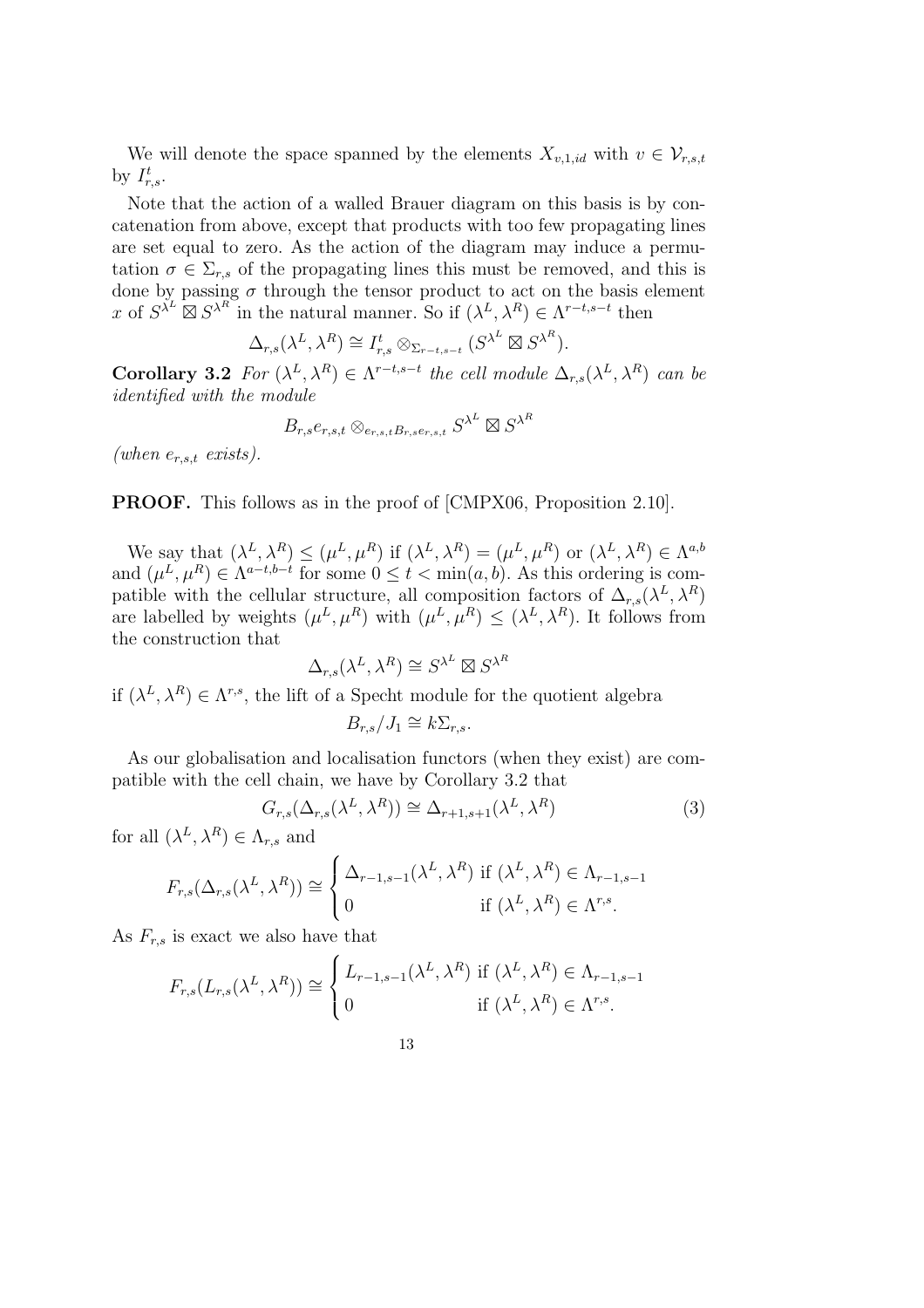The compatibility of induction/restriction with localisation/globalisation given in Proposition 2.10 (A4) immediately implies that

$$
res^{\dagger}(G_{r,s}(\Delta_{r,s}(\lambda^L,\lambda^R)) \cong \text{ind}^{\ddagger}\,\Delta_{r,s}(\lambda^L,\lambda^R) \tag{4}
$$

for all  $(\lambda^L, \lambda^R) \in \Lambda_{r,s}$  where  $(\dagger, \ddagger)$  represents either  $(L, R)$  or  $(R, L)$ .

Note that the only case where localisation and globalisation functors do not exist occurs when  $\delta = 0$  and  $r = s$ . In this case we do not have  $F_{1,1}$  and  $G_{0,0}.$ 

The remaining two axioms (A5) and (A6) concern the behaviour of cell modules under induction and restriction.

We first consider the restriction rules for cell modules. For this we need to consider the action of certain special elements in the walled Brauer algebra. Write  $E_{i,j}$  for the walled Brauer diagram with edges between t and  $\bar{t}$  for  $t \neq i, j$ , and arcs between i and j, and  $\overline{i}$  and  $\overline{j}$ . Note that  $B_{r,s}$  is generated by the elements  $E_{i,j}$  (with  $1 \leq i \leq r$  and  $r + 1 \leq j \leq r + s$ ) and the group  $\Sigma_{r,s}$  (identified with the set of diagrams with no northern or southern arcs). (In fact,  $B_{r,s}$  is generated by  $\Sigma_{r,s}$  together with just one  $E_{i,j}$ .)

Consider the action of  $E_{i,j}$  on an element  $X_{w,1,id} \otimes x \in \Delta_{r,s}(\lambda^L, \lambda^R)$ . There are four possible cases:

(a) i and j are connected in w. In this case the action of  $E_{i,j}$  creates a closed loop while leaving the underlying diagram unchanged. Hence

$$
E_{i,j}(X_{w,1,id} \otimes x) = \delta(X_{w,1,id} \otimes x). \tag{5}
$$

(b) i and j are free vertices in w. In this case the action of  $E_{i,j}$  creates an extra northern arc, hence reducing the number of propagating lines by two. Hence

$$
E_{i,j}(X_{w,1,id} \otimes x) = 0. \tag{6}
$$

(c) One of the vertices  $i$  and  $j$  is free, and the other is joined to some vertex m in w. Suppose that i is the free vertex. Then the action of  $E_{i,j}$  is illustrated schematically in Figure 7 (where we have omitted all lines which do not concern us). From this it is clear that

$$
E_{i,j}(X_{w,1,id} \otimes x) = (i,m)(X_{w,1,id} \otimes x) \tag{7}
$$

where  $(i, m)$  denotes the transposition swapping i and m in  $\Sigma_{r,s} \subset B_{r,s}$ . similar result holds if we reverse the roles of  $i$  and  $j$ .

(d) i and j are unconnected, but not free vertices in w. Say i is joined to  $l$  and  $j$  is joined to  $m$ . This case is illustrated schematically in Figure 8. From this it is clear that

$$
14\,
$$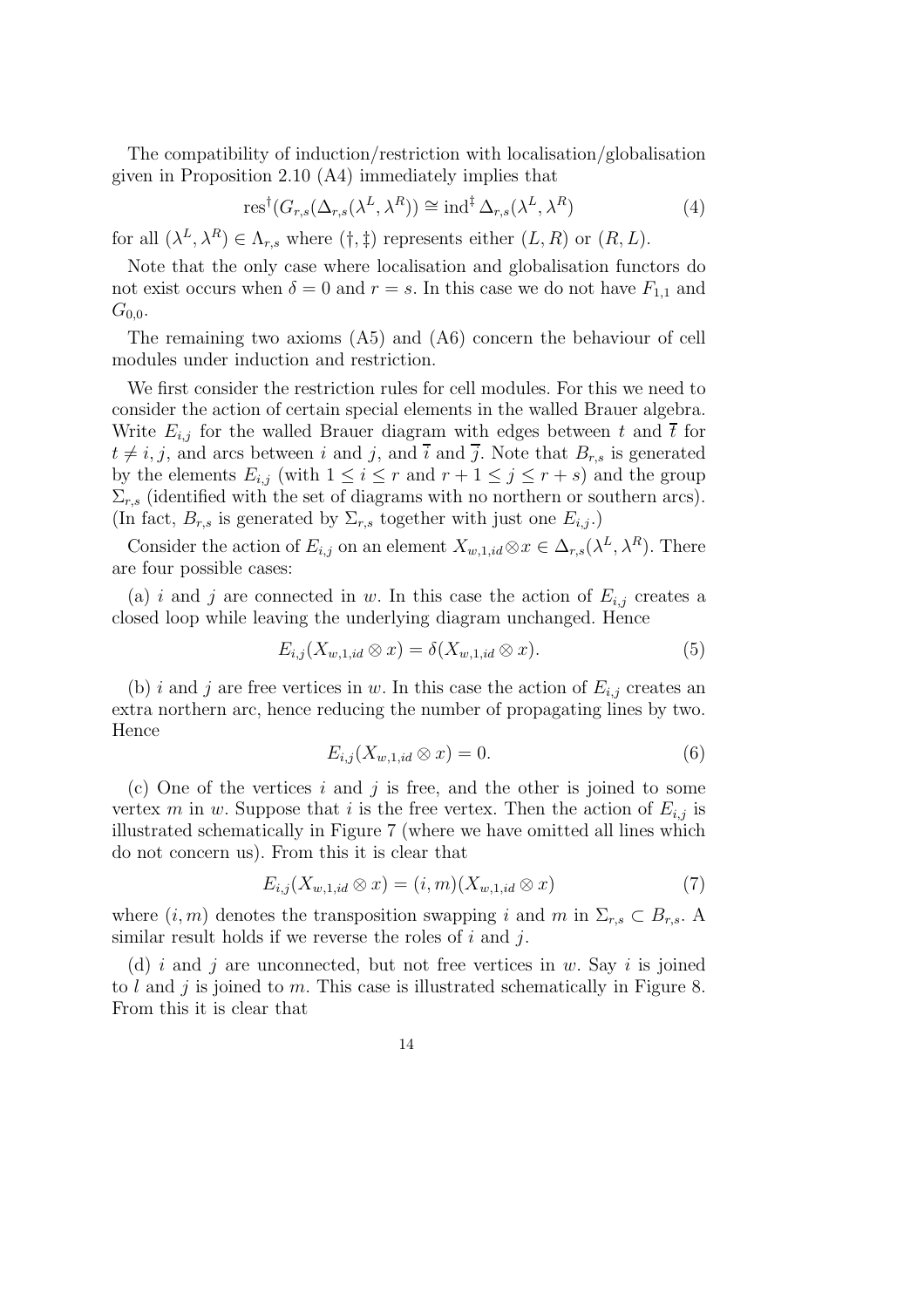

Fig. 7. A schematic example of the action of  $E_{i,j}$  in case (c)



Fig. 8. A schematic example of the action of  $E_{i,j}$  in case (d)

$$
E_{i,j}(X_{w,1,id} \otimes x) = (i,m)(X_{w,1,id} \otimes x) = (j,l)(X_{w,1,id} \otimes x). \tag{8}
$$

We will denote the Young diagram associated to a partition  $\lambda$  by  $[\lambda]$ . For a partition  $\lambda$ , recall that the set of *removable boxes* are those which can be removed (singly) from  $[\lambda]$  such that the result is the Young diagram of a partition. Similarly the set of *addable boxes* are those which can be added  $(\text{singly})$  to  $[\lambda]$  such that the result is the Young diagram of a partition. We denote these sets by rem( $\lambda$ ) and add( $\lambda$ ) respectively, and given a box in rem( $\lambda$ ) or add( $\lambda$ ) denote the associated partition obtained by addition or subtraction by  $\lambda \pm \Box$ .

Given two partitions  $\lambda$  and  $\mu$  of n, we say that  $\mu$  is *dominated* by  $\lambda$ (written  $\mu \leq \lambda$ ) if for all  $i \geq 1$  we have

$$
\sum_{j=1}^{i} \mu_j \le \sum_{j=1}^{i} \lambda_j.
$$

That is, the Young diagram for  $\lambda$  can be obtained from that for  $\mu$  by moving some of the boxes to earlier rows in the diagram. We will extend this to give a partial order on pairs of partitions in a very restricted form by saying that  $(\lambda^L, \lambda^R) \lhd^L (\mu^L, \mu^R)$  if  $\lambda^R = \mu^R$  and  $\lambda^L \lhd \mu^L$ , and similarly for  $\lhd^R$  reversing the roles of L and R.

Given a family of modules  $M_i$  we will write  $\biguplus_i M_i$  to denote some module with a filtration whose quotients are exactly the  $M_i$ , each with multiplicity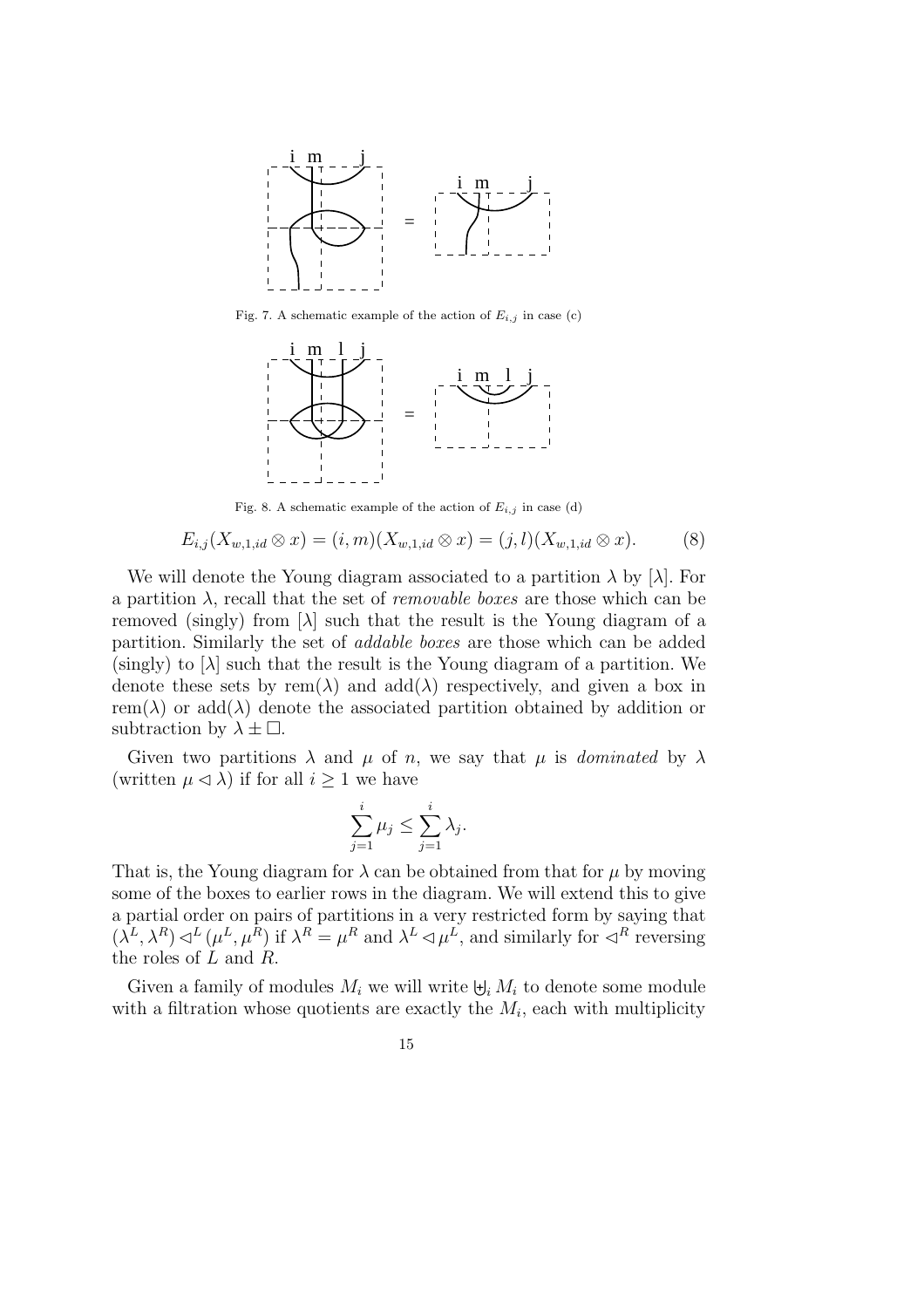one. This is not uniquely defined as a module, but the existence of a module with such a filtration will be sufficient for our purposes.

We can now prove

**Theorem 3.3** *(i)* Suppose that  $(\lambda^L, \lambda^R) \in \Lambda^{r-t,s-t}$ . If  $t = 0$  then

$$
\operatorname{res}^L_{r,s}\Delta_{r,s}(\lambda^L,\lambda^R)\cong \biguplus_{\square\in\operatorname{rem}(\lambda^L)}\Delta_{r-1,s}(\lambda^L-\square,\lambda^R).
$$

*If*  $t > 0$  *then we have a short exact sequence* 

$$
\begin{aligned}\n0 &\longrightarrow \biguplus_{\square \in \text{rem}(\lambda^L)} \Delta_{r-1,s}(\lambda^L - \square, \lambda^R) \longrightarrow \text{res}_{r,s}^L \Delta_{r,s}(\lambda^L, \lambda^R) \\
&\longrightarrow \biguplus_{\square \in \text{add}(\lambda^R)} \Delta_{r-1,s}(\lambda^L, \lambda^R + \square) \longrightarrow 0\n\end{aligned}
$$

*where the left-hand sum equals* 0 *if*  $\lambda^L = \emptyset$ .

*(ii) In each of the filtered modules which arise in (i), the filtration can be chosen so that the weights labelling successive quotients are ordered by*  $\triangleleft^L$ *or*  $\lhd^R$ *, with the top quotient maximal among these. When k is*  $\Sigma$ -semisimple *the* ⊎ *all become direct sums.*

(*iii*) There is a similar result for  $res_{r,s}^R$  replacing  $rem(\lambda^L)$  by  $rem(\lambda^R)$  and  $\mathrm{add}(\lambda^R)$  *by*  $\mathrm{add}(\lambda^L)$ *.* 

**PROOF.** We prove the result for  $res_{r,s}^L$ ; the right-hand case is similar. Our proof is very similar to that for the ordinary Brauer algebra in [DWH99, Theorem 4.1].

Let W be the subspace of  $\Delta_{r,s}(\lambda^L, \lambda^R)$  spanned by elements of the form  $X_{w,1,id} \otimes x$  where the node in  $X_{w,1,id}$  numbered r is on a propagating line. Recall our realisation of  $B_{r-1,s}$  inside  $B_{r,s}$ . It is clear that the elements of  $\Sigma_{r-1,s}$ , and the  $E_{i,j}$  with  $1 \leq i < r$  and  $r+1 \leq j \leq r+s$  preserve the space W, and hence W is a  $B_{r-1,s}$ -submodule.

We will show that

$$
W \cong \biguplus_{\Box \in \text{rem}(\lambda^L)} \Delta_{r-1,s}(\lambda^L - \Box, \lambda^R).
$$

When  $t = 0$  the space W is the whole of  $\Delta_{r,s}(\lambda^L, \lambda^R)$ , and so this will complete the proof of (i) in that case. We have

$$
16\,
$$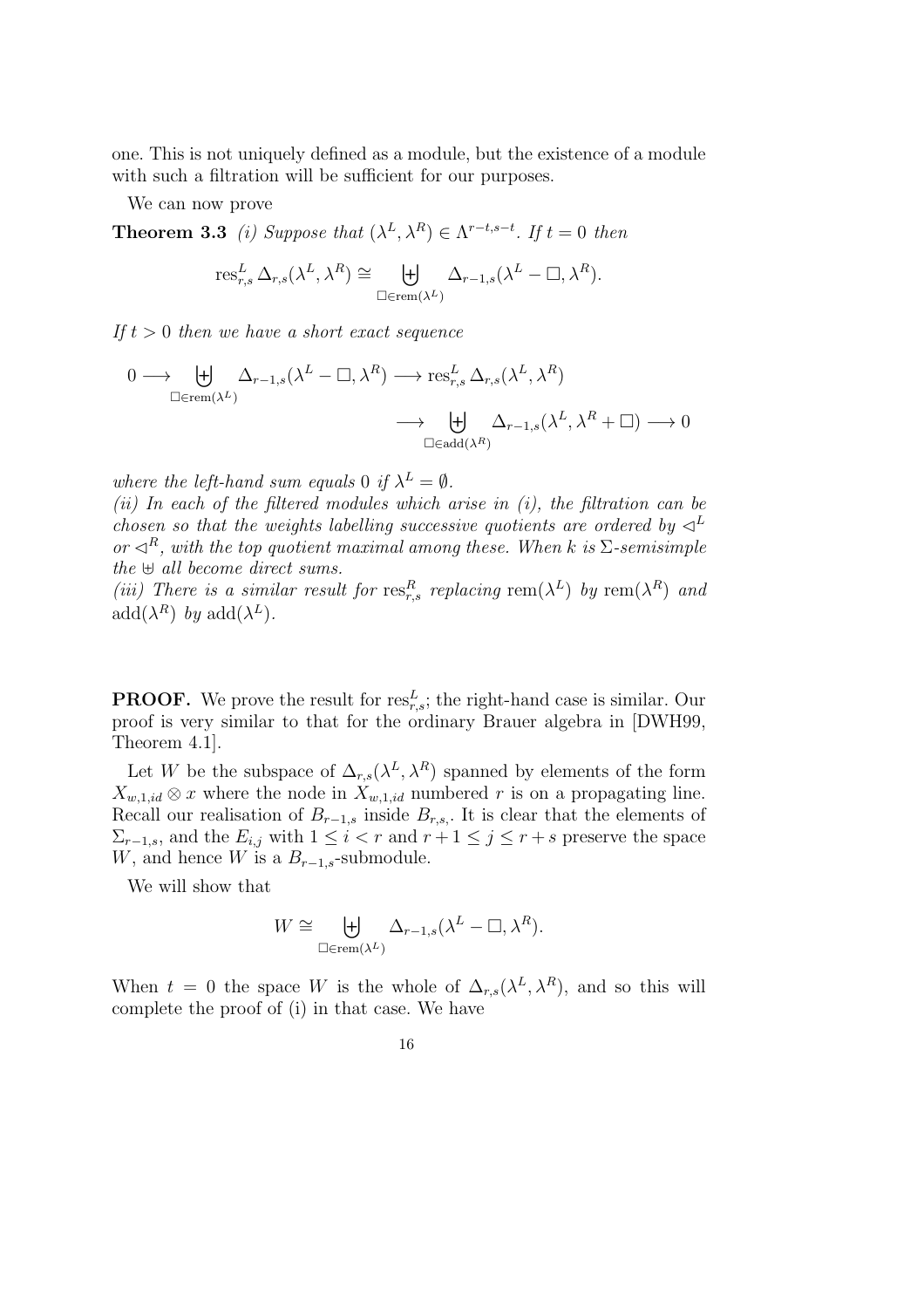$$
I_{r-1,s}^{t} \otimes_{\Sigma_{r-1-t,s-t}} \text{res}_{\Sigma_{r-t-1,s-t}}^{\Sigma_{r-t,s-t}}(S^{\lambda^{L}} \boxtimes S^{\lambda^{R}})
$$
  
\n
$$
\cong I_{r-1,s}^{t} \otimes_{\Sigma_{r-1-t,s-t}} \biguplus_{\square \in \text{rem}(\lambda^{L})} S^{\lambda^{L}-\square} \boxtimes S^{\lambda^{R}}
$$
  
\n
$$
\cong \biguplus_{\square \in \text{rem}(\lambda^{L})} I_{r-1,s}^{t} \otimes_{\Sigma_{r-1-t,s-t}} S^{\lambda^{L}-\square} \boxtimes S^{\lambda^{R}} \cong \biguplus_{\square \in \text{rem}(\lambda^{L})} \Delta_{r-1,s}(\lambda^{L}-\square, \lambda^{R}).
$$
  
\n(9)

By [Jam78, Theorem 9.3], the restriction of a Specht module satisfies condition (ii) above, which will thus be inherited by our filtered module. Thus it is enough to show that  $W$  is isomorphic to

$$
I_{r-1,s}^{t} \otimes_{\Sigma_{r-1-t,s-t}} \text{res}_{\Sigma_{r-t-1,s-t}}^{\Sigma_{r-t,s-t}} (S^{\lambda^L} \boxtimes S^{\lambda^R}).
$$

Given a diagram  $d = X_{w,1,id}$  with a propagating line from node r, let  $\phi(d)$ be the diagram obtained by deleting this line. We claim that the map

$$
\phi: W \longrightarrow I_{r-1,s}^t \otimes_{\Sigma_{r-1-t,s-t}} \text{res}_{\Sigma_{r-t-1,s-t}}^{\Sigma_{r-t,s-t}}(S^{\lambda^L} \boxtimes S^{\lambda^R})
$$

given by  $d \otimes x \longmapsto \bar{\phi}(d) \otimes x$  provides the desired isomorphism. Note that as vector spaces the isomorphism is clear, as  $\bar{\phi}$  is a bijection. Thus it is enough to show that  $\phi$  commutes with the action of  $\Sigma_{r-1,s}$  and  $E_{i,j}$  with  $1 \leq i < r$ and  $r + 1 \leq j \leq r + s$ . That  $\phi$  commutes with the  $\Sigma_{r-1,s}$  action is clear, and by our discussion of the cases  $(a)$ – $(d)$  above, this is also the case for the  $E_{i,j}$  action.

It remains to show that when  $t > 0$  the quotient

$$
V = \Delta_{r,s}(\lambda^L, \lambda^R)/W \cong \biguplus_{\square \in \text{add}(\lambda^R)} \Delta_{r-1,s}(\lambda^L, \lambda^R + \square).
$$

Arguing as in (9) (using [Jam78, 17.14] which gives (ii) for induction of Specht modules), it is easy to see that it is enough to show that

$$
V \cong I_{r-1,s}^{t-1} \otimes_{\Sigma_{r-1,s-t+1}} \text{ind}_{\Sigma_{r-t,s-t}}^{\Sigma_{r-t,s-t+1}}(S^{\lambda^L} \boxtimes S^{\lambda^R}).
$$

We will need the following explicit realisation of the induced module. Let  $a = r-t$  and  $b = s-t$ . For  $a+1 \leq i \leq a+b$  let  $\tau_i$  be the transposition  $(i, a+)$  $(b+1)$ , and let  $\tau_{a+b+1} = 1$ . These elements form a set of coset representatives for  $\Sigma_{a,b+1}/\Sigma_{a,b}$ . If A is a basis for  $S^{\lambda^L} \boxtimes S^{\lambda^R}$  then  $A \times \{a+1,\ldots,a+b+1\}$ can be regarded as a basis for  $\text{ind}_{\Sigma a,b}^{\Sigma_{a,b+1}}(S^{\lambda^L} \boxtimes S^{\lambda^R})$ . The action of  $\sigma \in \Sigma_{a,b+1}$ on such a basis element  $(v, j)$  is given by

$$
\sigma(v,j) = ((\tau_l \sigma \tau_j)v, l) \tag{10}
$$

where l is the unique value such that  $\tau_i \sigma \tau_j \in \Sigma_{a,b}$ .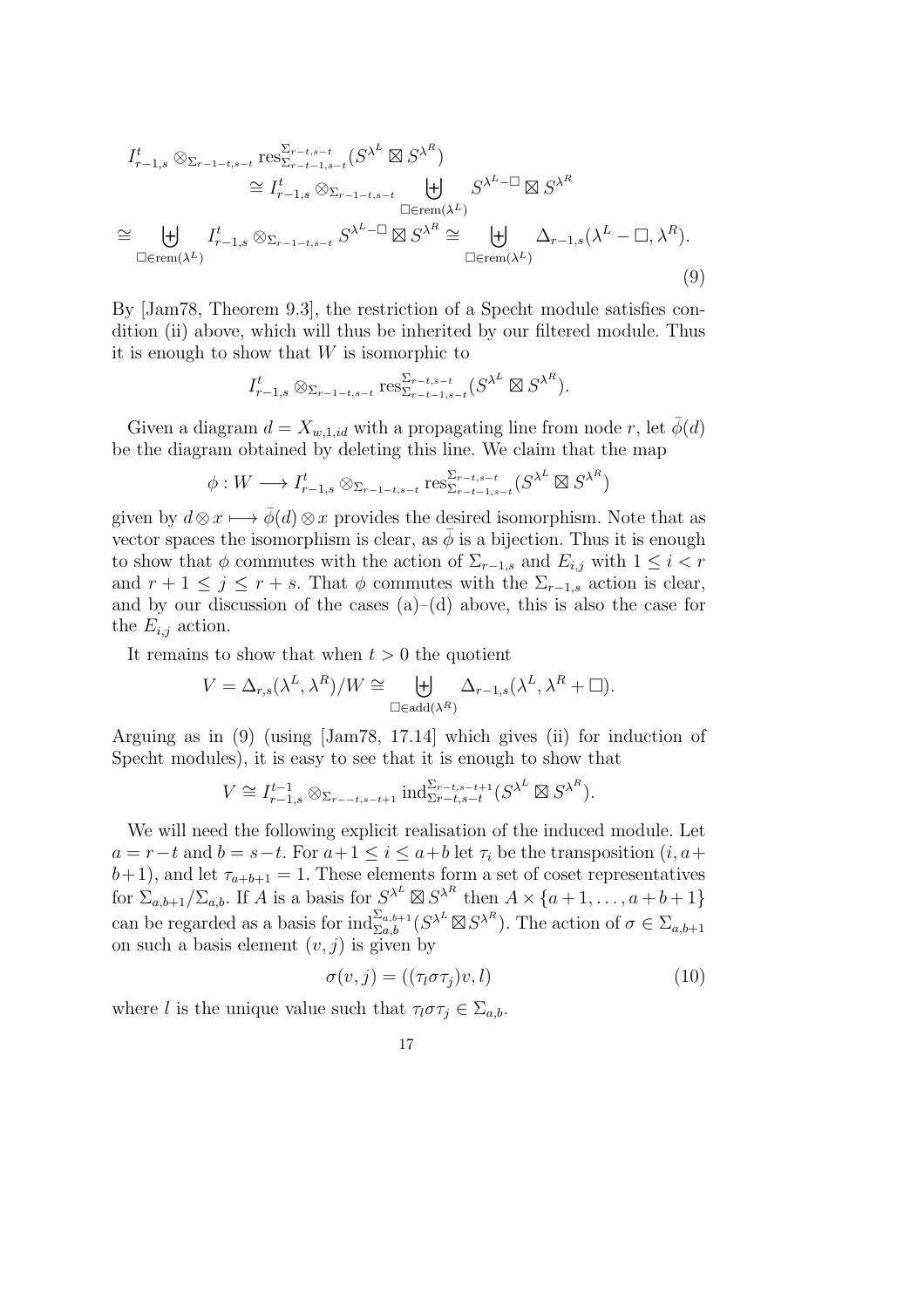Consider the group algebra  $k\Sigma_{a,b+1}$  as a subset of the walled Brauer algebra  $B_{a,b+1}$  in the usual way, and suppose that we use a diagrammatic notation for representing the action of  $\Sigma_{a,b}$  on  $S^{\lambda^L} \boxtimes S^{\lambda^R}$  where the action of the group  $\sum_{a,b}$  is via the  $a+b$  propagating lines. We will wish to represent the action of  $\Sigma_{a,b+1}$  on ind  $S^{\lambda^L} \boxtimes S^{\lambda^R}$  in a similar manner, with the aid of a dummy node at the right-hand end of the southern edge of a diagram. Given a basis element v for  $S^{\lambda^L} \boxtimes S^{\lambda^R}$ , denote the element  $(v, j)$  by a diagram of the form shown in Figure 9, where node ∗ denotes the jth northern node (from the left) on a propagating line, all northern arcs have been suppressed for simplicity, and the only lines that cross occur when a line crosses the line from  $\ast$ . The basis element of v is symbolically attached to the first  $a + b$  southern nodes on propagating lines as usual, and the final node is a dummy node. It is now a routine exercise to verify that this representation coincides with the action in (10) under concatenation of diagrams, and so is a diagrammatic realisation of the induced module.



Fig. 9. Realising the element  $(v, j)$  as a diagram.

Given a diagram  $d = X_{w,1,id}$  where w has a northern arc connecting node r to some other node i say, we form a new diagram  $\psi(d)$  by deleting this arc, and replacing it by a propagating line from  $i$  to a new node at the right-hand end of the southern edge. Note that this new edge may cross over some of the original propagating lines, and that there is a unique permutation in  $\Sigma_{a,b+1}$  which transforms it into an element of the form  $X_{w,1,id}$ . We claim that the map

$$
\psi: V \longrightarrow I_{r-1,s}^{t-1} \otimes_{\Sigma_{r-t,s-t+1}} \text{ind}_{\Sigma a,b}^{\Sigma_{a,b+1}}(S^{\lambda^L} \boxtimes S^{\lambda^R})
$$

given by

$$
d \otimes x \longmapsto \psi(d) \otimes (x, a+b+1)
$$

(where we represent  $(x, a + b + 1)$  diagrammatically as above) gives the desired  $B_{r-1,s}$ -isomorphism. First note that as  $\bar{\psi}$  is a  $(b+1)$  to 1 map, and

$$
\dim \mathrm{ind}_{\Sigma a,b}^{\Sigma_{a,b+1}}(S^{\lambda^L} \boxtimes S^{\lambda^R}) = (b+1) \dim (S^{\lambda^L} \boxtimes S^{\lambda^R})
$$

the map  $\psi$  is between two spaces of the same dimension.

18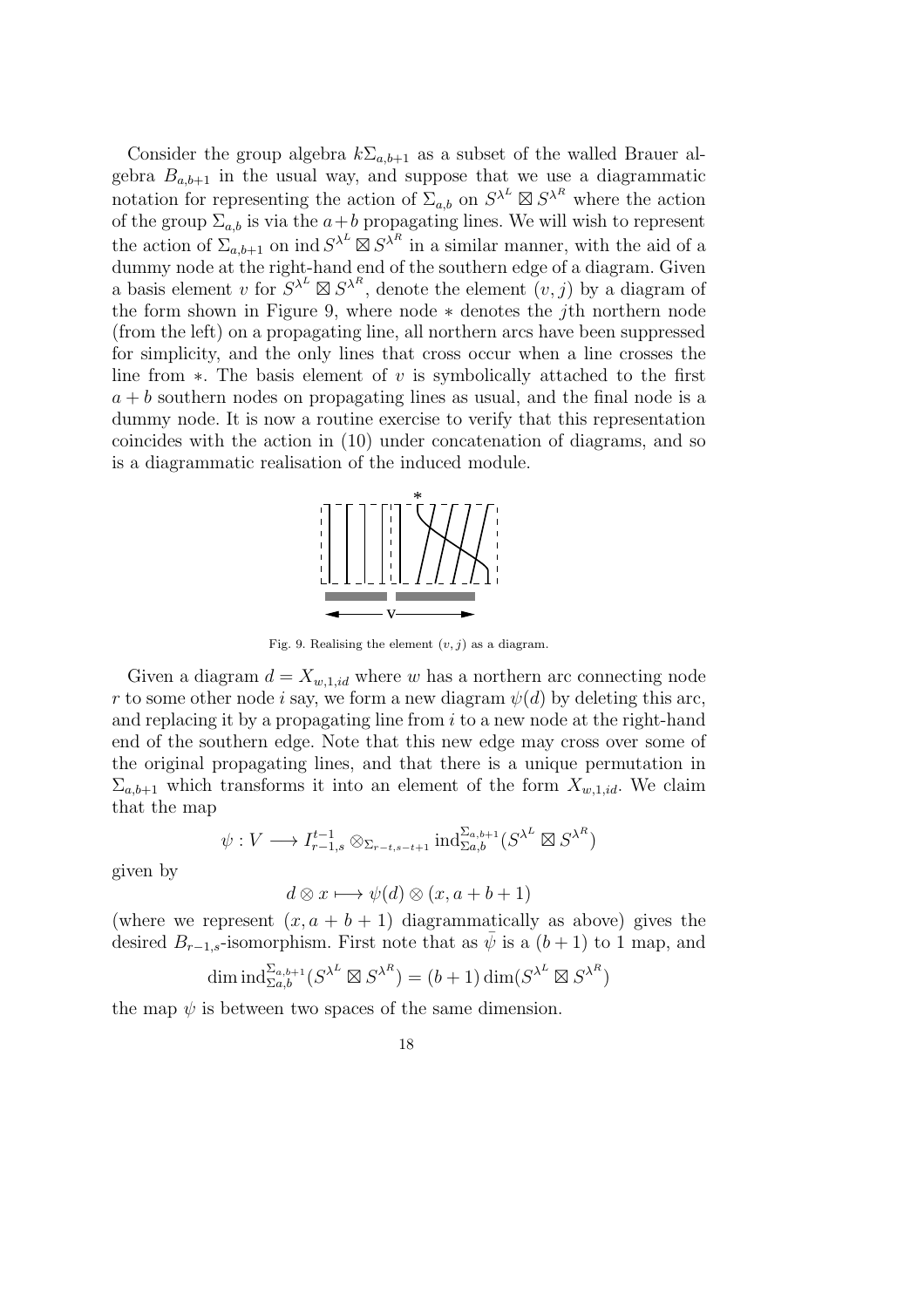We next show that  $\psi$  is onto. A basis for  $I_{r-1,s}^{t-1} \otimes \text{ind}_{\Sigma a,b}^{\Sigma a,b+1}(S^{\lambda^L} \boxtimes S^{\lambda^R})$  is given by  $\{X_{w,1,id} \otimes (x,j)\}\$  where x runs over a basis for  $S^{\lambda^L} \boxtimes S^{\lambda^R}\$ . From the explicit description of our action on the induced module, we can easily see that there exists some second basis element x' for  $S^{\lambda^L} \boxtimes S^{\lambda^R}$  such that  $\sigma_j(x, j) = (x', a+b+1)$ , as  $\tau_{a+b+1} \sigma_j \tau_j \in \Sigma_{a,b}$ . Therefore

 $X_{w,1,id} \otimes (x,j) = X_{w,1,id} \otimes \sigma_j(x',a+b+1) = X_{w,1,\rho} \otimes (x',a+b+1).$ 

But it is easy to construct an element d such that  $\psi(d) = X_{w,1,\rho}$ , and hence  $X_{w,1,id} \otimes (x,j)$  is in the image of  $\psi$ .

Thus it remains to shown that  $\psi$  is a  $B_{r-1,s}$ -homomorphism. By considering the diagrammatic realisation of the induced module, it is easy to see that this is a  $\Sigma_{r-1,s}$ -homomorphism, so it will be enough to show that the action of the  $E_{i,j}$  commutes with  $\psi$ .

Consider a basis element  $b \otimes x$  in V, and an element  $E_{i,j}$  with  $1 \leq i < r$ and  $r + 1 \leq j \leq r + s$ . The northern node r in b is connected to some northern node t with  $r + 1 \le t \le r + s$ . If  $j \ne t$  then it is clear that the action of  $E_{i,j}$  commutes with  $\psi$ . If  $j = t$  and the northern node i in b is on a northern arc then the result is also clear.

Finally, suppose that  $j = t$  and the northern node i in b is on a propagating line. Then in  $E_{i,j} (b \otimes x)$  the northern node r is on a propagating line, and hence this product is in W (and so is 0 in V). The action of  $E_{i,j}$  on  $\psi(d) \otimes (x, a+b+1)$  is clearly 0 as the diagram obtained has an extra arc, and hence too few propagating lines. Thus  $E_{i,j}$  commutes with the action of  $\psi$  in all cases, and so we are done.

Remark 3.4 *In the non-*Σ*-semisimple cases, we get partial direct sum decompositions for the filtered modules in Theorem 3.3 associated to the corresponding block decompositions for the symmetric group. This follows from (9) and its analogue for induction.*

If we are in the quasi-hereditary case then we have that

$$
\Lambda_{r,s} = \coprod_{t=0}^{\min(r,s)} \Lambda^{r-t,s-t}.
$$

We will write  $\Lambda_{r,s}^m$  for the set  $\Lambda^{r-t,s-t}$  with  $m = r+s-2t$  when regarded as a subset of  $\Lambda_{r,s}$  in this way. (Note that  $m = |\mu^L| + |\mu^R|$  for  $(\mu^L, \mu^R) \in \Lambda^{r-t,s-t}$ .) Given a  $B_{r,s}$ -module M with a filtration by cell modules (which we call a *cell filtration*), we would like to be able to define the *support* supp<sub>r</sub><sub>s</sub> $(M)$  of M to be the set of labels of cell modules in such a filtration. In the quasihereditary case this is well-defined as standard modules form a basis for the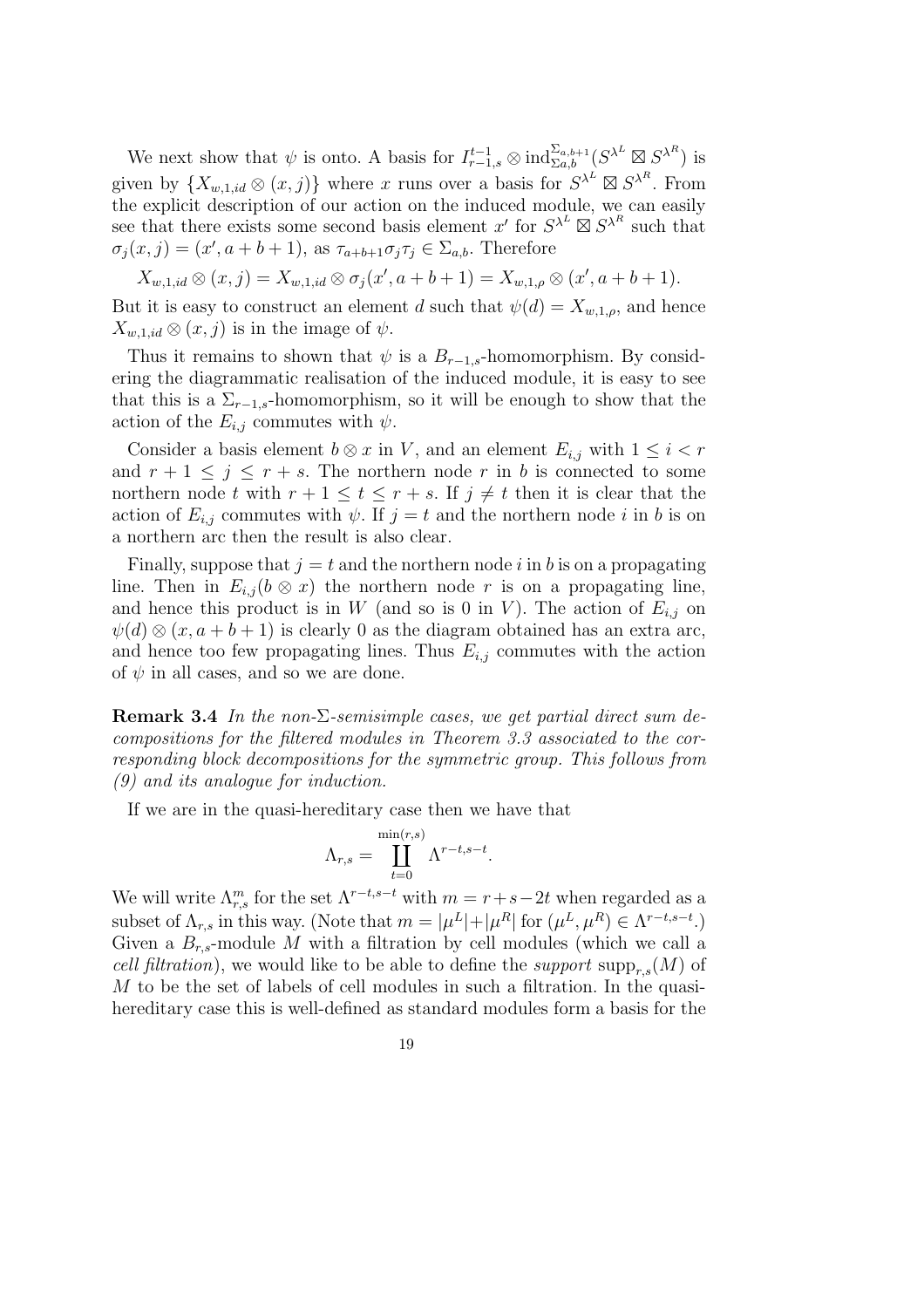Grothendieck group, however for general cellular algebras it may depend on the filtration chosen. However, for our purposes we will only ever need that there exists some filtration with a certain support.

We start with a weaker version of Theorem 3.3, verifying the fifth tower axiom:

Corollary 3.5 (A5) *For each*  $(\lambda^L, \lambda^R) \in \Lambda_{r,s}^m$  *there is a cell filtration of*  $res^L(\Delta_{r,s}(\lambda^L,\lambda^R))$  *such that* 

$$
supp(\text{res}^L(\Delta_{r,s}(\lambda^L,\lambda^R))) \subseteq \Lambda_{r-1,s}^{m-1} \sqcup \Lambda_{r-1,s}^{m+1}
$$

*and a similar result for* res<sup>R</sup>.

From (A4) we have that

$$
\operatorname{res}^{\dagger} G(\Delta_{r,s}(\lambda^L, \lambda^R)) \cong \operatorname{ind}^{\ddagger} \Delta_{r,s}(\lambda^L, \lambda^R)
$$

where  $(\dagger, \dagger)$  equals  $(L, R)$  or  $(R, L)$ . Combining this with  $(A5)$  and  $(B)$  we obtain the analogue of Theorem 3.3 for induction:

Corollary 3.6 *Suppose that*  $(\lambda^L, \lambda^R) \in \Lambda^{r-t,s-t}$ . Then we have a short *exact sequence*

$$
\begin{aligned}\n0 &\longrightarrow \biguplus_{\Box \in \text{rem}(\lambda^L)} \Delta_{r,s+1}(\lambda^L - \Box, \lambda^R) \longrightarrow \text{ind}_{r,s}^R \,\Delta_{r,s}(\lambda^L, \lambda^R) \\
&\longrightarrow \biguplus_{\Box \in \text{add}(\lambda^R)} \Delta_{r,s+1}(\lambda^L, \lambda^R + \Box) \longrightarrow 0\n\end{aligned}
$$

where the left-hand sum equals 0 if  $\lambda^L = \emptyset$ . Each of the filtered modules *arising has filtration compatible with the*  $\triangleleft^L$  *or*  $\triangleleft^R$  *order as in Theorem 3.3, and when* k *is* Σ*-semisimple the* ⊎ *all become direct sums. There is a similar result for*  $\text{ind}_{r,s}^L$  *replacing*  $\text{rem}(\lambda^L)$  *by*  $\text{rem}(\lambda^R)$  *and*  $\text{add}(\lambda^R)$  *by*  $add(\lambda^L)$ .

Note that the roles of R and L are reversed for induction and restriction rules. We also have

Corollary 3.7 *For each*  $(\lambda^L, \lambda^R) \in \Lambda^m_{r,s}$  *we have that*  $\text{ind}^R(\Delta_{r,s}(\lambda^L, \lambda^R))$ *has a cell filtration, such that*

$$
\mathrm{supp}(\mathrm{ind}^R(\Delta_{r,s}(\lambda^L,\lambda^R))) \subseteq \Lambda_{r,s+1}^{m-1} \sqcup \Lambda_{r,s+1}^{m+1}
$$

and a similar result for  $\mathrm{ind}^L$ .

Finally note that it is clear from the precise form of the induction rules that

Corollary 3.8 (A6) If  $r > 0$  then for each  $(\lambda^L, \lambda^R) \in \Lambda_{r,s}^{r+s}$  there exists  $(\mu^L, \mu^R) \in \Lambda^{r+s-1}_{r-1,s}$ , and a cell filtration of  $\mathrm{ind}_{r-1,s}^L \Delta_{r-1,s}(\mu^L, \mu^R)$ , such that

$$
20\quad
$$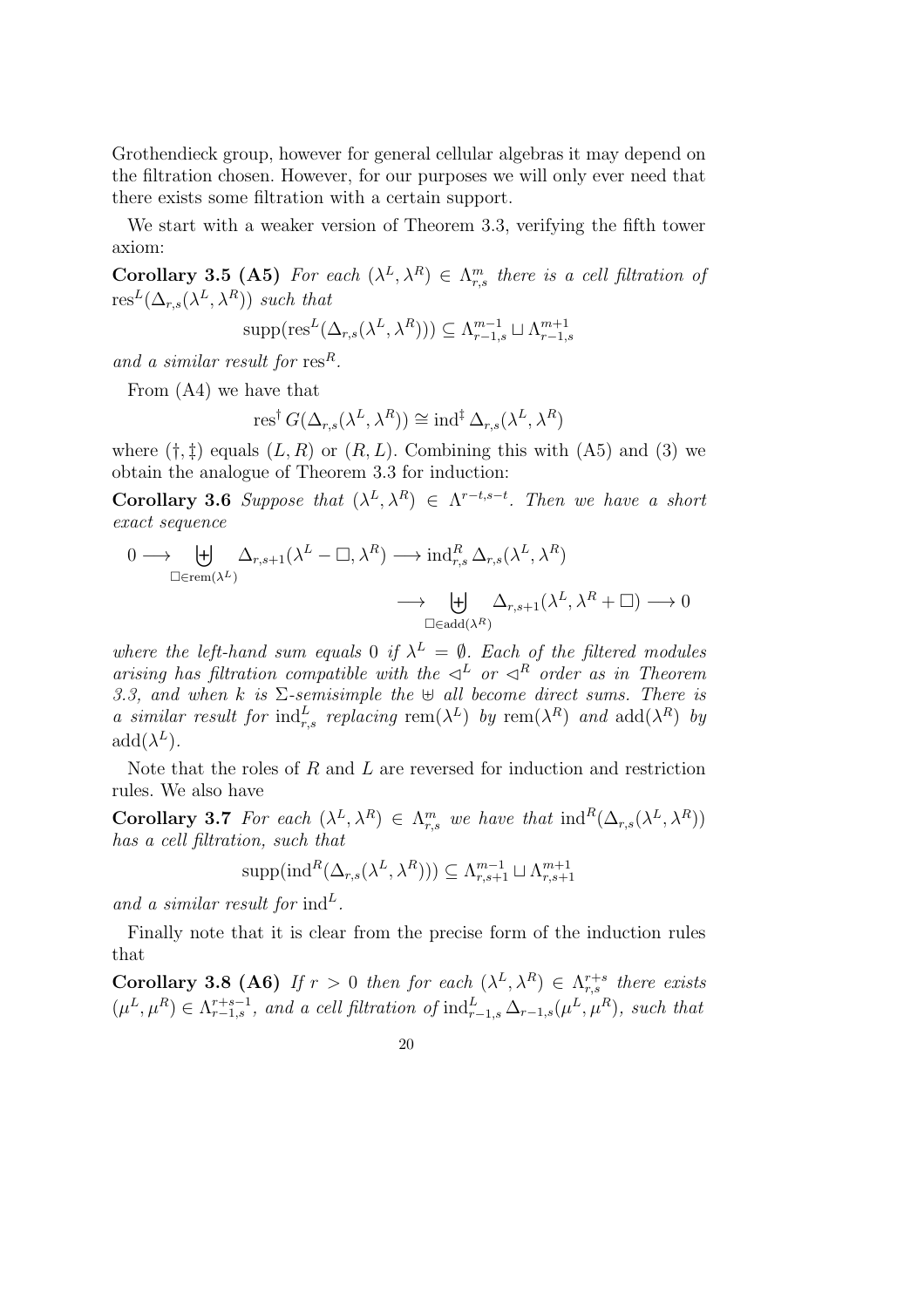$$
(\lambda^{L}, \lambda^{R}) \in \text{supp}(\text{ind}_{r-1,s}^{L} \Delta_{r-1,s}(\mu^{L}, \mu^{R})).
$$

*There is a similar result if*  $s > 0$  *involving*  $\text{ind}_{r,s-1}^R$ .

The tower of recollement machinery was introduced in [CMPX06] in part as an organisational tool to reduce the analysis of representations of towers of algebras to certain special cases. To this extent the adaptations above with cellularity instead of quasi-heredity are sufficient.

We would like to have a tower of recollement (or cellular analogue) containing  $B_{r,s}$  in the sense of [CMPX06]. As stated there the tower depends on one indexing label rather than two, and so we will need to make choices for our algebra inclusions in a consistent way. Suppose that  $r \geq s$  (the case  $r < s$  is similar). Let  $t = r - s$ , and set  $A_0 = B_{t,0}$ . For  $n > 0$  set

$$
A_n = \begin{cases} B_{t+u,u+1} & \text{if } n = 2u + 1 \\ B_{t+u,u} & \text{if } n = 2u. \end{cases}
$$

The functors  $F$  and  $G$  corresponding to each choice of  $A_n$  are compatible with this choice of algebras, and give functors  $F_n$  from  $A_n$ -mod to  $A_{n-2}$ -mod and  $G_n$  from  $A_n$ -mod to  $A_{n+2}$ -mod. Modules in  $A_n$ -mod will be identified by the subscript n instead of the corresponding pair  $r, s$ . Choosing ind<sub>n</sub> and res<sub>n</sub> alternately left and right as n increases (so that they go from  $A_{n-1}$ -mod to  $A_n$ -mod and vice versa) it is easy to check that in the quasi-hereditary case (A1–6) now follow exactly as in [CMPX06], with  $\Lambda_n = \Lambda_{a,b}$  and  $\Lambda_n^m = \Lambda_{a,b}^{m-t}$ if  $A_m = B_{a,b}$ .

We have the following cellular version of [CMPX06, Theorem 3.7] for  $B_{r,s}$ . **Theorem 3.9** *(i)* For all  $(\lambda^L, \lambda^R) \in \Lambda_n^m$  and  $(\mu^L, \mu^R) \in \Lambda_n^l$  we have

$$
\operatorname{Hom}(\Delta_n(\lambda^L, \lambda^R), \Delta_n(\mu^L, \mu^R)) \cong \begin{cases} \operatorname{Hom}(\Delta_m(\lambda^L, \lambda^R), \Delta_m(\mu^L, \mu^R)) & \text{if } l \leq m \\ 0 & \text{if } l > m. \end{cases}
$$

*(ii)* The algebras  $A_n$  are semisimple for  $0 \le n \le N$  if and only if they are *quasi-hereditary and for all*  $0 \le n \le N$  *and pairs of weights*  $(\lambda^L, \lambda^R) \in \Lambda^n$ and  $(\mu^L, \mu^R) \in \Lambda_n^{n-2}$  *we have* 

$$
\operatorname{Hom}(\Delta_n(\lambda^L, \lambda^R), \Delta_n(\mu^L, \mu^R)) \cong 0.
$$

PROOF. Part (i) follows exactly as in the proof of [CMPX06, Theorem 1.1]. For part (ii), note that if a cellular algebra is not quasi-hereditary then it cannot be semisimple [GL96, (3.8) Theorem], so it is enough to consider the quasi-hereditary case. This has already been proved in [CMPX06, Theorem 1.1].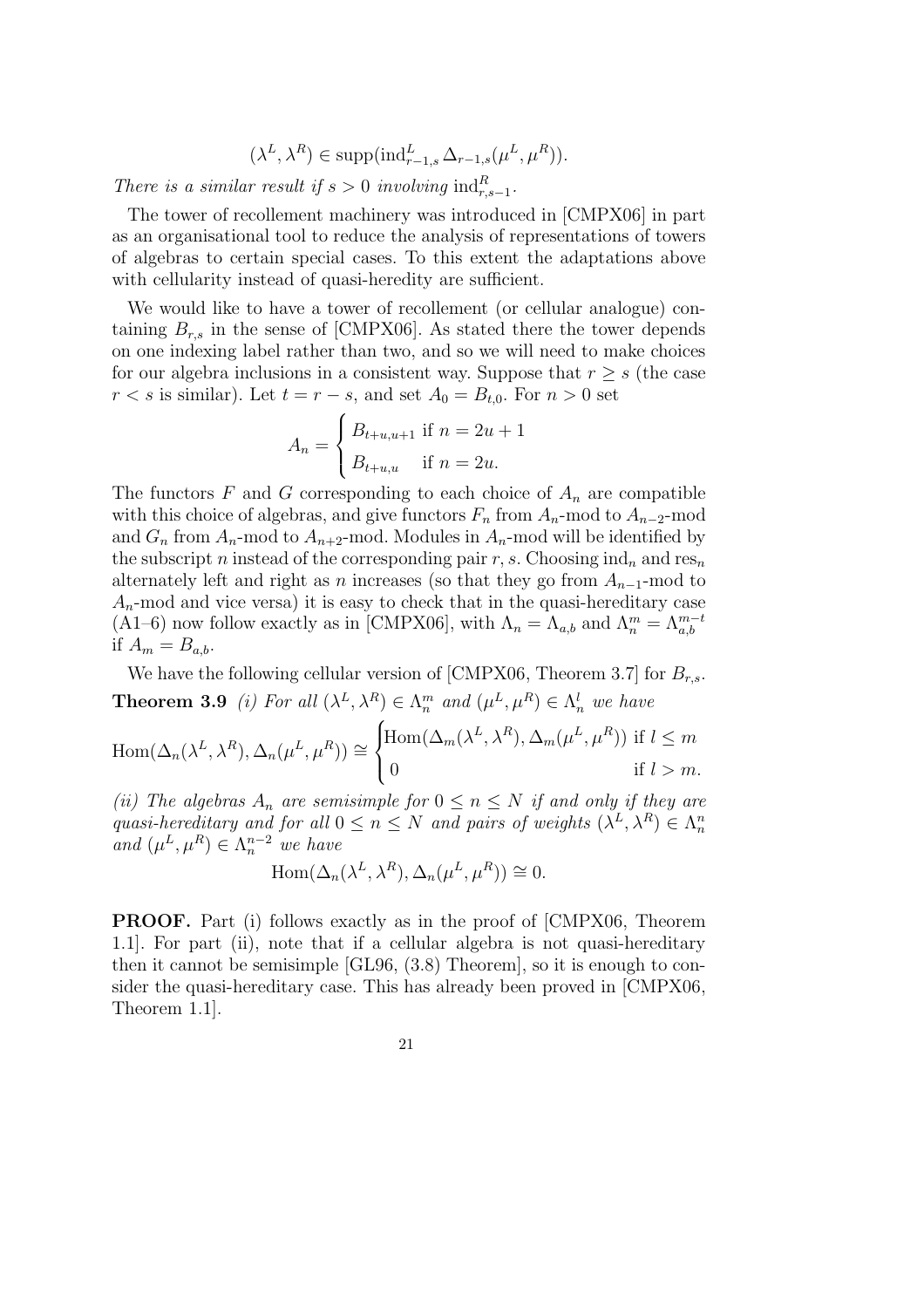#### 4. A necessary condition for blocks

The principal aim of this section is to give a necessary condition for two weights to label simple  $B_{r,s}$  modules in the same block. (We will abuse terminology and say that the weights themselves are in the same block.) This is closely modelled on a similar result for the Brauer algebra in [DWH99, Theorem 3.3] (as interpreted in [CDM05, Proposition 4.2]). Throughout this section k and  $\delta$  are arbitrary.

Let  $\lambda$  be a partition. For a box d in row i and column j of the Young diagram  $[\lambda]$  we set  $c(d) = j - i$ , the *content* of d. We set

$$
T_{r,s} = \sum_{\substack{1 \le i \le r, \\ r+1 \le j \le r+s}} E_{i,j}.
$$

**Lemma 4.1** Let  $(\lambda^L, \lambda^R) \in \Lambda^{r-t,s-t}$ . For all  $y \in \Delta_{r,s}(\lambda^L, \lambda^R)$  we have that

$$
T_{r,s}y = \left(t\delta - \sum_{d \in [\lambda^L]} c(d) - \sum_{d \in [\lambda^R]} c(d) + \sum_{1 \le i < m \le r} (i, m) + \sum_{r < i < m \le r+s} (i, m)\right)y
$$

*where*  $(i, m)$  *denotes the element of*  $\Sigma_{r,s}$  *which transposes i and m*.

**PROOF.** First suppose that  $k = \mathbb{C}$ . It is enough to consider the case where  $y = X_{w,1,id} \otimes x$  where  $w \in \mathcal{V}_{r,s,t}$  and  $x \in S^{\lambda^L} \boxtimes S^{\lambda^R}$ . Recall that the action of  $E_{i,j}$  on such an element is given by one of the four cases (a)–(d) given by equations (5–8).

We need to determine the contribution of each of the four cases to our final sum. As there are  $t$  northern arcs, there are precisely  $t$  distinct pairs  $(i, j)$  in case (a), and so they contribute a total of  $t\delta(X_{w,1},i\delta(x))$  to the sum. Clearly case (b) makes no contribution.

From case (c) we obtain a total contribution of

$$
\sum_{\substack{1 \leq i \leq r \\ i \text{ free in } w}} \sum_{\substack{1 \leq m \leq r \\ m \text{ joined in } w}} (i, m)(X_{w, 1, id} \otimes x) + \sum_{\substack{r < j \leq r + s \\ j \text{ free in } w}} \sum_{\substack{r < l \leq r + s \\ l \text{ joined in } w}} (j, l)(X_{w, 1, id} \otimes x).
$$
\n(11)

From case (d), note that each contribution occurs twice, as it comes from the action of  $E_{i,j}$  and of  $E_{l,m}$ . Therefore the total contribution can be obtained by summing over all pairs which are not free to the left of the wall, together with the corresponding pairs to the right of the wall. This corresponds to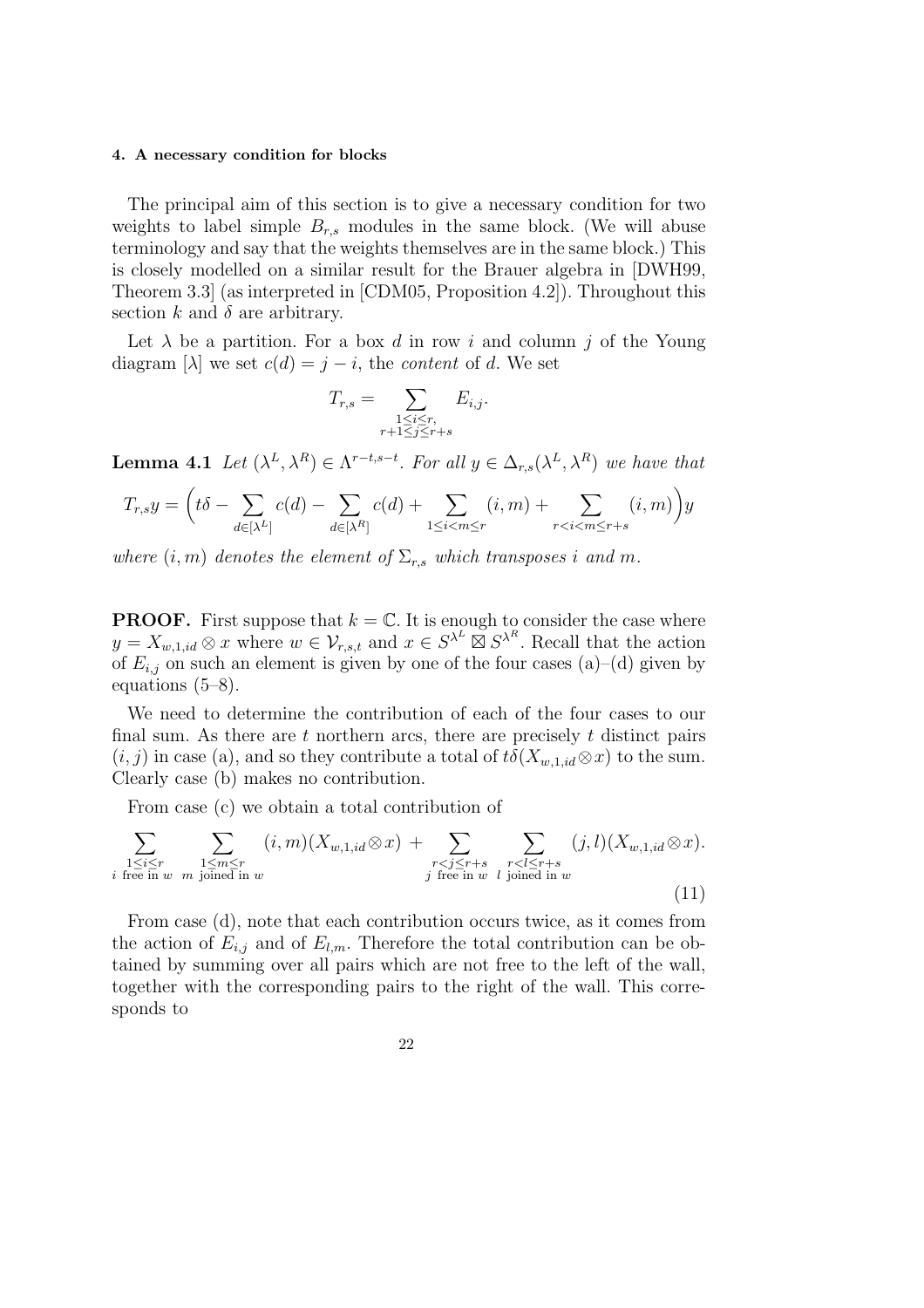$$
\left(\sum_{1\leq i < m \leq r} (i, m) + \sum_{r < j < l \leq r+s} (j, l) - \sum_{\substack{1 \leq i < m \leq r \\ i, m \text{ free in } w}} (i, m) - \sum_{\substack{r < j < l \leq r+s \\ j, l \text{ free in } w}} (j, l) - \sum_{\substack{1 \leq i < m \\ j, l \text{ free in } w}} (j, l) - \sum_{\substack{r < j \leq r+s \\ j \text{ free in } w}} (j, l) - \sum_{\substack{r < l \leq r+s \\ j \text{ free in } w}} (j, l) - \sum_{\substack{r < l \leq r+s \\ j \text{ free in } w}} (j, l) - \sum_{\substack{r < j \leq r+s \\ j \text{ free in } w}} (j, l) - \sum_{\substack{r < l \leq r+s \\ j \text{ free in } w}} (j, l) - \sum_{\substack{r < l \leq r+s \\ j \text{ free in } w}} (j, l) - \sum_{\substack{r < l \leq r+s \\ j \text{ free in } w}} (j, l) - \sum_{\substack{r < l \leq r+s \\ j \text{ free in } w}} (j, l) - \sum_{\substack{r < l \leq r+s \\ j \text{ free in } w}} (j, l) - \sum_{\substack{r < l \leq r+s \\ j \text{ free in } w}} (j, l) - \sum_{\substack{r < l \leq r+s \\ j \text{ free in } w}} (j, l) - \sum_{\substack{r < l \leq r+s \\ j \text{ free in } w}} (j, l) - \sum_{\substack{r < l \leq r+s \\ j \text{ free in } w}} (j, l) - \sum_{\substack{r < l \leq r+s \\ j \text{ free in } w}} (j, l) - \sum_{\substack{r < l \leq r+s \\ j \text{ free in } w}} (j, l) - \sum_{\substack{r < l \leq r+s \\ j \text{ free in } w}} (j, l) - \sum_{\substack{r < l \leq r+s \\ j \text{ free in } w}} (j, l) - \sum_{\substack{r < l \leq r+s \\ j \text{ free in } w}} (j, l) - \sum_{\substack
$$

Adding the four cases we see that the two double summations in (12) are cancelled out by the terms in (11), and hence we see that

$$
T_{r,s}(X_{w,1,id} \otimes x) =
$$
  

$$
\left(t\delta + \sum_{1 \leq i < m \leq r} (i,m) + \sum_{r < j < l \leq r+s} (j,l) - \sum_{\substack{1 \leq i < m \leq r \\ i,m \text{ free in } w}} (i,m) - \sum_{\substack{r < j < l \leq r+s \\ j,l \text{ free in } w}} (j,l)\right)(X_{w,1,id} \otimes x).
$$

By our identifications, the third sum in this equation corresponds to the standard action of  $\sum_{1 \leq i < m \leq r} (i, m)$  in  $\Sigma_r$  on the first Specht module  $S^{\lambda^L}$ . But this sum is a central element in  $\Sigma_r$  acting on an irreducible module, and hence acts as a scalar. By [Dia88, Chapter 1] this scalar is given by  $\sum_{d \in [\lambda^L]} c(d)$ . Similarly the final sum corresponds to the action of the sum of all transpositions in  $\Sigma_s$  on  $S^{\lambda^R}$ , and hence acts as the scalar  $\sum_{d \in [\lambda^R]} c(d)$ . Substituting for these scalars gives the desired result when  $k = \mathbb{C}$ .

For general k note that the cell modules are all defined over  $\mathbb{Z}[\delta]$ . Thus our result must be true over  $\mathbb{Z}[\delta]$ , and hence by base change over any field.

**Theorem 4.2** Suppose that  $[\Delta_{r,s}(\mu^L, \mu^R) : L_{r,s}(\lambda^L, \lambda^R)] \neq 0$ . Then either  $(\lambda^L, \lambda^R) = (\mu^L, \mu^R)$  or  $(\lambda^L, \lambda^R) \in \Lambda^{r-a,s-a}$  and  $(\mu^L, \mu^R) \in \Lambda^{r-b,s-b}$  for some  $b - a = t \geq 0$ . Further we must have that

$$
t\delta + \sum_{d \in [\lambda^L]} c(d) + \sum_{d \in [\lambda^R]} c(d) - \sum_{d \in [\mu^L]} c(d) - \sum_{d \in [\mu^R]} c(d) = 0.
$$

PROOF. A slightly stronger version of the first part of the theorem (with  $t > 0$ ) has already been noted in the quasi-hereditary case. The weaker version here holds in all cases by the cellular structure of  $B_{r,s}$ . For the second part, it follows from the exactness of the localisation functor that

$$
[\Delta_{r,s}(\mu^L, \mu^R) : L_{r,s}(\lambda^L, \lambda^R)] = [\Delta_{r-a,s-a}(\mu^L, \mu^R) : L_{r-a,s-a}(\lambda^L, \lambda^R)]
$$

and hence we may assume that  $(\lambda^L, \lambda^R) \in \Lambda^{r,s}$ . If  $k = \mathbb{C}$  we have that  $L_{r,s}(\lambda^L, \lambda^R) = \Delta_{r,s}(\lambda^L, \lambda^R) \cong S^{\lambda^L} \boxtimes S^{\lambda^R}$ , the lift of the irreducible for  $k\Sigma_{r,s}$ , and so any walled Brauer diagram having fewer than  $r+s$  propagating lines

$$
\overline{23}
$$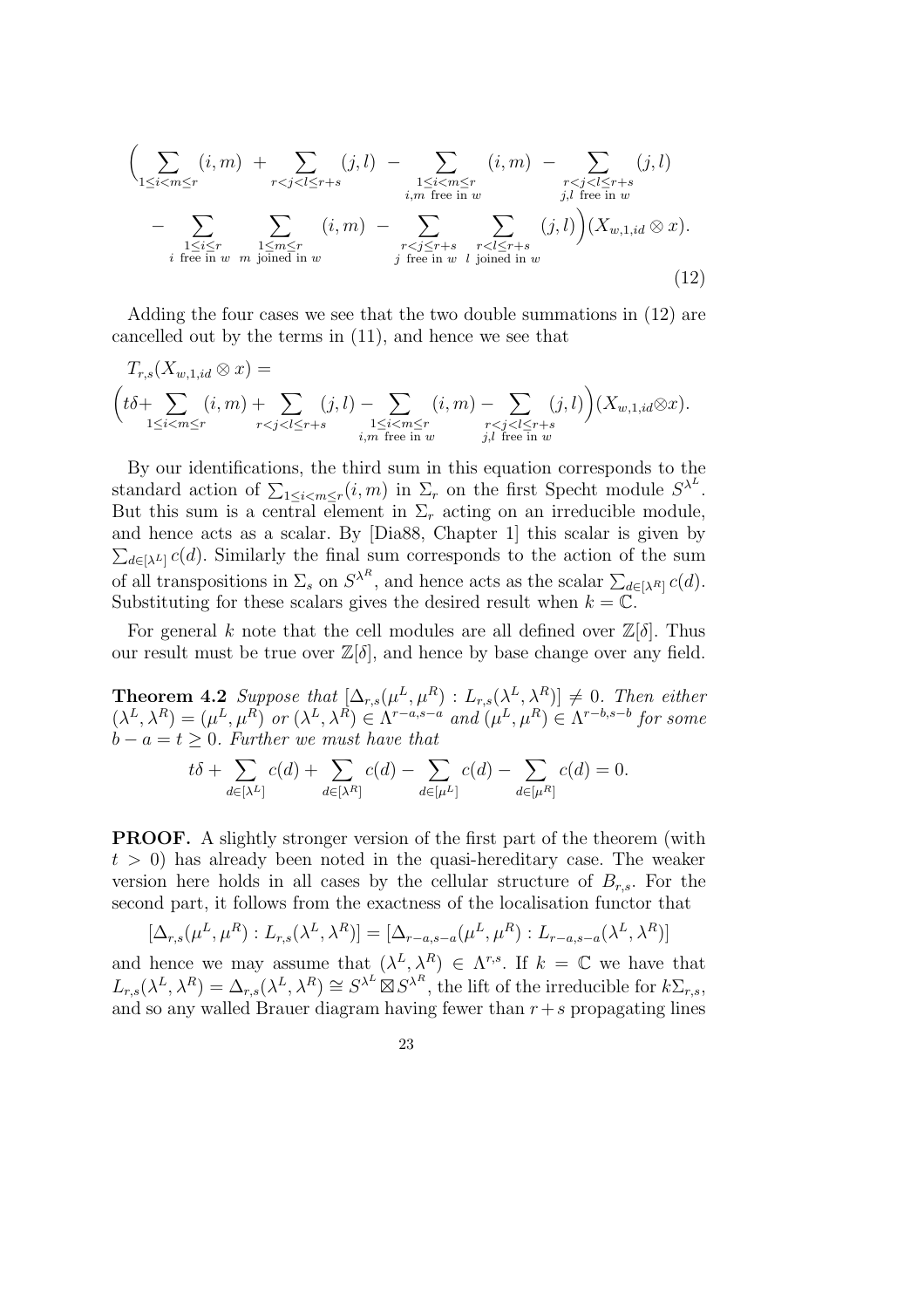must act as zero. In particular this includes the action of the element  $T_{r,s}$ . By base change via  $\mathbb{Z}[\delta]$  this must hold over any field.

By assumption there exists a  $B_{r,s}$ -submodule  $M \leq \Delta_{r,s}(\mu^L, \mu^R)$  and a  $B_{r,s}$ -homomorphism

$$
\phi: L_{r,s}(\lambda^L, \lambda^R) \longrightarrow \Delta_{r,s}(\mu^L, \mu^R)/M.
$$

If  $k = \mathbb{C}$  then the action of

$$
\sum_{1 \le i < m \le r} (i, m) + \sum_{r < i < m \le r + s} (i, m)
$$

in the centre of  $\mathbb{C}\Sigma_{r,s}$  on  $S^{\lambda^L} \boxtimes S^{\lambda^R}$  must be by a scalar, and by another application of [Dia88, Chapter 1] this equals

$$
\sum_{d \in [\lambda^L]} c(d) + \sum_{d \in [\lambda^R]} c(d).
$$

The same is true for general fields exactly as before. Hence

$$
\left(\sum_{1 \le i < m \le r} (i, m) + \sum_{r < i < m \le r + s} (i, m)\right) \phi(x) = \left(\sum_{d \in [\lambda^L]} c(d) + \sum_{d \in [\lambda^R]} c(d)\right) \phi(x)
$$

for all  $x \in \Delta_{r,s}(\lambda^L, \lambda^R)$ , and so for all  $y + M \in \text{im } \phi$  we must have

$$
T_{r,s}(y+M) = \left(t\delta + \sum_{d \in [\lambda^L]} c(d) + \sum_{d \in [\lambda^R]} c(d) - \sum_{d \in [\mu^L]} c(d) - \sum_{d \in [\mu^R]} c(d)\right)(y+M)
$$

by Lemma 4.1. But  $T_{r,s}$  must act by zero, and so the result follows.

By standard cellular arguments [GL96, (3.9.8)] we deduce

Corollary 4.3 *Suppose that*  $(\lambda^L, \lambda^R) \in \Lambda^{r-a,s-a}$  and  $(\mu^L, \mu^R) \in \Lambda^{r-b,s-b}$ *for some*  $b - a = t \geq 0$ . If  $L_{r,s}(\lambda^L, \lambda^R)$  and  $L_{r,s}(\mu^L, \mu^R)$  are in the same *block then*

$$
t\delta + \sum_{d \in [\lambda^L]} c(d) + \sum_{d \in [\lambda^R]} c(d) - \sum_{d \in [\mu^L]} c(d) - \sum_{d \in [\mu^R]} c(d) = 0.
$$

We are now able to give a complete description of the blocks of  $B_{r,s}$  when  $\delta$  in not an integer.

**Theorem 4.4** *Suppose that*  $\delta \notin \mathbb{Z}$  *and*  $k$  *is arbitrary. Then two simple*  $B_{r,s}$  modules  $L(\lambda^L, \lambda^R)$  and  $L(\mu^L, \mu^R)$  are in the same block if and only if  $|\lambda^L| = |\mu^L|$  (and hence  $|\lambda^R| = |\mu^R|$ ) and the corresponding simple  $k \Sigma_{|\lambda^L|, |\lambda^R|}$ *modules are in the same block.*

*In particular,*  $B_{r,s}$  *is semisimple if*  $\delta \notin \mathbb{Z}$  *and*  $k$  *is*  $\Sigma$ *-semisimple.*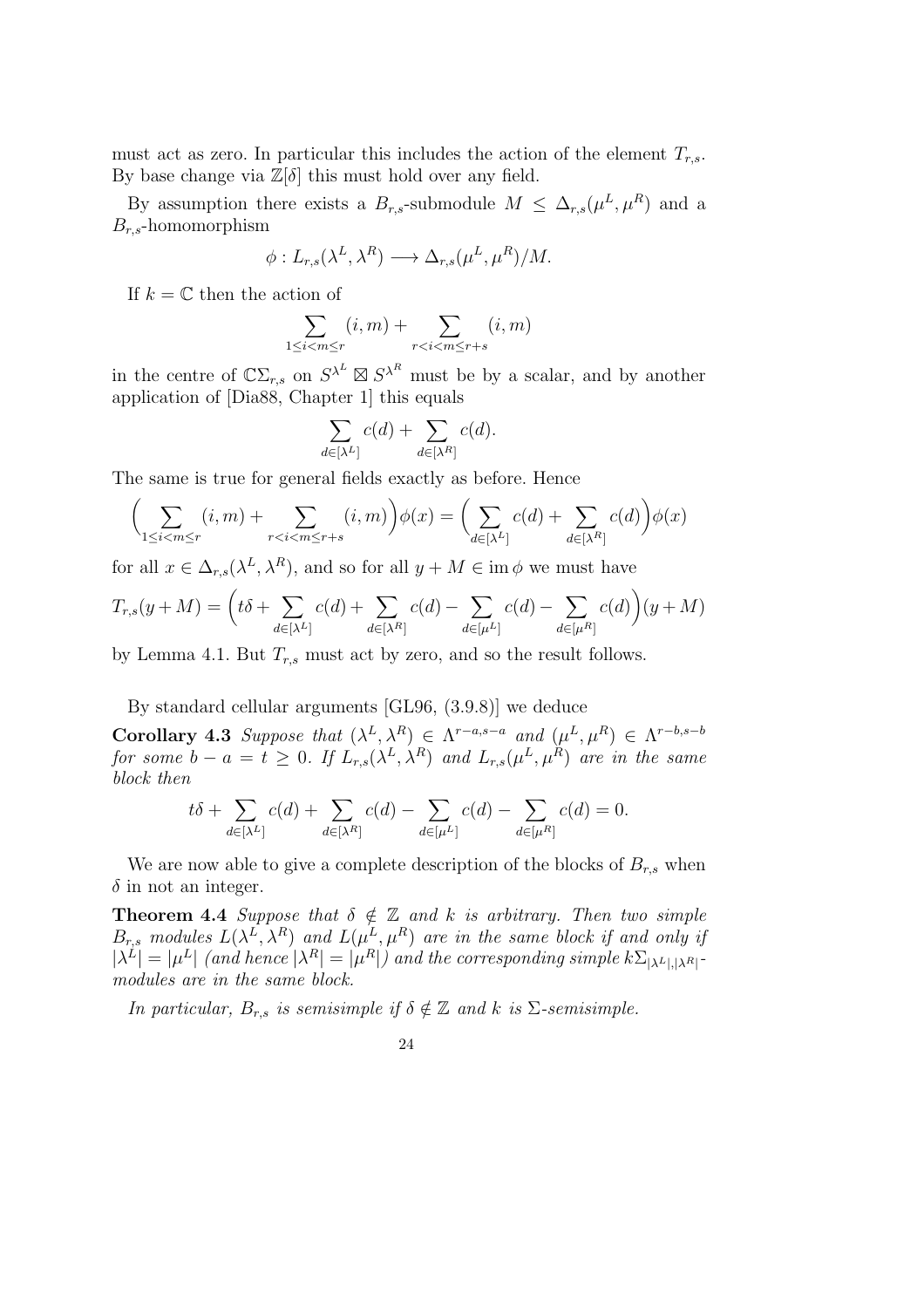PROOF. The result follows immediately from Corollary 4.3, and the fact that via localisation any two modules in the same block must both arise as lifts from the given group algebra.

#### 5. A sufficient condition for semisimplicity

In the preceding section we saw that if k is  $\Sigma$ -semisimple then  $B_{r,s}$  is semisimple for  $\delta \notin \mathbb{Z}$ , and it also followed that over such fields  $B_{r,s}$  was semisimple for  $|\delta| \gg 0$ . We would like to give a stronger semisimplicity criterion, which we will achieve by refining our condition for the existence of a (nonzero) homomorphism between cell modules. In this section we assume that k is  $\Sigma$ -semisimple; clearly  $B_{r,s}$  must be non-semisimple in the other cases, by the non-semisimplicity of  $\Sigma_{r,s}$ . Throughout this section we leave to the reader the easy modifications to the proofs required for the case  $r = s$  with  $\delta = 0$ .

Given two partitions  $\lambda$  and  $\mu$  we write  $\lambda \subseteq \mu$  if  $\lambda$  is a subpartition of  $\mu$  (i.e.  $\lambda_i \leq \mu_i$  for all i). For a module M we call the largest semisimple quotient of M the *head* of M, and denote this by hd M.

**Proposition 5.1** *Suppose that*  $(\lambda^L, \lambda^R) \vdash (a, b)$  *and*  $(\mu^L, \mu^R) \vdash (a - t, b - t)$ *for some*  $t \geq 0$  *are such that* 

$$
Hom(\Delta_{r,s}(\lambda^L, \lambda^R), \Delta_{r,s}(\mu^L, \mu^R)) \neq 0.
$$
\n(13)

*Then we must have*  $\mu^L \subseteq \lambda^L$  *and*  $\mu^R \subseteq \lambda^R$  *(which we will write as*  $(\mu^L, \mu^R) \subseteq$  $(\lambda^L, \lambda^R)$ ).

**PROOF.** By Theorem 3.9(i) we may assume that  $(a, b) = (r, s)$ . We proceed by induction on t and on  $r + s$ . The result is clear when  $t = 0$  by the quasihereditary structure of  $B_{r,s}$ ; note that the base cases where r or s equal 1 for the induction on  $r + s$  will be considered as part of the inductive argument.

Suppose  $t > 0$  (and hence  $r > 0$  and  $s > 0$ ). By Corollary 3.6 and  $\Sigma$ semisimplicity we have for any removable box  $\Box \in \lambda^L$  that

$$
\Delta_{r,s}(\lambda^L, \lambda^R) \subseteq \text{hd}(\text{ind}_{r-1,s}^L \Delta_{r-1,s}(\lambda^L - \Box, \lambda^R)).
$$

Therefore our assumption (13) implies that

$$
\operatorname{Hom}(\operatorname{ind}_{r-1,s}^L \Delta_{r-1,s}(\lambda^L - \square, \lambda^R), \Delta_{r,s}(\mu^L, \mu^R)) \neq 0
$$

and by Frobenius reciprocity we deduce that

$$
\text{Hom}(\Delta_{r-1,s}(\lambda^L - \Box, \lambda^R), \text{res}_{r,s}^L \Delta_{r,s}(\mu^L, \mu^R)) \neq 0. \tag{14}
$$

$$
25\,
$$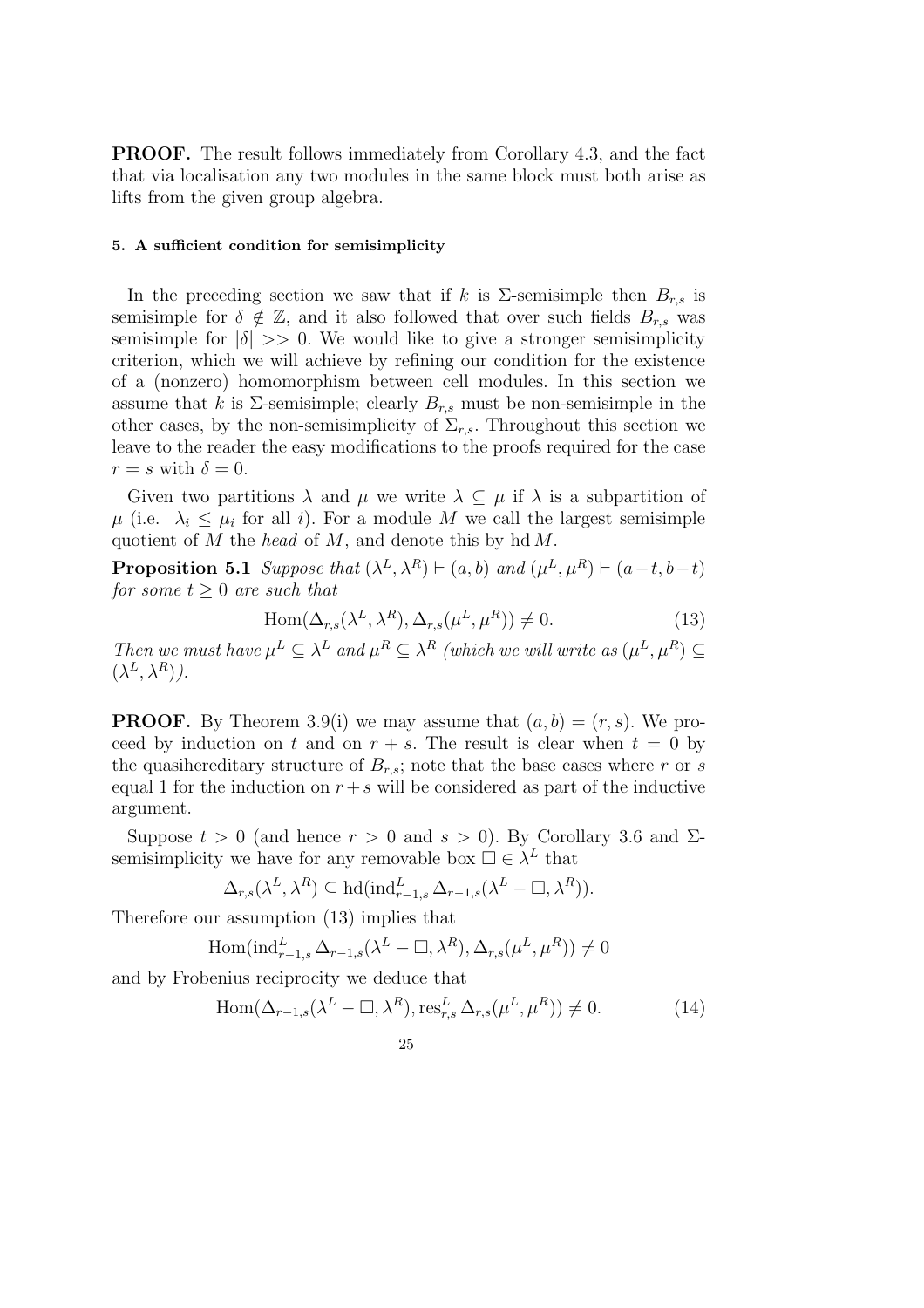By Theorem 3.3 we have a short exact sequence

$$
\begin{aligned}\n0 &\longrightarrow \biguplus_{\square' \in \text{rem}(\mu^L)} \Delta_{r-1,s}(\mu^L - \square', \mu^R) \longrightarrow \text{res}_{r,s}^L \Delta_{r,s}(\mu^L, \mu^R) \\
&\longrightarrow \biguplus_{\square'' \in \text{add}(\mu^R)} \Delta_{r-1,s}(\mu^L, \mu^R + \square'') \longrightarrow 0\n\end{aligned}
$$

where the left-hand term is zero if  $\mu^L = \emptyset$ , and hence from (14) we must have either

$$
\text{Hom}(\Delta_{r-1,s}(\lambda^L - \square, \lambda^R), \Delta_{r-1,s}(\mu^L - \square', \mu^R)) \neq 0 \tag{15}
$$

for some removable box  $\square'$  for  $\mu^L$  or

$$
\text{Hom}(\Delta_{r-1,s}(\lambda^L - \square, \lambda^R), \Delta_{r-1,s}(\mu^L, \mu^R + \square'')) \neq 0 \tag{16}
$$

for some addable box  $\square''$  for  $\mu^R$ .

In the case (16) we have that  $(\lambda^L - \square, \lambda^R) \vdash (a-1,b)$  and  $(\mu^L, \mu^R + \square'') \vdash$  $(a-1-(t-1), b-(t-1))$  and so  $\mu^L \subseteq \lambda^L - \square$  and  $\mu^R + \square'' \subseteq \lambda^R$  by the inductive hypothesis on t. But clearly this implies that  $(\mu^L, \mu^R) \subseteq (\lambda^L, \lambda^R)$ .

In the case (15) (which cannot occur when  $r = 1$ ) we have that  $(\lambda^L (\Box, \lambda^R) \vdash (a-1, b)$  and  $(\mu^L - \Box', \mu^R) \vdash (a-1-t, b-t)$  and so  $\mu^L - \Box' \subseteq \lambda^L - \Box$ and  $\mu^R \subseteq \lambda^R$  by the inductive hypothesis on  $r + s$ . This only implies that  $\mu^R \subseteq \lambda^R$ , however repeating the above argument with  $\text{ind}^R$  and  $\text{res}^R$  instead of ind<sup>L</sup> and res<sup>L</sup> also gives that  $\mu^L \subseteq \lambda^L$ , and so we are done.

**Corollary 5.2** *The algebra*  $B_{r,s}(\delta)$  *is semisimple if* k *is*  $\Sigma$ -semisimple and  $|\delta| \geq r + s - 1.$ 

PROOF. By Theorem 3.9(ii) it is enough to show that there are no homomorphisms from  $\Delta_{r,s}(\lambda^L, \lambda^R)$  to  $\Delta_{r,s}(\mu^L, \mu^R)$  with  $(\lambda^L, \lambda^R) \vdash (r, s)$  and  $(\mu^L, \mu^R) \vdash (r-1, s-1)$ . By Proposition 5.1, the existence of such a homomorphism implies that  $\lambda^L = \mu^L + \square$  and  $\lambda^R = \mu^R + \square'$  for some addable boxes  $\Box$  and  $\Box'$ .

As  $\lambda^L \vdash r$  and  $\lambda^R \vdash s$  we must have  $|c(\square)| \leq r-1$  and  $|c(\square')| \leq s-1$ . But Theorem 4.2 implies that

$$
\delta + c(\square) + c(\square') = 0
$$

which then gives the desired result.

$$
26\,
$$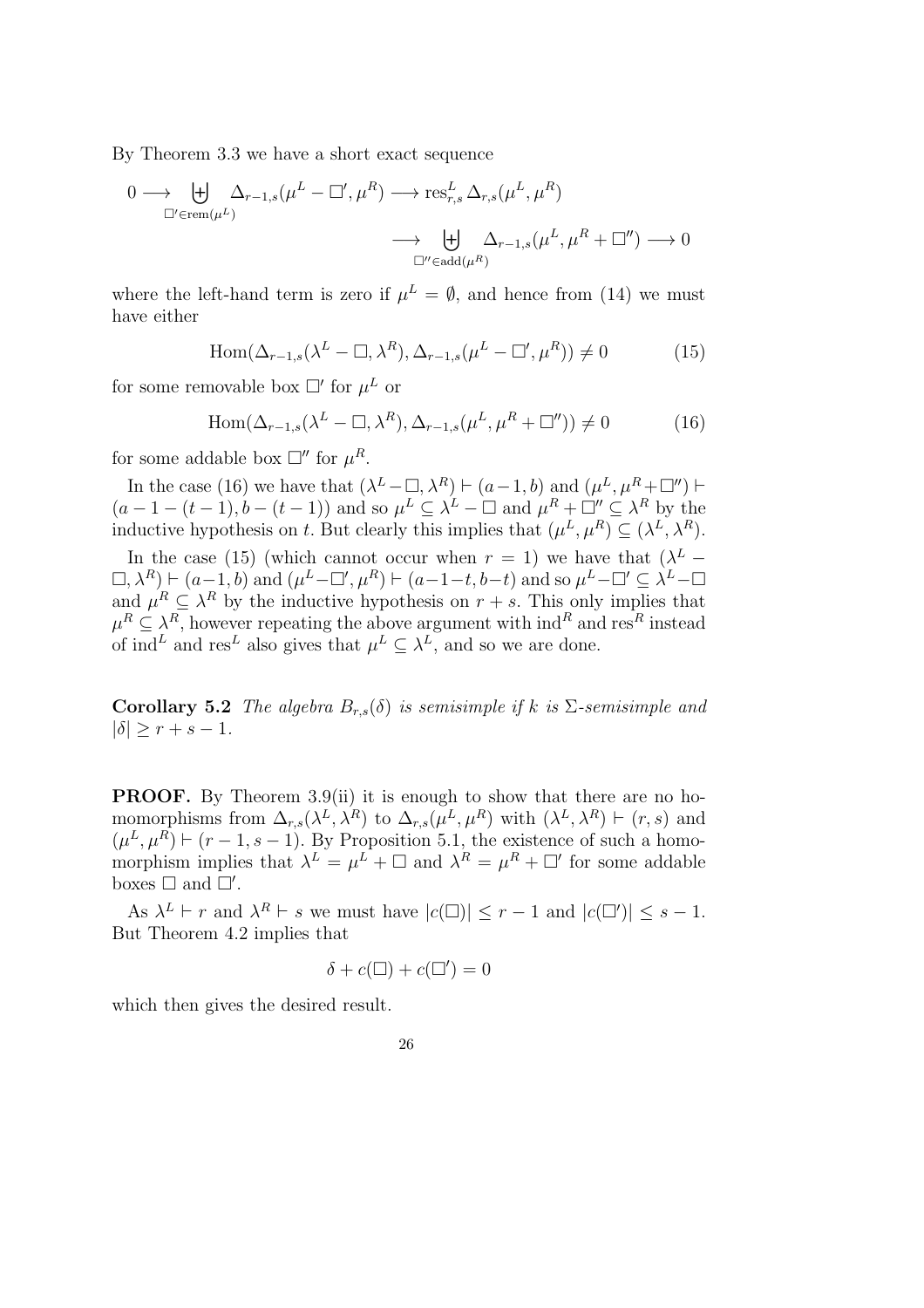#### 6. A semisimplicity criterion

In this section we will complete the classification of semisimple walled Brauer algebras by constructing non-zero homomorphisms between cell modules whose weights differ by two boxes (and satisfy the content condition in Theorem 4.2), when k is  $\Sigma$ -semisimple. These form a very special class of homomorphisms, where the two weights are as near as is possible for such a non-trivial homomorphism to exist, but it will turn out that these will also be sufficient to determine the blocks in characteristic zero.

*Throughout this section we will assume (unless otherwise stated) that* k *is* Σ*-semisimple.*

Let  $c_{\mu\nu}^{\lambda}$  be the Littlewood-Richardson coefficient denoting the multiplicity of  $S^{\lambda}$  in the module  $\text{ind}_{\mathbb{C}\Sigma_{r,s}}^{\mathbb{C}\Sigma_{r+s}}(S^{\mu}\boxtimes S^{\nu})$ . We will need the following result of Halverson [Hal96, Corollary 7.24] (an analogue of [HW90, Theorem 4.1]), describing the decomposition of cell modules for  $B_{r,s}$  when regarded as  $\Sigma_{r,s}$ modules, in terms of the  $c^{\lambda}_{\mu\nu}$ . Although stated only for  $k = \mathbb{C}$  in [Hal96], it clearly holds whenever k is  $\Sigma$ -semisimple.

**Theorem 6.1** *Suppose that*  $k$  *is*  $\Sigma$ -semisimple and  $(\mu^L, \mu^R) \in \Lambda^{r-t,s-t}$ . *Then*

$$
[\text{res}_{k\Sigma_{r,s}}\Delta_{r,s}(\mu^L,\mu^R):S^{\lambda^L}\boxtimes S^{\lambda^R}]=\sum_{\tau\vdash t}c_{\mu^L\tau}^{\lambda^L}c_{\mu^R\tau}^{\lambda^R}.
$$

We note that Halverson's result can also be used to give an alternative proof of Proposition 5.1.

We say that  $(\mu^L, \mu^R) \lhd (\lambda^L, \lambda^R)$  if  $(\mu^L, \mu^R)$  can be obtained from  $(\lambda^L, \lambda^R)$ by removing a box from  $\lambda^L$  and from  $\lambda^R$ . Then we have in the case  $t = 1$ that

$$
\operatorname{res}_{k\Sigma_{r,s}}\Delta_{r,s}(\mu^L,\mu^R) \cong \bigoplus_{(\mu^L,\mu^R)\vartriangleleft(\lambda^L,\lambda^R)} S^{\lambda^L} \boxtimes S^{\lambda^R}.\tag{17}
$$

We will now deduce the existence of the desired two box homomorphisms. The proof is similar to that of [CDM05, Theorem 5.2]. For two partitions  $\lambda$  and  $\mu$ , we denote by  $\lambda/\mu$  the skew partition whose skew Young diagram  $[\lambda/\mu]$  consists of those boxes in  $[\lambda]$  which are not in  $[\mu]$ . Given  $\mu \subset \lambda$  with  $|\lambda| - |\mu| = 1$  we denote by  $c(\lambda/\mu)$  the content of the unique box in  $[\lambda/\mu]$ . **Theorem 6.2** Let k be  $\Sigma$ -semisimple. Suppose that  $(\lambda^L, \lambda^R) \in \Lambda^{r-t,s-t}$ , and  $(\mu^L, \mu^R) \in \Lambda^{r-t-1,s-t-1}$ . If we have that  $(\mu^L, \mu^R) \triangleleft (\lambda^L, \lambda^R)$  and  $c(\lambda^L/\mu^L) + c(\lambda^R/\mu^R) + \delta = 0$ 

*then*

$$
27\quad
$$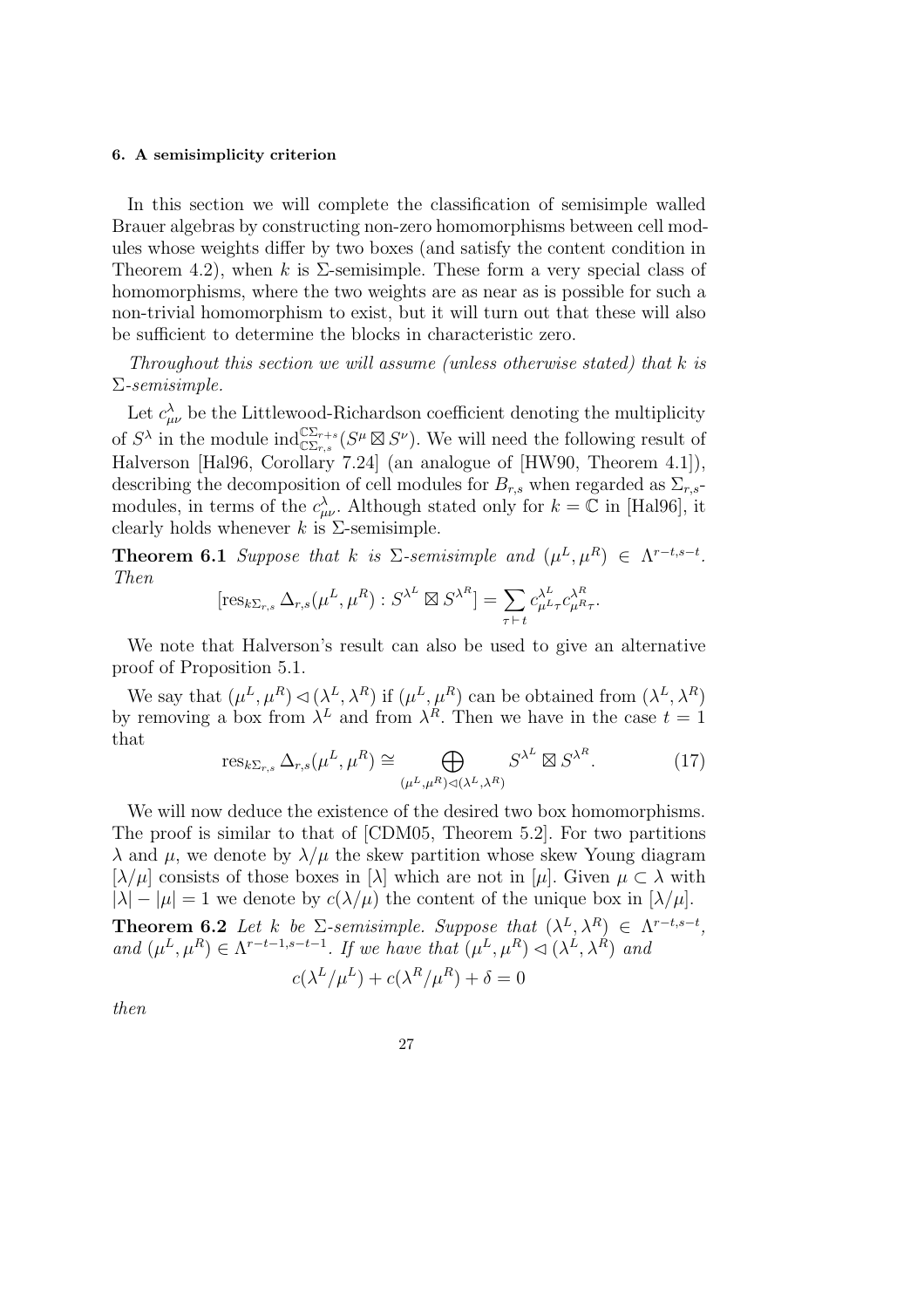$$
\text{Hom}_{B_{r,s}}(\Delta_{r,s}(\lambda^L,\lambda^R),\Delta_{r,s}(\mu^L,\mu^R))\cong k.
$$

PROOF. By the exactness of the localisation functor we may assume that  $(\lambda^L, \lambda^R) \vdash (r, s)$ , and hence that

$$
\Delta_{r,s}(\lambda^L,\lambda^R) \cong S^{\lambda^L} \boxtimes S^{\lambda^R}
$$

(where all Brauer diagrams with propagating vector other than  $(r, s)$  act as zero on the righthand side).

We will fix a labelling of the boxes of  $\lambda^L$  and  $\lambda^R$ . Number the boxes of  $\lambda^L$ with  $1, 2, \ldots, r$  along the rows from left to right, and from top to bottom. Similarly number the boxes of  $\lambda^R$  with  $r+1,\ldots,r+s$ . Using the natural identifications of  $\Sigma_r$  with  $\text{Sym}\{1, 2, \ldots r\}$  and  $\Sigma_s$  with  $\text{Sym}\{r+1, r+2, \ldots r+1\}$ s} we can define elements  $e_{\lambda}L$  and  $e_{\lambda}R$  by setting

$$
e_{\lambda^L} = \frac{f^{\lambda^L}}{r!} \sum_{\sigma_L \in C(\lambda^L)} \sum_{\tau_L \in R(\lambda^L)} \text{sgn}(\sigma_L) \sigma_L \tau_L
$$

and

$$
e_{\lambda^R} = \frac{f^{\lambda^R}}{s!} \sum_{\sigma_R \in C(\lambda^R)} \sum_{\tau_R \in R(\lambda^R)} \text{sgn}(\sigma_R) \sigma_R \tau_R
$$

where  $f^{\lambda} = \dim S^{\lambda}$  and  $C(\lambda)$  and  $R(\lambda)$  are respectively the column and row stabilisers of  $\lambda$ . These are idempotents, such that  $e_{\lambda} \mathcal{L} \mathbb{C} \Sigma_r \cong a_{\lambda} S^{\lambda}$ and  $e_{\lambda R} \mathbb{C}\Sigma_s \cong b_{\lambda} S^{\lambda^R}$  where the multiplicities  $a_{\lambda}$  and  $b_{\lambda}$  will not concern us (see for example [Ful97, Chapter 7]). (It is clear that the denominators in each idempotent are non-zero when k is  $\Sigma$ -semisimple. The numerator is also non-zero as dimensions of Specht modules can be written as products of hook lengths, and hence cannot involve factors bigger than the total number of boxes.) Note that the idempotent

$$
e_{\lambda} = e_{\lambda} e_{\lambda} e_{\lambda} = e_{\lambda} e_{\lambda} e_{\lambda} \in k \Sigma_{r,s}
$$

is such that for any  $\Sigma_{r,s}$ -module  $M$ ,  $e_\lambda M$  is the  $S^{\lambda^L} \boxtimes S^{\lambda^R}$  isotypic component of M.

Let 
$$
W = e_{\lambda} \Delta_{r,s} (\mu^L, \mu^R)
$$
. By (17) we know that  

$$
W \cong S^{\lambda^L} \boxtimes S^{\lambda^R}
$$

as a  $\Sigma_{r,s}$ -module. To show that this is a  $B_{r,s}$ -submodule of  $\Delta_{r,s}(\mu^L, \mu^R)$ , it is enough to show that  $E_{i,j}W = 0$  for all  $1 \leq i \leq r < j \leq r + s$ . Indeed, it is enough to show that this holds for a single choice of  $i$  and  $j$ , as

$$
\sigma E_{i,j} \sigma^{-1} = E_{\sigma(i), \sigma(j)}
$$

for all  $\sigma \in \Sigma_{r,s}$ .

$$
28\\
$$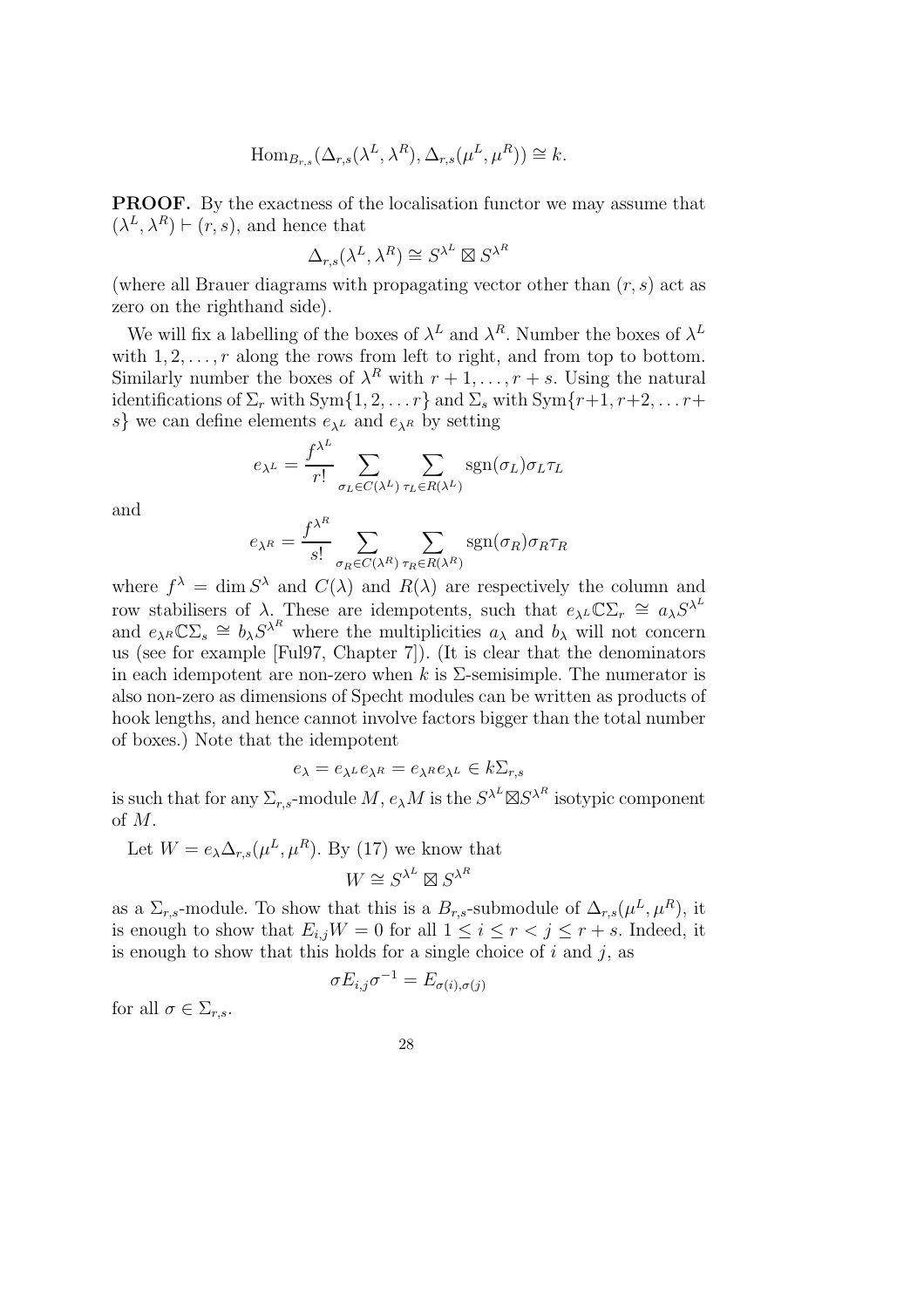Fix  $1 \leq i \leq r < j \leq r + s$  and consider the map

$$
E_{i,j} : \Delta_{r,s}(\mu^L, \mu^R) \longrightarrow \Delta_{r,s}(\mu^L, \mu^R).
$$

This is a  $k\Sigma_{r-1,s-1}$ -homomorphism, where we identify

$$
\Sigma_{r-1,s-1} \cong \mathrm{Sym}(\{1,2,\ldots r\} \setminus \{i\}) \times \mathrm{Sym}(\{r+1,r+2,\ldots r+s\} \setminus \{j\}).
$$

Note that  $E_{i,j}(\Delta_{r,s}(\mu^L, \mu^R)) \subseteq U$  where U is the span of all elements of the form  $X_{w_0,1,id} \otimes x$  where  $w_0$  has an arc between i and j and  $x \in S^{\mu^L} \boxtimes S^{\mu^R}$ , and

$$
\operatorname{res}_{k\Sigma r-1,s-1} U \cong S^{\mu^L} \boxtimes S^{\mu^R} \tag{18}
$$

By (17) we have that

$$
\operatorname{res}_{k\Sigma r-1,s-1}W \cong \bigoplus_{(\nu^L,\nu^R)\lhd(\lambda^L,\lambda^R)} S^{\nu^L}\boxtimes S^{\nu^R}
$$

and by (18) every summand in this direct sum must be sent by  $E_{i,j}$  to zero except possibly for  $V = S^{\mu^L} \boxtimes S^{\mu^R}$ . Write  $res_{k \Sigma r-1, s-1} W = V \oplus Y$ .

Up until this point  $i$  and  $j$  have been arbitrary. Henceforth we will consider the case where i is the number labelling the box in  $\lambda^L/\mu^L$  and j is the number labelling the box in  $\lambda^R/\mu^R$ . For example, if  $\lambda^L = (3, 2, 1)$  and  $\lambda^R =$  $(2, 2)$ , with  $\mu^L = (2, 2, 1)$  and  $\mu^R = (2, 1)$ , then  $i = 3$  and  $j = 10$  as illustrated in Figure 10.



Fig. 10.  $\lambda^{L} = (3, 2, 1)$  and  $\lambda^{R} = (2, 2)$ , with  $\mu^{L} = (2, 2, 1)$  and  $\mu^{R} = (2, 1)$  shaded.

Writing  $e_{\lambda}(X_{w_0,1,id}\otimes x)=v+y$  with  $v\in V$  and  $y\in Y$  (which is independent of  $\delta$ ) the remarks above imply that

$$
E_{i,j}e_{\lambda}(X_{w_0,1,id}\otimes x)=E_{i,j}v.
$$

We claim that the coefficient of  $X_{w_0,1,id} \otimes x$  in  $E_{i,j}v$  is a non-zero multiple of

$$
\delta + c(\lambda^L/\mu^L) + c(\lambda^R/\mu^R).
$$

This would imply that  $v \neq 0$ , and that for

$$
\delta + c(\lambda^L/\mu^L) + c(\lambda^R/\mu^R) = 0
$$

we would have  $E_{i,j}V = 0$  (as V is a simple module), and hence that  $E_{i,j}W =$ 0 as required. Thus it is enough to prove the claim.

$$
^{29}
$$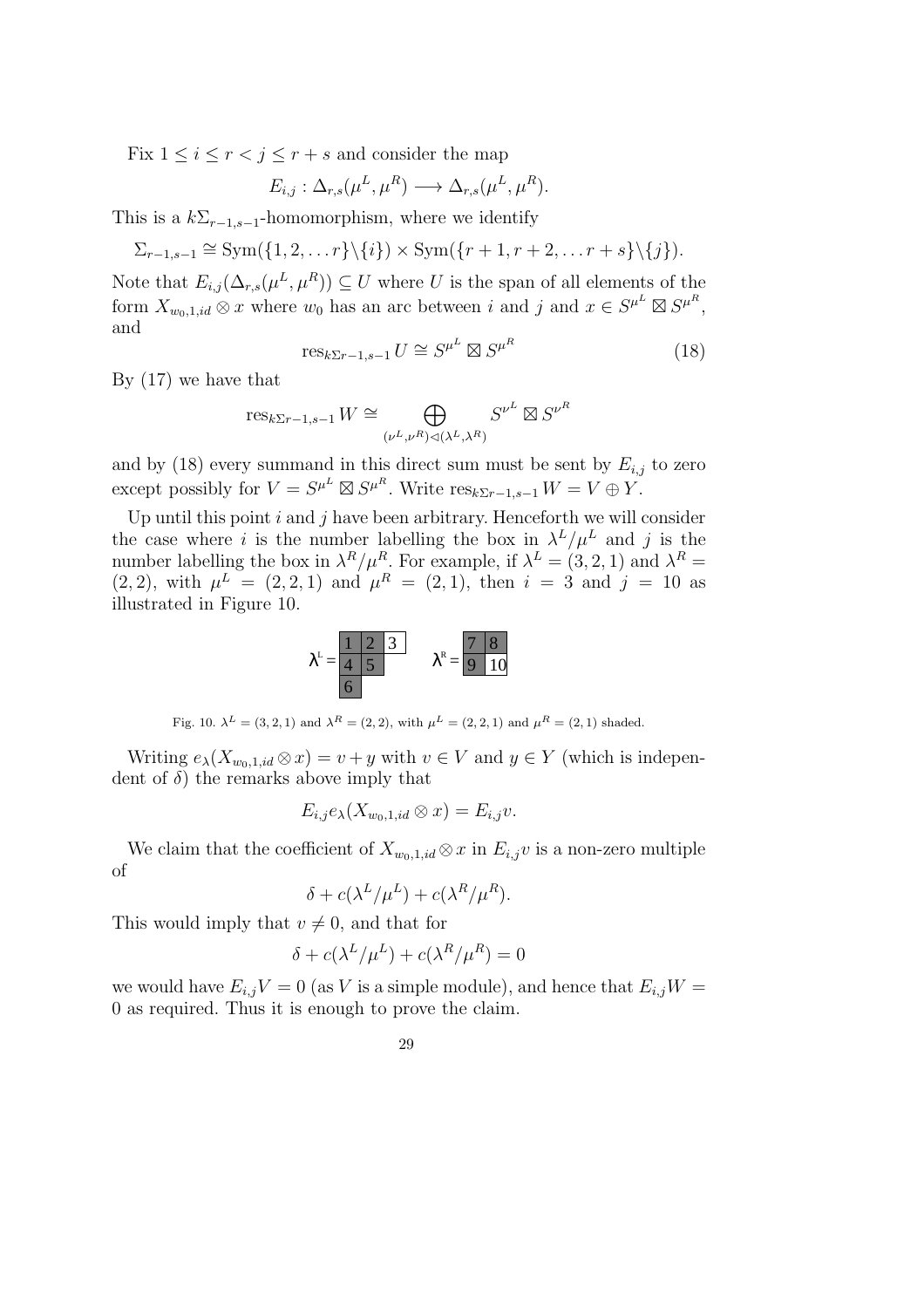We have that

$$
E_{i,j}e_{\lambda}(X_{w_0,1,id} \otimes x) =
$$
  

$$
\frac{f^{\lambda^L}}{r!} \frac{f^{\lambda^R}}{s!} \sum_{\substack{\sigma_L \in C(\lambda^L) \\ \sigma_R \in C(\lambda^R)}} \sum_{\substack{\tau_L \in R(\lambda^L) \\ \tau_R \in R(\lambda^R)}} \text{sgn}(\sigma_L \sigma_R) E_{i,j} \sigma_L \sigma_R \tau_L \tau_R(X_{w_0,1,id} \otimes x)
$$

and we wish to find the coefficient of  $(X_{w_0,1,id} \otimes x)$  in this sum.

In order to keep track of the various cases, it will be convenient to have a graphical notation for the partial one row diagrams arising as configurations of northern arcs in the summands of this expression. We will represent elements of  $V_{r,s,t}$  by adding ties to the double Young tableau joining each pair of nodes connected by an arc, omitting any such ties which do not play a role in the calculation. For example, the element  $w_0$  can be represented by the diagram in Figure 11.



Fig. 11. A graphical representation of the arc  $ij$  in  $w_0$ 

**Case 1:** Suppose that  $\sigma_L \sigma_R \tau_L \tau_R X_{w_0,1,id}$  has an edge between i and j. This occurs if and only if all of  $\sigma_L$ ,  $\sigma_R$ ,  $\tau_L$  and  $\tau_R$  fix i and j. In this case

$$
E_{i,j}\sigma_L\sigma_R\tau_L\tau_R(X_{w_0,1,id}\otimes x)=\delta\sigma_L\sigma_R\tau_L\tau_R(X_{w_0,1,id}\otimes x).
$$

For  $\sigma_L \sigma_R \tau_L \tau_R(X_{w_0,1,id} \otimes x)$  to be in the span of  $X_{w_0,1,id} \otimes S^{\lambda^L} \boxtimes S^{\lambda^R}$  we must have

$$
\tau_L \in R(\mu^L) \subset R(\lambda^L)
$$

$$
\sigma_L \in C(\mu^L) \subset C(\lambda^L)
$$

$$
\tau_R \in R(\mu^R) \subset R(\lambda^R)
$$

$$
\sigma_R \in C(\mu^R) \subset C(\lambda^R).
$$

As any such quartet of elements fixes  $i$  and  $j$ , the contribution to our sum in this case equals

$$
\frac{f^{\lambda^L}}{r!} \frac{f^{\lambda^R}}{s!} \sum_{\substack{\sigma_L \in C(\mu^L) \\ \sigma_R \in C(\mu^R)}} \sum_{\substack{\tau_L \in R(\mu^L) \\ \tau_R \in R(\mu^R)}} \delta \operatorname{sgn}(\sigma_L \sigma_R) E_{i,j} \sigma_L \sigma_R \tau_L \tau_R(X_{w_0,1,id} \otimes x)
$$

$$
30\,
$$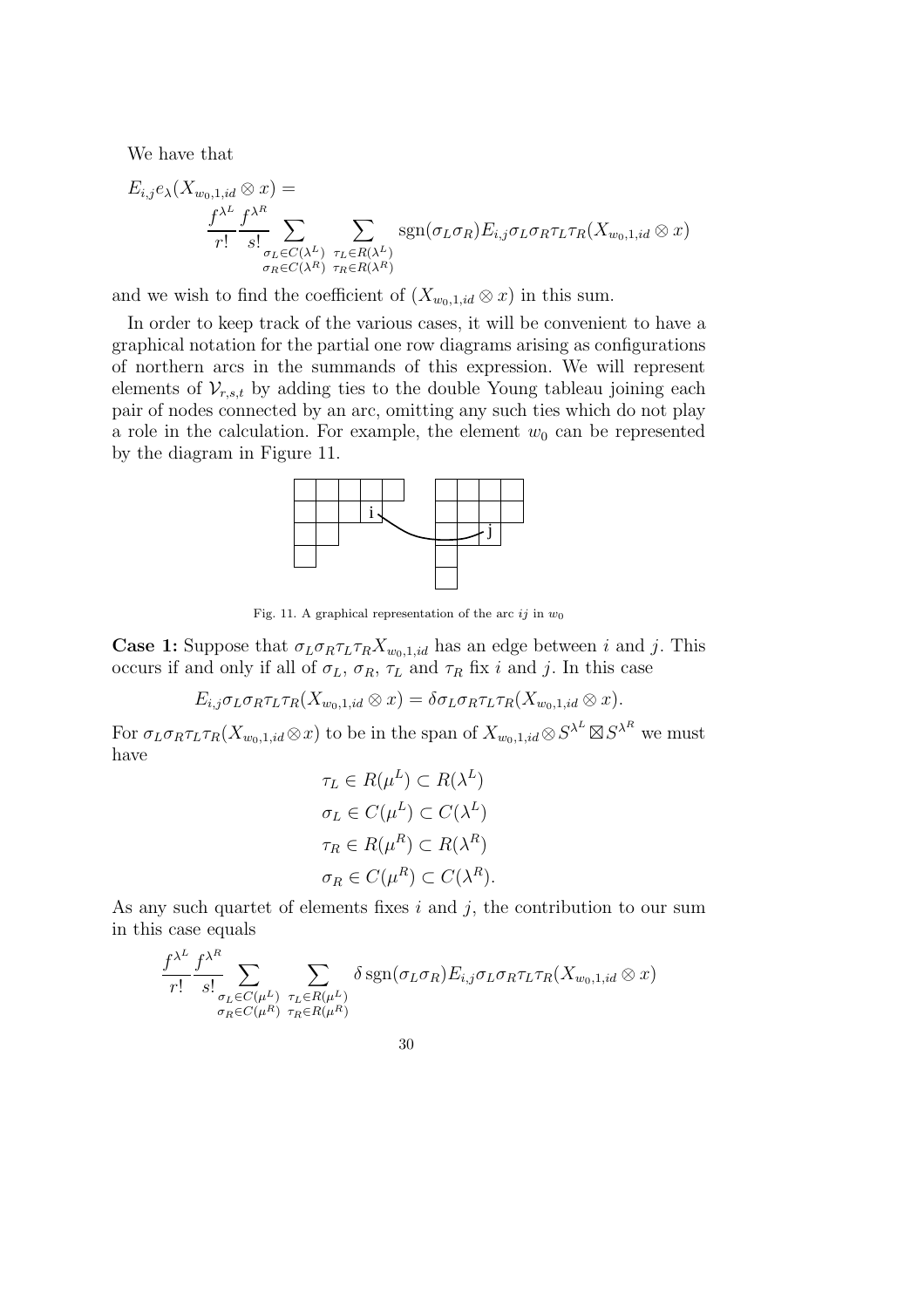which equals

$$
\delta \frac{f^{\lambda^L}}{r!} \frac{f^{\lambda^R}}{s!} \frac{(r-1)!}{f^{\mu^L}} \frac{(s-1)!}{f^{\mu^R}} X_{w_0,1,id} \otimes e_{\mu} x.
$$

Now  $e_{\mu}(x) = x$  for all  $x \in S^{\mu^L} \boxtimes S^{\mu^R}$ , and hence we obtain the contribution

$$
\delta \frac{f^{\lambda^L}}{f^{\mu^L}} \frac{f^{\lambda^R}}{f^{\mu^R}} \frac{1}{rs} X_{w_0,1,id} \otimes x
$$

from the terms arising in Case 1.

**Case 2:** Suppose that neither i nor j is part of an arc in  $\sigma_L \sigma_R \tau_L \tau_R X_{w_0,1,id}$ . Then

$$
E_{i,j}\sigma_L\sigma_R\tau_L\tau_R(X_{w_0,1,id}\otimes x)=0
$$

so such terms contribute nothing to our sum.

**Case 3:** The only remaining case is when exactly one of i or j is part of an arc in  $\sigma_L \sigma_R \tau_L \tau_R X_{w_0,1,id}$ . (Note that they cannot both be, as there is only one arc in such a term.) We will consider the subcase where the arc connects i to some element k with  $r+1 \leq k \leq r+s$  (the subcase of an edge between j and some element k with  $1 \leq k \leq r$  is similar). We must have

$$
\sigma_L \in C(\mu^L) \qquad \text{and} \qquad \tau_L \in R(\mu^L) \tag{19}
$$

There are two possibilities: (a) k is in the same column as j, or (b) k is in a column to the left of the column containing  $j$ 

**Subcase 3(a):** Suppose that k is in the same column as j, as illustrated in Figure 12.



Fig. 12. The subcase 3(a)

We must have

$$
\tau_R \in R(\mu^R) \qquad \text{and} \qquad \sigma_R \in (k, j)C(\mu^R) \tag{20}
$$

and every quartet satisfying (19) and (20) will arise in this way. Writing  $\sigma_R = (k, j)\sigma'_R$  with  $\sigma'_R \in C(\mu^R)$ , and noting that  $sgn(\sigma'_R) = -sgn(\sigma_R)$ , we see that we obtain a contribution of

$$
\sum_{k \text{ above } j} \frac{f^{\lambda^L}}{r!} \frac{f^{\lambda^R}}{s!} \sum_{\substack{\sigma_L \in C(\mu^L) \\ \sigma'_R \in C(\mu^R)}} \sum_{\substack{\tau_L \in R(\mu^L) \\ \tau_R \in R(\mu^R)}} -\text{sgn}(\sigma_L \sigma'_R) E_{i,j} \sigma_L(k,j) \sigma'_R \tau_L \tau_R(X_{w_0,1,id} \otimes x).
$$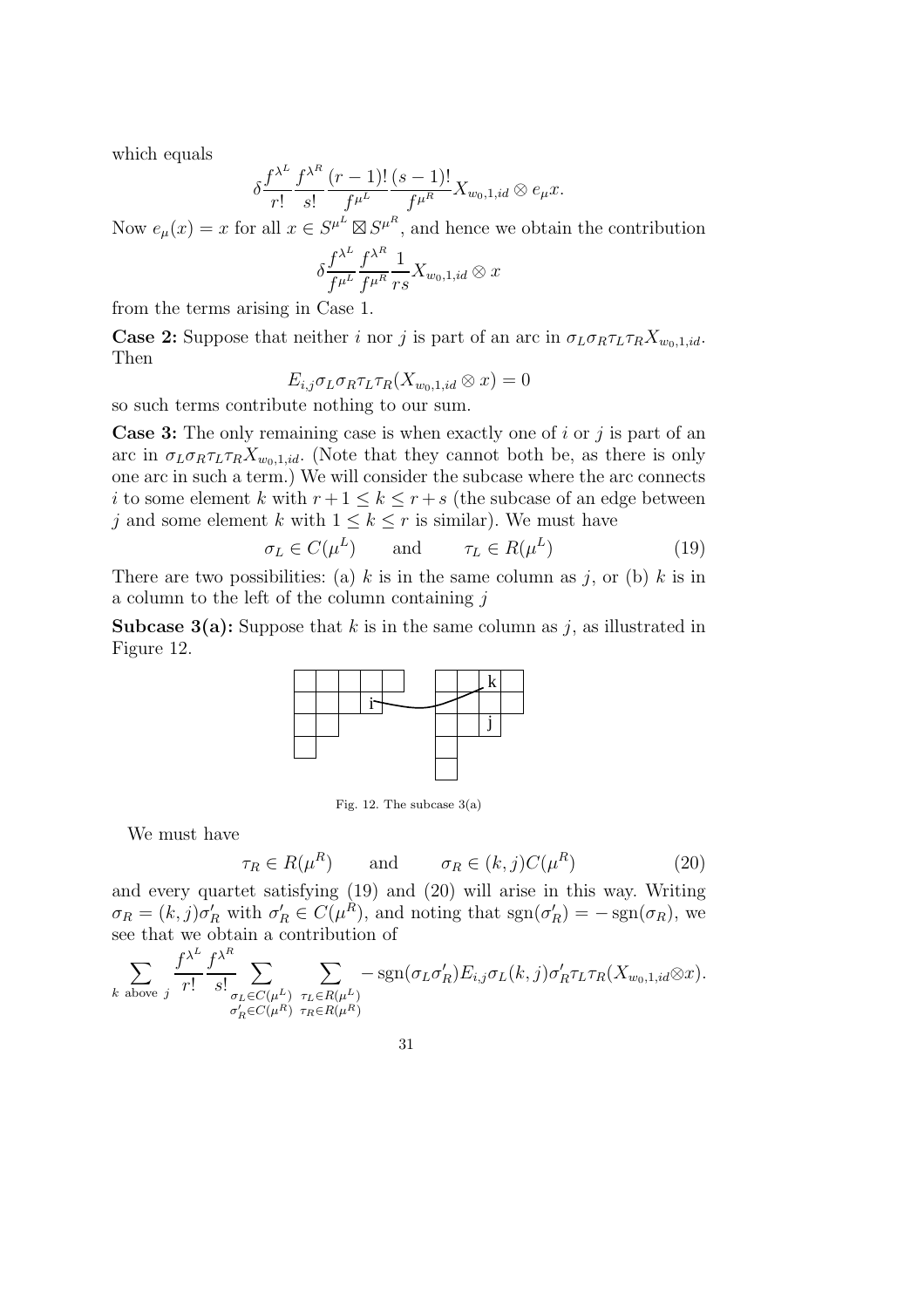Arguing as in Case 1 we see that this equals

$$
-\sum_{k \text{ above } j} \frac{f^{\lambda^L} f^{\lambda^R}}{f^{\mu^L} f^{\mu^R}} \frac{1}{r s} E_{i,j}(k,j) X_{w_0,1,id} \otimes e_{\mu} x = -\operatorname{abv}_{\lambda^R}(j) \frac{f^{\lambda^L} f^{\lambda^R}}{f^{\mu^L} f^{\mu^R}} \frac{1}{r s} X_{w_0,1,id} \otimes x
$$

where  $\mathrm{abv}_{\lambda^R}(j)$  denotes the number of boxes above j in  $\lambda^R$ .

**Subcase 3(b):** Suppose that k is in a column to the left of the column containing  $j$ , with  $l$  as illustrated in Figure 13.



Fig. 13. The subcase 3(b)

We must have

$$
\tau_R \in (j,l)R(\mu^R) \qquad \text{and} \qquad \sigma_R \in C(\mu^R) \tag{21}
$$

(as  $k$  is an arbitrary element in the column containing  $l$ ) and every quartet satisfying  $(19)$  and  $(21)$  will arise in this way. Arguing as in Subcase  $3(a)$ , but now with no sgn modifications, we see that we obtain a contribution of

$$
\mathrm{lft}_{\lambda^R}(j)\frac{f^{\lambda^L}}{f^{\mu^L}}\frac{f^{\lambda^R}}{f^{\mu^R}}\frac{1}{rs}X_{w_0,1,id}\otimes x
$$

where  $\text{If}_{\lambda^R}(j)$  denotes the number of boxes to the left of j in  $\lambda^R$ .

Combining Subcase  $3(a)$  and  $3(b)$ , and the corresponding versions where the arc connects to  $j$  rather than  $i$ , we obtain a total contribution in Case 3 of

$$
\left(\text{If}_{\lambda^R}(j) - \text{abv}_{\lambda^R}(j) + \text{If}_{\lambda^L}(i) - \text{abv}_{\lambda^L}(i)\right) \frac{f^{\lambda^L}}{f^{\mu^L}} \frac{f^{\lambda^R}}{f^{\mu^R}} \frac{1}{rs} X_{w_0,1,id} \otimes x.
$$

As

$$
\mathrm{lft}_{\lambda^R}(j) - \mathrm{abv}_{\lambda^R}(j) + \mathrm{lft}_{\lambda^L}(i) - \mathrm{abv}_{\lambda^L}(i) = c(\lambda^L/\mu^L) + c(\lambda^R/\mu^R)
$$

combining Cases 1–3 now gives that the coefficient of  $X_{w_0,1,id} \otimes x$  in  $E_{i,j}v$ equals

$$
\frac{f^{\lambda^L}}{f^{\mu^L}} \frac{f^{\lambda^R}}{f^{\mu^R}} \frac{1}{rs} (\delta + c(\lambda^L/\mu^L) + c(\lambda^R/\mu^R))
$$

which is a nonzero multiple of  $\delta + c(\lambda^L/\mu^L) + c(\lambda^R/\mu^R)$  as required.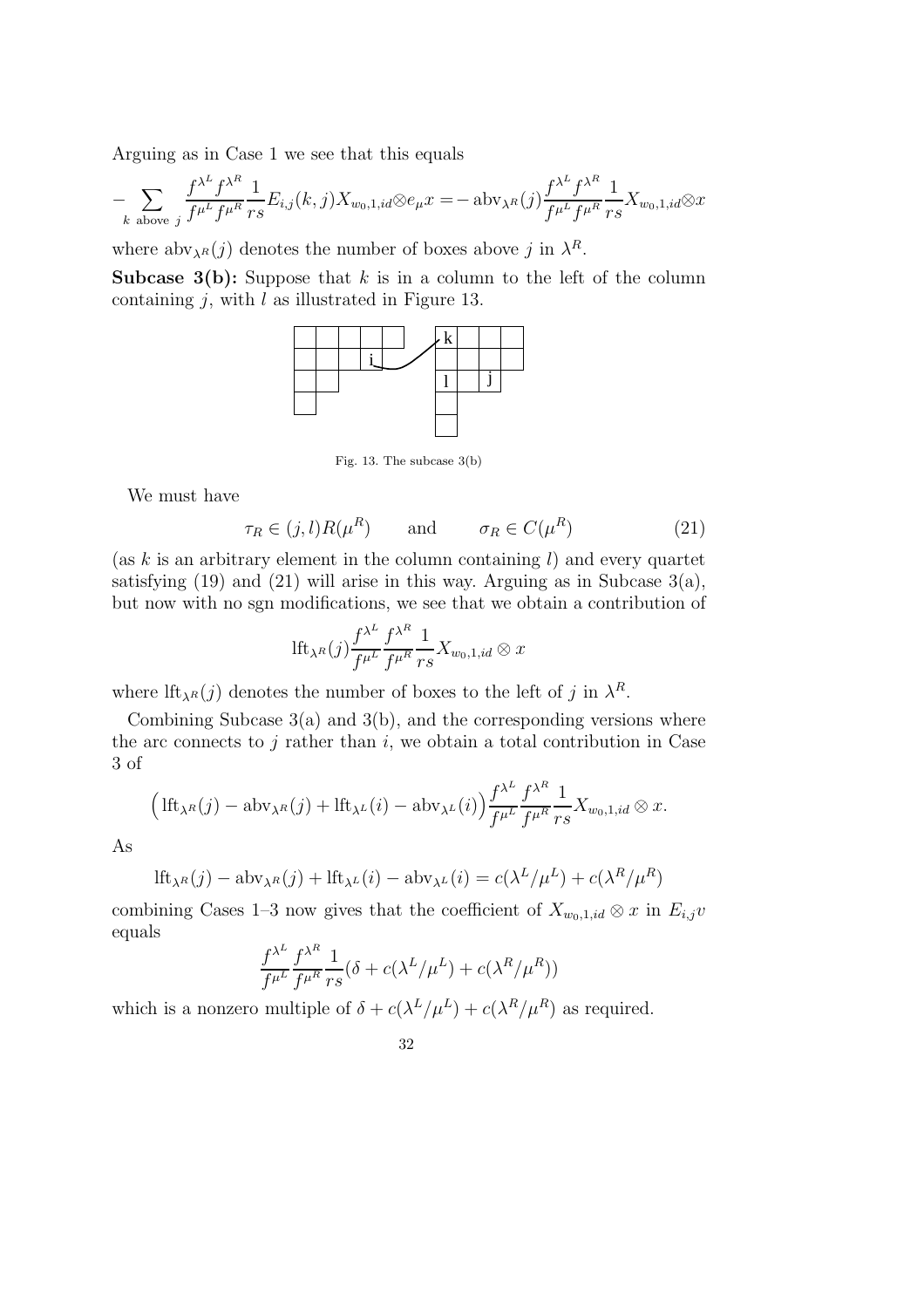Combining the last result with the semisimplicity results in Section 5 we obtain

**Theorem 6.3** *The walled Brauer algebra*  $B_{r,s}(\delta)$  *is semisimple if and only if* k *is* Σ*-semisimple and one of the following conditions holds: (i)*  $\delta \notin \mathbb{Z}$ *, or*  $(iii) |\delta| > r + s - 2$ , or *(iii)*  $r = 0$  *or*  $s = 0$ *, or*  $(iii)$   $\delta = 0$  *and*  $(r, s) = (1, 2), (1, 3), (2, 1),$  *or*  $(3, 1)$ *.* 

**PROOF.** Clearly  $B_{r,s}$  cannot be semisimple if k is not  $\Sigma$ -semisimple. If k is Σ-semisimple and r or s equals zero then  $B_{r,s}$  must be semisimple (by the definition of  $\Sigma$ -semisimplicity as it is just the group algebra of the symmetric group  $\Sigma_{r,s}$ ). By Theorem 4.4 and Corollary 5.2 the only other cases where  $B_{r,s}$  can be non-semisimple occur when  $\delta \in \mathbb{Z}$  and  $|\delta| \leq r+s-2$ . By Theorem 3.9 it is enough to classify exactly those pairs  $(r, s)$  for which there exists  $(\lambda^L, \lambda^R) \vdash (r, s)$  and  $(\mu^L, \mu^R) \vdash (r-1, s-1)$  with a non-zero homomorphism from  $\Delta_{r,s}(\lambda^L, \lambda^R)$  to  $\Delta_{r,s}(\mu^L, \mu^R)$ .

We may assume that  $\delta \in \mathbb{Z}$  with  $|\delta| \leq r + s - 2$ . We write  $\delta = \delta_0 + \delta_1$ with  $|\delta_0| \leq r - 1$  and  $|\delta_1| \leq s - 1$ . First suppose that we can choose such a decomposition with both  $\delta_0$  and  $\delta_1$  non-zero. Then we can construct explicitly a quartet  $(\lambda^L, \lambda^R)$  and  $(\mu^L, \mu^R)$  with a nonzero homomorphism in the following manner. If  $\delta_0 > 0$  set

$$
\lambda^{L} = ((\delta_0 + 1), 1^{r - \delta_0 - 1}) \supset \mu^{L} = (\delta_0, 1^{r - \delta_0 - 1})
$$

and if  $\delta_0$  < 0 take the transpose of this pair for  $-\delta_0$ . Similarly construct  $\lambda^R$  and  $\mu^R$  in terms of  $\delta_1$ . In each case the resulting bipartitions satisfy the conditions of Theorem 6.2 and so we have a non-zero homomorphism.

The only cases where we are forced to take  $\delta_0$  or  $\delta_1$  equal to zero occur when  $r = 1$  or  $s = 1$ . We consider the case  $s = 1$ , the other is similar. Clearly  $\lambda^R = (1)$  has a removable box of content zero, so we just have to determine when there exists  $\lambda^L \vdash r$  with a removable box of content  $-\delta$ . If  $\delta \neq 0$  this is always possible: if  $\delta > 0$  then we take  $\lambda^{L} = (r - \delta, 1^{\delta - 1})$ , while for  $\delta < 0$  we take the transpose of this partition.

Finally we are left with the case where  $\delta = 0$ , and so require  $\lambda^L \vdash r$ with a removable box of content 0. Such a box exists when  $\lambda^L = (1)$  or  $\lambda^{L} = (2, 2, 1^{r-4})$ , but not when  $r = 2$  or  $r = 3$ . This (and the corresponding argument when  $r = 1$ ) provides the exceptional semisimple cases listed above.

$$
33\,
$$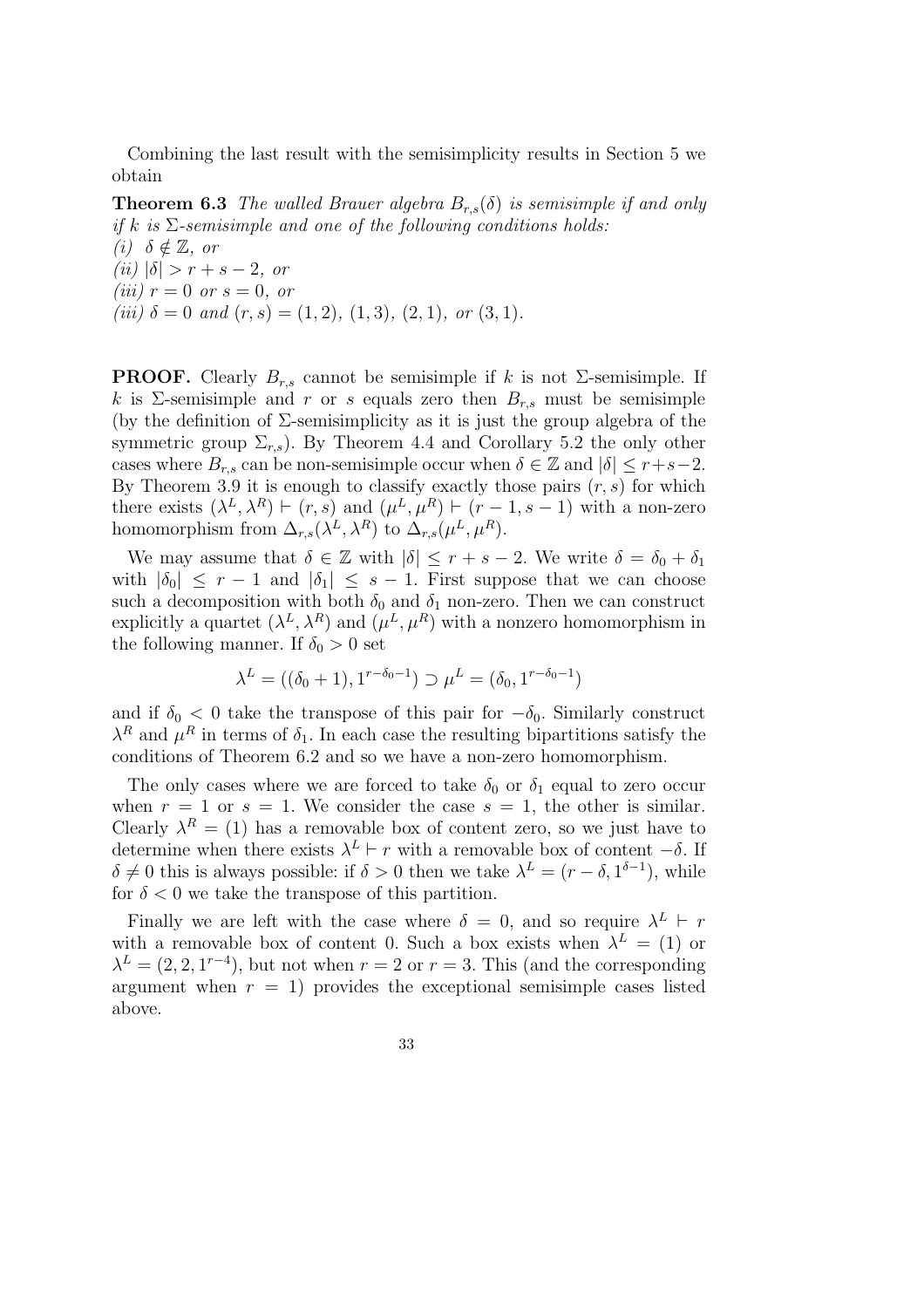#### 7. The blocks of the walled Brauer algebra in characteristic zero

In this section we will determine the blocks of the walled Brauer in the case when k is  $\Sigma$ -semisimple. Our approach is modelled on that for the corresponding result for the Brauer algebra in [CDM05].

We begin by giving a refinement of Theorem 4.2.

Proposition 7.1 *Let* k *be* Σ*-semisimple. Suppose that*

$$
[\Delta_{r,s}(\mu^L, \mu^R) : L_{r,s}(\lambda^L, \lambda^R)] \neq 0.
$$

Then  $(\mu^L, \mu^R) \subseteq (\lambda^L, \lambda^R)$ , and there exists a pairing of the boxes in  $\lambda^L/\mu^L$ with those in  $\lambda^R/\mu^R$  such that the sum of the contents of the boxes in each *pair equals*  $-\delta$  *in k.* 

**PROOF.** First note that the condition  $(\mu^L, \mu^R) \subseteq (\lambda^L, \lambda^R)$  follows immediately from Theorem 6.1. If  $r = 0$  or  $s = 0$  then  $B_{r,s}$  is just the group algebra of the symmetric group  $\sigma_{r+s}$ , and the result follows from the definition of  $\Sigma$ -semisimplicity.

We will proceed by induction on  $r + s$ . The case  $r = s = 1$  follows from Corollary 4.3, as the only allowable bipartitions are  $(1, 1)$  and  $(0, 0)$ , and hence the result is true if  $r + s = 2$ . Thus we assume that the result is true for all  $B_{a,b}$  with  $a+b=n-1$  and will show that it is also true for  $B_{r,s}$  with  $r + s = n$  and  $r, s \neq 0$ .

If  $[\Delta_{r,s}(\mu^L, \mu^R) : L_{r,s}(\lambda^L, \lambda^R)] \neq 0$  then by the above remarks and Corollary 4.3 we must have  $(\mu^L, \mu^R) \subseteq (\lambda^L, \lambda^R)$  and

$$
t\delta + \sum_{d \in [\lambda^L/\mu^L]} c(d) + \sum_{d \in [\lambda^R/\mu^R]} c(d) = 0 \tag{22}
$$

where  $t = |\lambda^L - \mu^L| = |\lambda^R - \mu^R|$ . By localising we may assume that  $(\lambda, \mu)$   $\vdash$  $(r, s)$ , so that  $L_{r,s}(\lambda^L, \lambda^R) = \Delta_{r,s}(\lambda^L, \lambda^R)$ . Thus  $\Delta_{r,s}(\mu^L, \mu^R)$  has a submodule  $M$  such that there is an injection

$$
\Delta_{r,s}(\lambda^L, \lambda^R) \hookrightarrow \Delta_{r,s}(\mu^L, \mu^R)/M.
$$

By our assumption that r is nonzero there exists a removable box  $\Box$  in  $\lambda^L$ , and by Corollary 3.6 and  $\Sigma$ -semisimplicity there exists a surjection

$$
\text{ind}_{r-1,s}^L \Delta_{r-1,s}(\lambda^L - \square, \lambda^R) \longrightarrow \Delta_{r,s}(\lambda^L, \lambda^R).
$$

Hence we have

$$
\operatorname{Hom}(\operatorname{ind}_{r-1,s}^L \Delta_{r-1,s}(\lambda^L - \square, \lambda^R), \Delta_{r,s}(\mu^L, \mu^R)/M) \neq 0
$$

34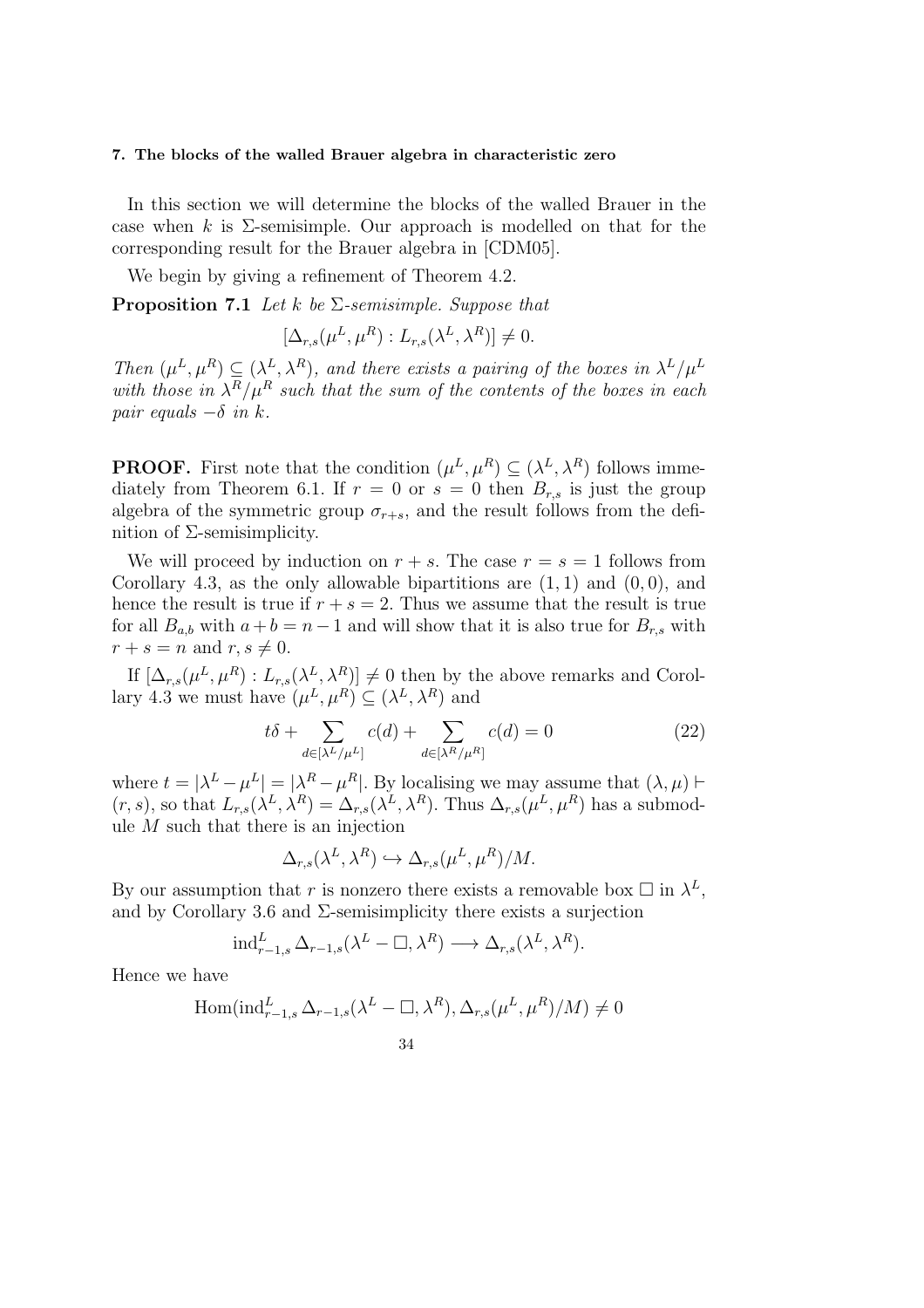and so by Frobenius reciprocity we have

$$
\operatorname{Hom}(\Delta_{r-1,s}(\lambda^L - \square, \lambda^R), \operatorname{res}_{r,s}^L(\Delta_{r,s}(\mu^L, \mu^R)/M)) \neq 0.
$$

This implies that

$$
L_{r-1,s}(\lambda^L - \square, \lambda^R) = \Delta_{r-1,s}(\lambda^L - \square, \lambda^R)
$$

is a composition factor of  $res_{r,s}^L(\Delta_{r,s}(\mu^L, \mu^R)$ . By Theorem 3.3 we see that either (i)

 $[\Delta_{r-1,s}(\mu^L - \square', \mu^R) : L_{r-1,s}(\lambda^L - \square, \lambda^R)] \neq 0$ for some  $\Box' \in \text{rem}(\mu^L)$ , or (ii)

$$
[\Delta_{r-1,s}(\mu^L, \mu^R + \square') : L_{r-1,s}(\lambda^L - \square, \lambda^R)] \neq 0
$$

for some  $\Box' \in \text{add}(\mu^L)$ . We consider each case in turn.

In case (i), our inductive hypothesis implies that  $\mu^L - \Box' \subseteq \lambda^L - \Box$  and

$$
t\delta + \left(\sum_{d \in [\lambda^L/\mu^L]} c(d) + \sum_{d \in [\lambda^R/\mu^R]} c(d)\right) - c(\square) + c(\square') = 0.
$$

Comparing with (22) we see that  $c(\Box) = c(\Box')$ . By induction we know that there is a pairing of the boxes in  $(\lambda^L - \Box)/(\mu^L - \Box')$  with those in  $\lambda^R/\mu^R$  such the contents of each pair sum to  $-\delta$ . But as multisets, the set of contents in  $\lambda^L - \Box/\mu^L - \Box'$  and in  $\lambda^L/\mu^L$  are equal, and hence there is such a pairing between  $\lambda^L/\mu^L$  and  $\lambda^R/\mu^R$  as required.

Next we consider case (ii). By induction we must have that  $\mu^L \subseteq \lambda^L - \square$ and  $\mu^R + \square' \subseteq \lambda^R$  with

$$
(t-1)\delta + \left(\sum_{d \in [\lambda^L/\mu^L]} c(d) + \sum_{d \in [\lambda^R/\mu^R]} c(d)\right) - c(\square) - c(\square') = 0.
$$

Comparing with (22) we see that  $c(\Box) + c(\Box') = -\delta$ , and by induction we know that there is a pairing of the boxes in  $(\lambda^L - \Box)/\mu^L$  with those in  $\lambda^R/(\mu^R + \Box')$  such the contents of each pair sum to  $-\delta$ . But then extending this pairing to one between  $\lambda^L/\mu^L$  and  $\lambda^R/\mu^R$  by adding the paired boxes  $\Box$  and  $\Box'$  gives the desired result.

Given two partitions  $\lambda$  and  $\mu$ , we denote by  $\lambda \cap \mu$  the partition whose corresponding Young diagram is the intersection of those for  $\lambda$  and  $\mu$ .

**Definition 7.2** We will say that  $(\lambda^L, \lambda^R)$  and  $(\mu^L, \mu^R)$  are  $\delta$ -balanced *(or just* balanced *when this will not cause confusion) if there is a pairing of the boxes in*  $[\lambda^L/(\lambda^L \cap \mu^L)]$  *with those in*  $[\lambda^R/(\lambda^R \cap \mu^R)]$  *and of the boxes in*  $[\mu^L/(\lambda^L \cap \mu^L)]$  with those in  $[\mu^R/(\lambda^R \cap \mu^R)]$  such that the contents of each *pair sum to*  $-\delta$  *in k.* 

$$
\overline{35}
$$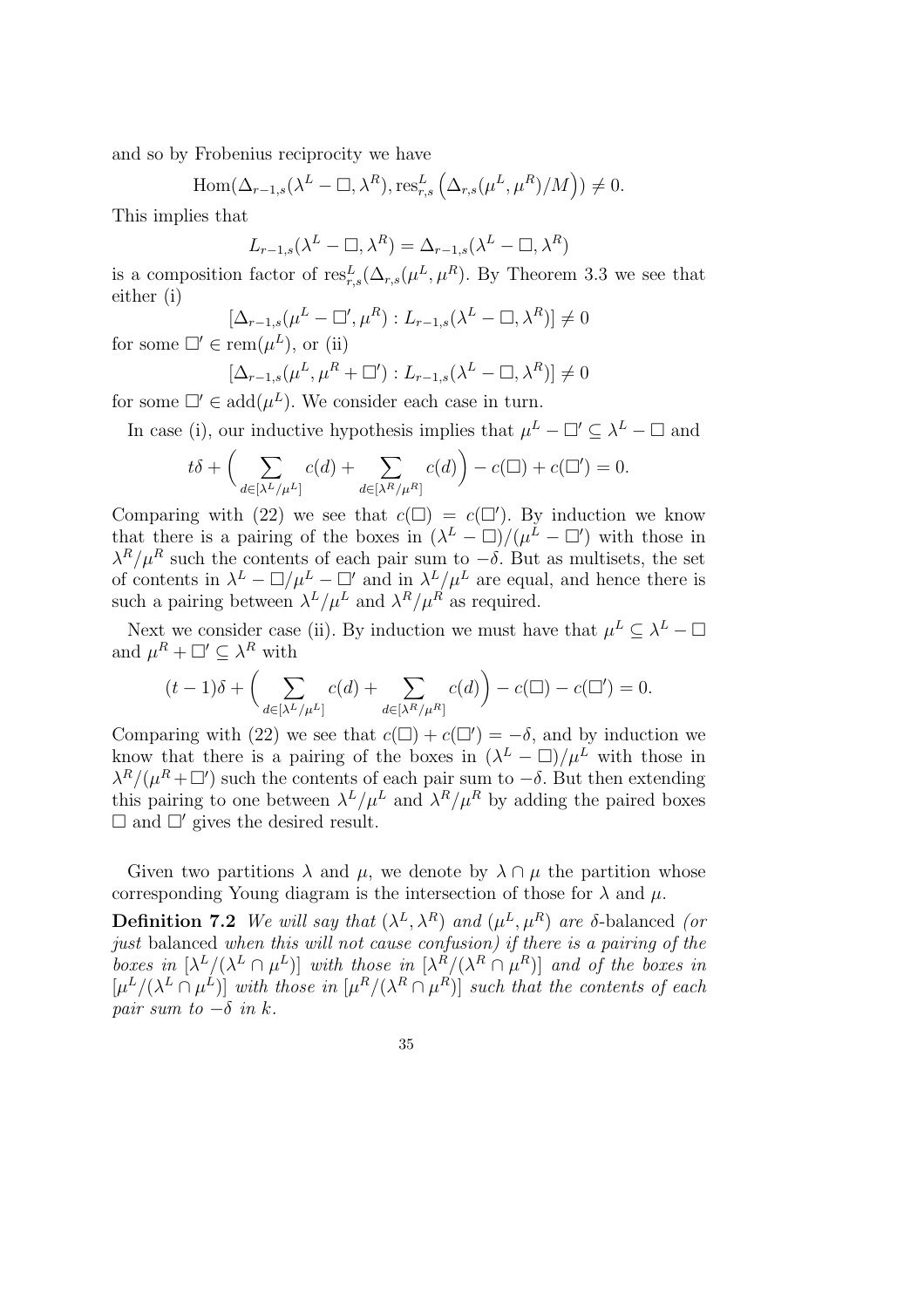Just as for Corollary 4.3, we deduce from Proposition 7.1 the following partial block result.

**Corollary 7.3** Let k be  $\Sigma$ -semisimple. If  $(\lambda^L, \lambda^R)$  and  $(\mu^L, \mu^R)$  are in the *same block for*  $B_{r,s}(\delta)$  *then they are*  $\delta$ *-balanced.* 

We will show that this is in fact a necessary and sufficient condition for block membership when k is  $\Sigma$ -semisimple. Given a partition  $\mu \subset \lambda$ , we denote by rem $(\lambda/\mu)$  the set of boxes in rem( $\lambda$ ) which are not in  $\mu$ .

**Definition 7.4** *Suppose that*  $(\mu^L, \mu^R) \subseteq (\lambda^L, \lambda^R)$  *is a balanced pair. For each*  $\Box_i \in \text{rem}(\lambda^L/\mu^L)$  *we wish to consider*  $(\mu^L, \mu^R)^i$ *, the i*-maximal balanced sub-bipartition between  $(\lambda^L, \lambda^R)$  and  $(\mu^L, \mu^R)$ . This is the maximal bipartition in  $(\lambda^L, \lambda^R)$  not containing  $\Box_i$  such that  $(\lambda^L, \lambda^R)$  and  $(\mu^L, \mu^R)^i$  is δ*-balanced.*

We can give an explicit recursive construction of  $(\mu^L, \mu^R)^i$ . Given two boxes  $\Box$  and  $\Box'$  with the same content in a partition  $\lambda$  we will say that  $\Box$  is *larger* than  $\Box'$  if  $\Box$  appears on a later row than  $\Box'$ . Suppose that  $(\mu^L, \mu^R) \subseteq$  $(\lambda^{\tilde{L}}, \lambda^R)$  is a balanced pair with  $\Box_i \in \text{rem}(\lambda^L/\mu^L)$ . By the balanced pair condition there exists a largest box  $\Box'_i$  in  $\lambda^R/\mu^R$  such that  $c(\Box_i) + c(\Box'_i) =$  $-\delta$ . Let  $[(\lambda^L, \lambda^R)/(\mu^L, \mu^R)]_0 = {\{\Box_i, \Box'_i\}}$ . Given  $[(\lambda^L, \lambda^R)/(\mu^L, \mu^R)]_m$  we set  $[(\lambda^{L}, \lambda^{R})/(\mu^{L}, \mu^{R})]_{m+1} = [(\lambda^{L}, \lambda^{R})/(\mu^{L}, \mu^{R})]_{m} \cup A_{m+1} \cup A'_{m+1}$ 

where  $A_{m+1}$  is the set of boxes in  $\lambda^L$  or  $\lambda^R$  which are to the right of or below a box in  $[(\lambda^L, \lambda^R) / (\mu^L, \mu^R)]_m$ , and  $A'_{m+1}$  is the set of boxes  $\square'$  in  $(\lambda^L/\mu^L, \lambda^R/\mu^R)$  whose content satisfies  $c(\square) + c(\square') = -\delta$  for some  $\square \in$  $A_{m+1}$  with  $\Box$  and  $\Box'$  not both in the same partition which are largest with such content. Let  $(\mu^L, \mu^R)^i_m$  be the sub-bipartition of  $(\lambda^L, \lambda^R)$  with complement  $[(\lambda^L, \lambda^R) / (\mu^L, \mu^R)]_m$ .

This iterative process will eventually stabilise to produce a  $\delta$ -balanced subbipartition  $(\mu^L, \mu^R)^i$  of  $(\lambda^L, \lambda^R)$ , obtained by removing a strip of boxes one box wide from the edges of each of  $\lambda^L$  and  $\lambda^R$ . To see this, first note that the construction of each  $[(\lambda^L, \lambda^R) / (\mu^L, \mu^R)]_m$  clearly only involves boxes from the edges of  $\lambda^L$  and  $\lambda^R$ , and so produces a strip in each at most one box wide (as each box in a given strip has different content, and is the largest with such). Second, the only way in which the process could terminate without producing a balanced sub-bipartition would be if one or other of the two strips ended with one of the boxes at the end of the first row or first column of  $\lambda^L$  or  $\lambda^R$ , without the other strip being removable. But this would contradict the fact that  $(\lambda^L, \lambda^R)$  and  $(\mu^L, \mu^R)$  are  $\delta$ -balanced. It is also easy to see that  $(\mu^L, \mu^R)^i$  is maximal in  $(\lambda^L, \lambda^R)$  with this property.

Example 7.5 *We will illustrate the above construction with an example.*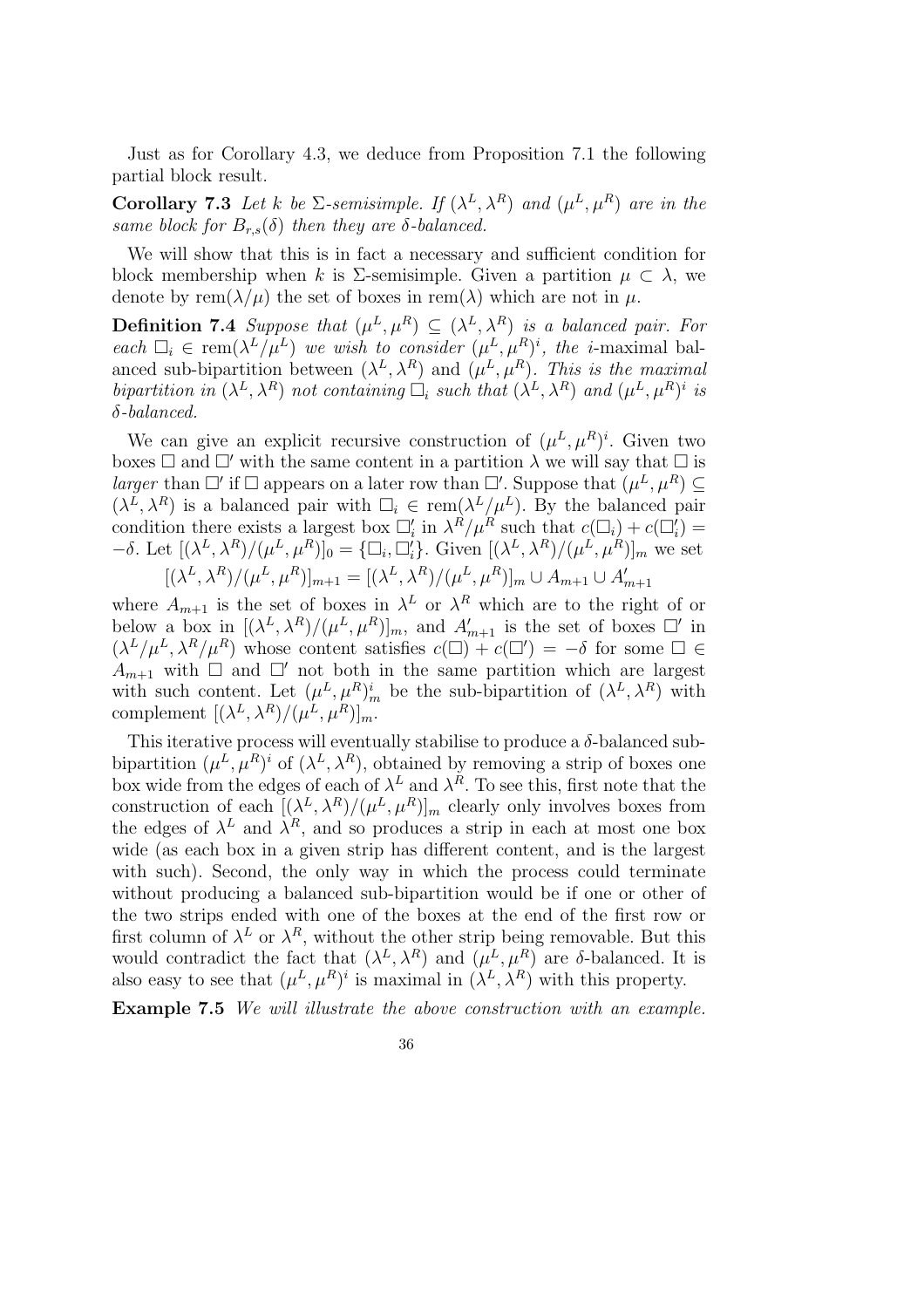Let  $(\lambda^L, \lambda^R) = ((4^3, 1^3), (5^2, 2^3))$  and  $(\mu^L, \mu^R) = ((2, 1), (4))$  as in Figure *14. These form a balanced pair with*  $\delta = +1$ .



Fig. 14. Two examples of the  $(\mu^L, \mu^R)^i$  construction.

*If*  $\Box_i$  *is the largest box in*  $\lambda^L$  *with content* −5*, then the associated maximal balanced sub-bipartition is obtained by removing the three lightly shaded* boxes in each partition. If  $\Box_i$  is the other removable box in  $\lambda^L$  (with content 1*) then the associated sub-bipartition is obtained by removing* all *shaded boxes from each partition.*

As the above example illustrates, some of the removable strips so far constructed may contain others. Partially order the removable strips obtained from the above construction by inclusion. Then we define a *maximal balanced sub-bipartition*  $(\mu_{\lambda}^{L}, \mu_{\lambda}^{R})$  *between*  $(\lambda^{L}, \lambda^{R})$  *and*  $(\mu^{L}, \mu^{R})$  to be any balanced sub-bipartition for which the associated removable strip is minimal. Thus in the above example there is a unique choice of  $(\mu_\lambda^L, \mu_\lambda^R)$  =  $((4^3), (3^2, 2^3))$  given by removing the three lightly shaded boxes. In general the choice will not be unique.

Note that if k is  $\Sigma$ -semisimple then for each equivalence class of integers mod  $p$  there is at most one member of that class which occurs as a content in a partition  $\lambda$  of r or s. Thus throughout the following proof, it is unambiguous to regard all contents mod p.

**Theorem 7.6** Let k be  $\Sigma$ -semisimple. If  $(\mu^L, \mu^R) \subset (\lambda^L, \lambda^R)$  is a balanced  $pair\ then\ for\ any\ maximal\ balanced\ sub-bipartition\ (\mu^L_\lambda,\mu^R_\lambda)\ we\ have$ 

$$
\operatorname{Hom}(\Delta_{r,s}(\lambda^L, \lambda^R), \Delta_{r,s}(\mu^L_\lambda, \mu^R_\lambda))) \neq 0.
$$

**PROOF.** As usual, we may assume that  $(\lambda^L, \lambda^R) \vdash (r, s)$ . If  $(\mu_\lambda^L, \mu_\lambda^R) \vdash$  $(r-1, s-1)$  then we are done by Theorem 6.2. For the remaining cases, pick  $\Box \in \text{rem}(\lambda^L/\mu_\lambda^L)$  with  $|c(\Box) + \frac{\delta}{2}|$  maximal, and suppose that  $\Box'$  is the corresponding box in  $\lambda^R / \mu_\lambda^R$  with  $c(\Box) + c(\Box') = -\delta$ .

Note that by the maximality of  $\Box$  and the construction of  $(\mu_\lambda^L, \mu_\lambda^R)$  there is no box of content  $c(\Box)$  in rem $(\mu_{\lambda}^{L})$ , and exactly one box of content  $c(\Box')$ 

37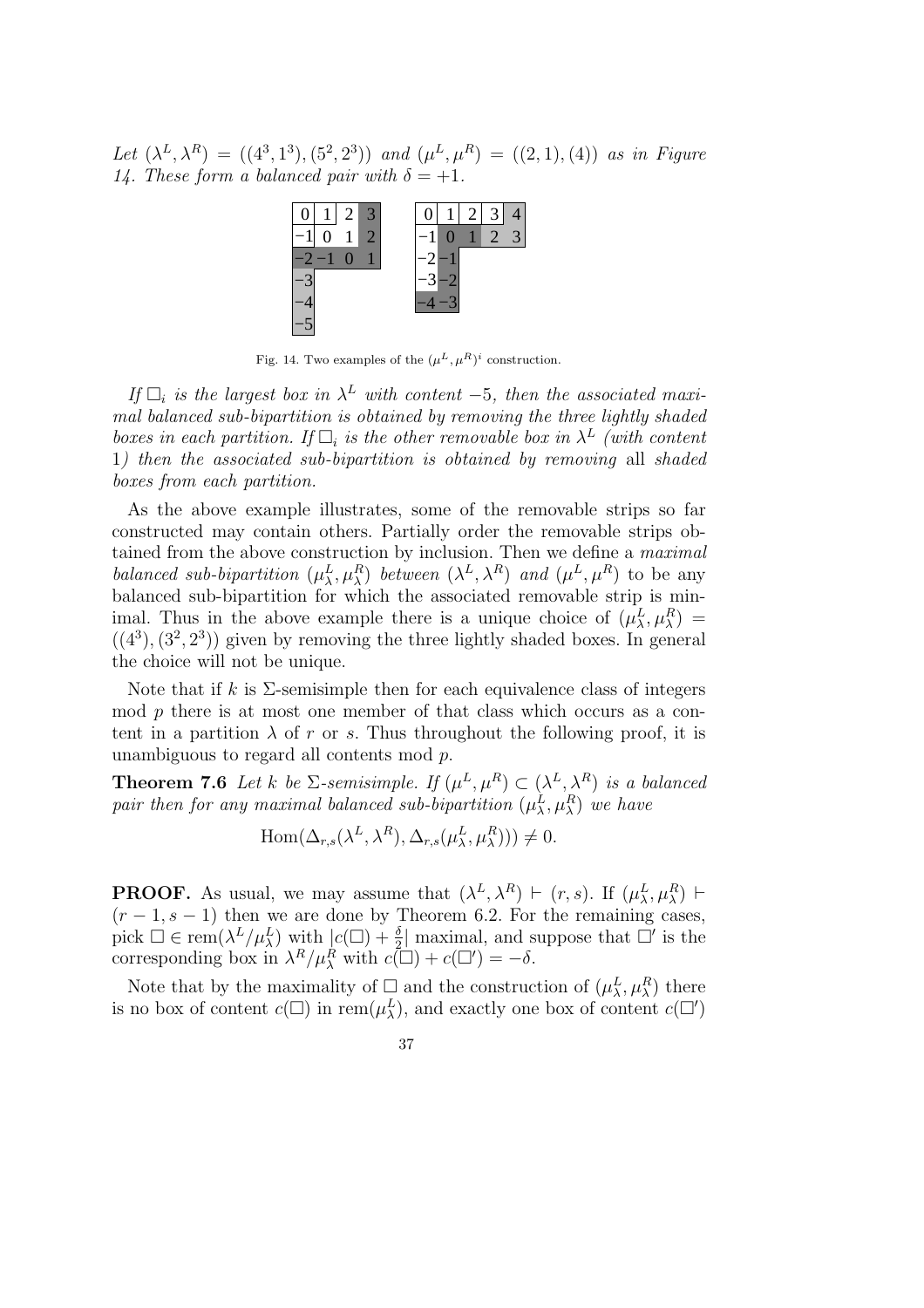in add $(\mu_\lambda^R)$  (namely  $\square'$  itself). Clearly  $(\lambda^L - \square, \lambda^R)$  and  $(\mu_\lambda^L, \mu_\lambda^R + \square')$  is a balanced pair; we claim that in fact  $(\mu_{\lambda}^{L}, \mu_{\lambda}^{R} + \Box')$  is also a maximal balanced sub-bipartition for this balanced pair. But this is also obvious, as any larger balanced sub-bipartition would give rise to a corresponding balanced sub-bipartition between  $(\mu^L, \mu^R)$  and  $(\lambda^L, \lambda^R)$ , which would contradict the maximality of  $(\mu_\lambda^L, \mu_\lambda^R)$ .

If  $\Box' \in \text{rem}(\lambda^R)$  then  $(\mu_\lambda^L, \mu_\lambda^R) = (\lambda^L - \Box, \lambda^R - \Box')$  by maximality, and so we are done. Otherwise by our initial assumptions there is no removable box in  $\lambda^R$  with content  $c(\square')$ . Therefore by Frobenius reciprocity, Corollary 7.3, Corollary 3.6, and  $\Sigma$ -semisimplicity we have

$$
\text{Hom}(\Delta_{r,s}(\lambda^L, \lambda^R), \Delta_{r,s}(\mu^L, \mu^R_{\lambda}))
$$
\n
$$
\cong \text{Hom}(\text{ind}_{r-1,s}^L \Delta_{r-1,s}(\lambda^L - \Box, \lambda^R), \Delta_{r,s}(\mu^L, \mu^R_{\lambda}))
$$
\n
$$
\cong \text{Hom}(\Delta_{r-1,s}(\lambda^L - \Box, \lambda^R), \text{res}_{r,s}^L \Delta_{r,s}(\mu^L_{\lambda}, \mu^R_{\lambda})).
$$

By the remarks above and Theorem 3.3 this final Hom-space is isomorphic to

$$
\operatorname{Hom}(\Delta_{r-1,s}(\lambda^L-\square,\lambda^R),\Delta_{r-1,s}(\mu_{\lambda}^L,\mu_{\lambda}^R+\square'))
$$

which is non-zero by induction.

**Corollary 7.7** Let k be  $\Sigma$ -semisimple. Two weights  $(\lambda^L, \lambda^R)$  and  $(\mu^L, \mu^R)$ *are in the same block of* Br,s *if and only if they are balanced. Each block contains a unique minimal weight.*

PROOF. One implication was proved in Corollary 7.3. For the reverse implication we proceed by induction. If  $(\lambda^L, \lambda^R)$  contains a smaller balanced weight  $(\mu^L, \mu^R)$  then by Theorem 7.6 there exists some  $(\mu^L_\lambda, \mu^R_\lambda) \subset (\lambda^L, \lambda^R)$ with a non-zero homomorphism from  $\Delta_{r,s}(\lambda^L, \lambda^R)$  to  $\Delta_{r,s}(\mu_\lambda^L, \mu_\lambda^R)$ , and hence and  $(\mu_{\lambda}^{L}, \mu_{\lambda}^{R})$  will lie in the same block. By induction we also have that  $(\lambda^L, \lambda^R)$  and  $(\mu^L, \mu^R)$  lie in the same block. Thus it is enough to show that there is a unique minimal weight in the set of weights balanced with  $(\lambda^L, \lambda^R)$ .

But given two such minimal weights  $(\mu^L, \mu^R)$  and  $(\nu^L, \nu^R)$ , set  $\eta^L = \mu^L \cap$  $\nu^L$  and  $\eta^R = \mu^R \cap \nu^R$ . Clearly  $(\eta^L, \eta^R)$  is a weight, and forms a balanced pair with both  $(\mu^L, \mu^R)$  and  $(\nu^L, \nu^R)$  (and hence with  $(\lambda^L, \lambda^R)$ ). But this contradicts the minimality of  $(\mu^L, \mu^R)$  and  $(\nu^L, \nu^R)$ .

In particular, we have now determined the blocks of the walled Brauer algebra in characteristic zero.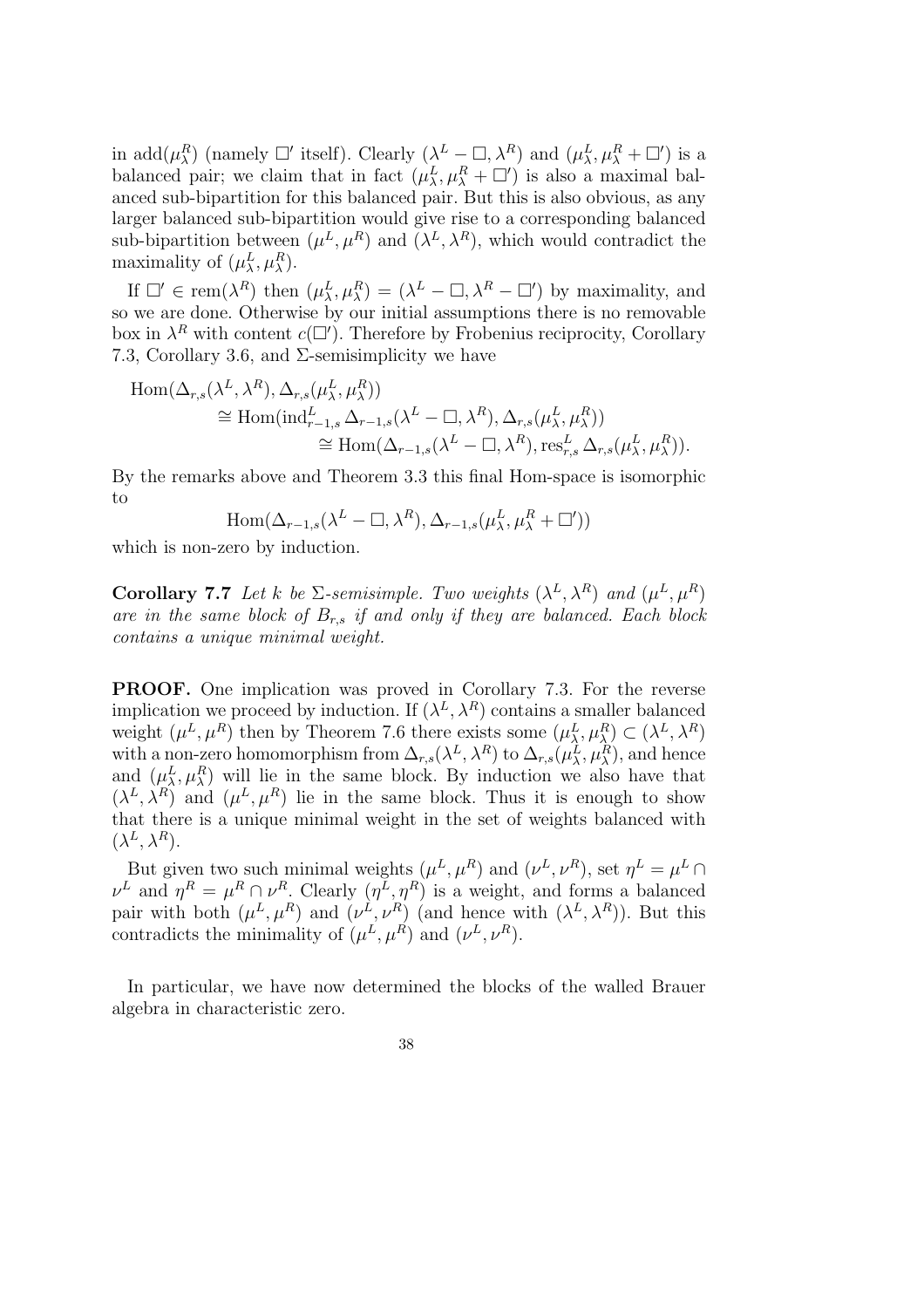#### 8. An alcove geometry for the walled Brauer algebra

We would like to have an alcove geometry, coming from some suitable reflection group, which controls the representation theory of the walled Brauer algebra in the non-semisimple cases. This is typically regarded as a Lie theoretic phenomenon, but has been shown to exist for the Brauer algebra in [CDM06].

By Theorem 6.3 we may assume that  $\delta \in \mathbb{Z}$ . In this case we will show that there is such a geometry for the walled Brauer algebra, associated to  $\Sigma_{r+s}$ , the Weyl group of type  $A_{r+s}$ . However, we will need a new notion of dominant weights (and a modified group action) to realise this.

Let  $\{\epsilon_{-r}, \epsilon_{-(r-1)}, \ldots, \epsilon_{-1}, \epsilon_1, \epsilon_2, \ldots, \epsilon_s\}$  be a set of formal symbols. We set

$$
X = X_{r,s} = \bigoplus_{i=-r}^{-1} \mathbb{Z} \epsilon_i \oplus \bigoplus_{i=1}^{s} \mathbb{Z} \epsilon_i
$$

which will be our weight lattice. We will denote an element

$$
\lambda = \lambda_{-r}\epsilon_{-r} + \cdots + \lambda_{-1}\epsilon_{-1} + \lambda_1\epsilon_1 + \cdots + \lambda_s\epsilon_s
$$

in X by  $(\lambda_{-r}, \lambda_{-(r-1)}, \ldots, \lambda_{-1}; \lambda_1, \ldots, \lambda_s)$ . The set of dominant weights in X is defined to be

$$
X^+ = \{ \lambda \in X : 0 \ge \lambda_{-r} \ge \lambda_{-(r-1)} \ge \cdots \ge \lambda_{-1} \text{ and } \lambda_1 \ge \lambda_2 \ge \cdots \ge \lambda_s \ge 0 \}.
$$

(This is not a standard choice of dominant weights, but will be justified by our labelling conventions for the walled Brauer algebra.) Define an inner product on  $E = X \otimes_{\mathbb{Z}} \mathbb{R}$  by setting

$$
(\epsilon_i,\epsilon_j)=\delta_{ij}
$$

for all nonzero  $i, j$  with  $-r \leq i, j \leq s$ , and extending by linearity.

There is a root system of type A given by

$$
\Phi = \{ \pm(\epsilon_i - \epsilon_j) : -r \le i < j \le s, \quad i, j \ne 0 \}.
$$

For each root  $\beta \in \Phi$  we define a reflection  $s_{\beta}$  on E by

$$
s_{\beta}(\lambda) = \lambda - \frac{2(\lambda, \beta)}{(\beta, \beta)} \beta = (\lambda, \beta)\beta
$$

for all  $\lambda \in E$ , and let W be the group generated by these reflections. Then W is just the Weyl group of type A, which can be identified with  $\Sigma_{r+s}$ .

In algebraic Lie theory it is convenient to shift the action of the Weyl group on weights relative to some fixed vector  $\rho$ . While the same will be

$$
39\,
$$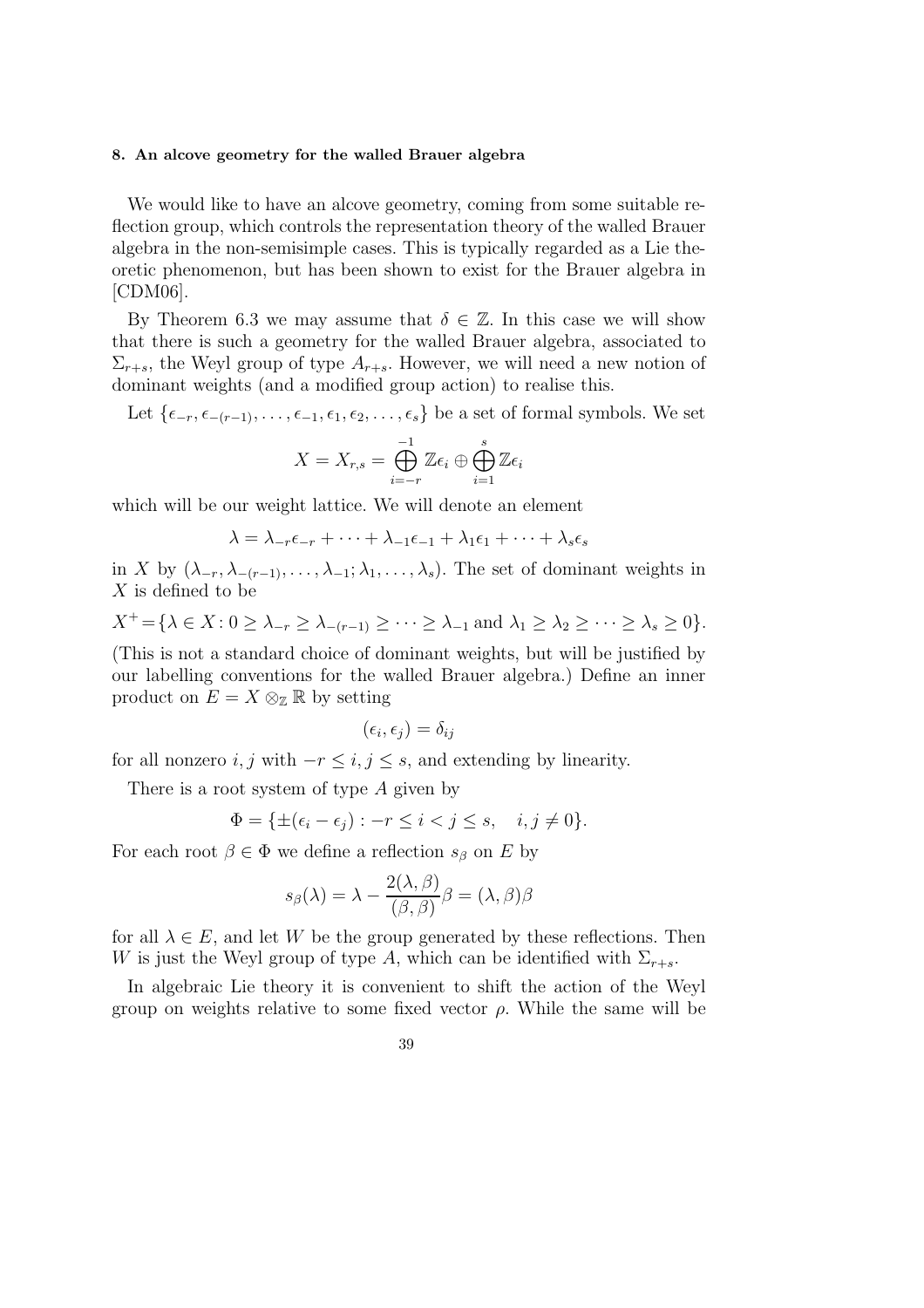true here also, our choice of  $\rho$  is rather different. Fix  $\delta \in \mathbb{Z}$  and define  $\rho = \rho(\delta) \in E$  by

$$
\rho = (r, r - 1, \dots, 1; \delta, \delta - 1, \dots, \delta - s + 1).
$$

We consider the dot action of  $W$  on  $E$  given by

$$
w.\lambda = w(\lambda + \rho) - \rho
$$

for all  $w \in W$  and  $\lambda \in E$ . Note that this preserves the lattice X inside E.

A pair of partitions  $(\lambda^L, \lambda^R)$  with at most r and s parts respectively will be identified with a dominant weight  $\lambda \in X^+$  via the map

$$
(\lambda^L, \lambda^R) \longmapsto (\bar{\lambda}^L; \lambda^R) = (-\lambda_r^L, -\lambda_{r-1}^L, \dots - \lambda_1^L; \lambda_1^R, \lambda_2^R, \dots, \lambda_s^R). \tag{23}
$$

It will also be convenient to have a graphical representation of elements of X. We will represent any  $\lambda \in X$  by a sequence of  $r + s$  rows of boxes (to be defined shortly), with  $r$  rows above and  $s$  below some fixed horizontal bar. The *i*th row below this bar will be called row  $i$ , and the *i*th row above this bar will be called row  $-i$ . Columns will be labelled in increasing order from left to right by elements of  $\mathbb{Z}$ , and there will be a vertical bar between columns 0 and 1. (Note that there is a column 0, but no row 0.) With these conventions, row i in the representation of  $\lambda$  will contain all boxes to the left of column  $\lambda_i$  inclusive.

We have already defined the content of a box in a pair of partitions  $(\lambda^L, \lambda^R)$ . Via the identification in (23) this corresponds to setting the content of a box in row i and column j of  $\lambda$  to be j – i if i > 0 and 1 + i – j if  $i < 0$ . For example, when  $(r, s) = (3, 4)$  the element  $(5, -1, 2; 3, 2, -3, 0)$ (and the contents of its boxes) is illustrated in Figure 15.

So far our choices of dominant weights,  $\rho$ , and of contents seems rather artificial. However, we will see that with these identifications, the blocks of the walled Brauer algebra for  $k \Sigma$ -semisimple have a very simple description in terms of W. Before doing this, we will need the following elementary observation concerning contents of  $\delta$ -balanced bipartitions. We denote the number of boxes in a partition  $\lambda$  of content i by  $c_i(\lambda)$ .

**Lemma 8.1** *Two bipartitions*  $(\mu^L, \mu^R)$  *and*  $(\lambda^L, \lambda^R)$  *are*  $\delta$ -balanced if and *only if*

$$
c_i(\lambda^L) - c_i(\mu^L) = c_{-\delta - i}(\lambda^R) - c_{-\delta - i}(\mu^R). \tag{24}
$$

**PROOF.** We begin by noting that the result is obvious if  $(\mu^L, \mu^R) \subseteq$  $(\lambda^L, \lambda^R)$  (or vice versa). In general, if we have a  $\delta$ -balanced pair then (24) is also clearly satisfied. Thus it is enough to show that the content condition (24) implies δ-balanced.

$$
40\,
$$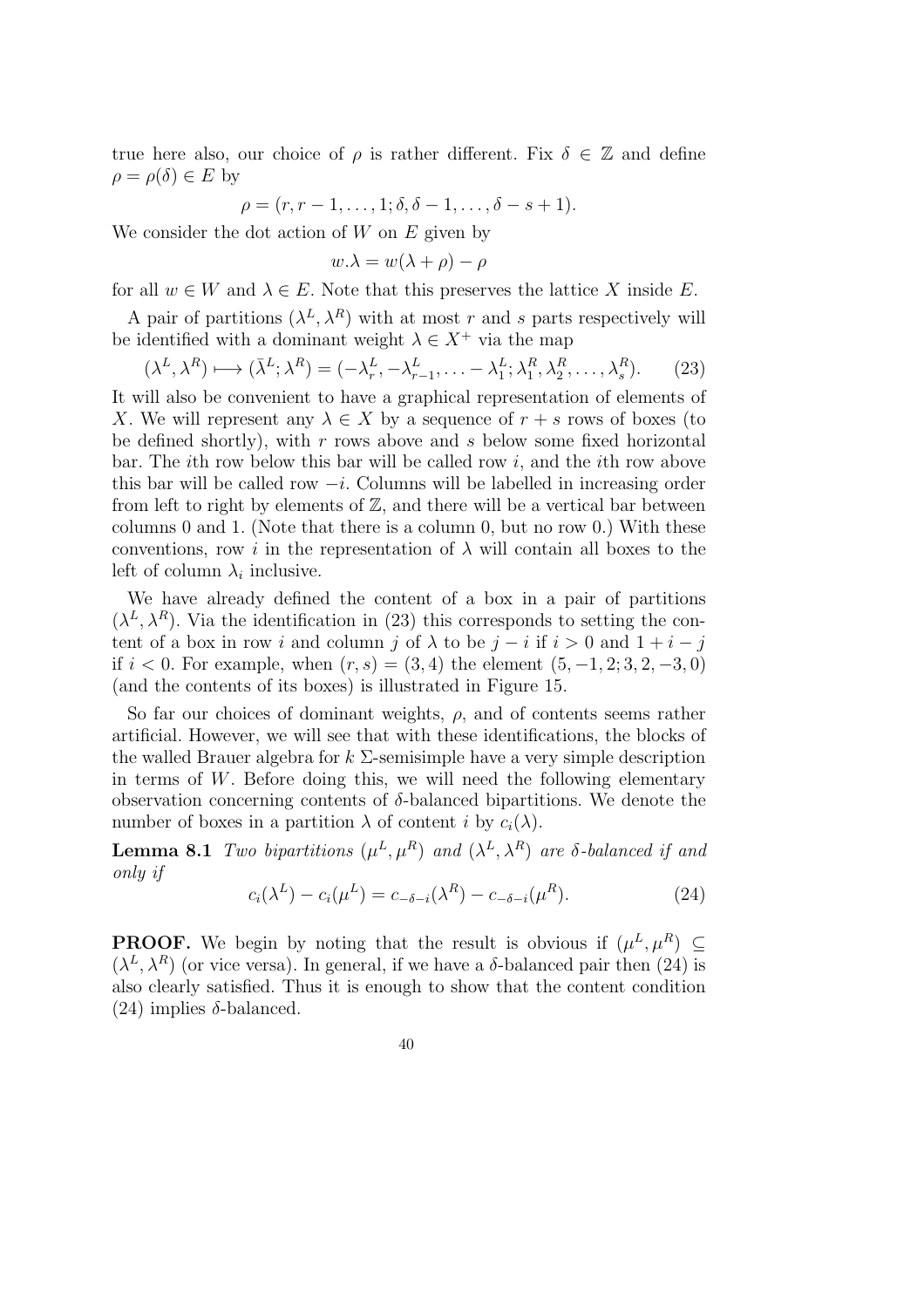

Fig. 15. The element  $(5, -1, 2, 3, 2, -3, 0)$  and its associated contents

Suppose that  $(\mu^L, \mu^R)$  and  $(\lambda^L, \lambda^R)$  satisfy (24). Let  $\tau^L = \mu^L \cap \lambda^L$  and  $\tau^R = \mu^R \cap \lambda^R$ . By the above remarks it is enough to show that

$$
c_i(\lambda^L) - c_i(\tau^L) = c_{-\delta - i}(\lambda^R) - c_{-\delta - i}(\tau^R)
$$
\n(25)

and

$$
c_i(\mu^L) - c_i(\tau^L) = c_{-\delta - i}(\mu^R) - c_{-\delta - i}(\tau^R). \tag{26}
$$

Note that  $c_i(\tau^L) = \min(c_i(\lambda^L), c_i(\mu^L))$  and  $c_i(\tau^R) = \min(c_i(\lambda^R), c_i(\mu^R)).$ Further by (24)

$$
c_i(\tau^L) = c_i(\lambda^L) \quad \text{if and only if} \quad c_{-\delta-i}(\tau^R) = c_{-\delta-i}(\lambda^R). \tag{27}
$$

Hence exactly one of (25) and (26) becomes the trivial equality  $0 = 0$ .

Now (24) implies that

$$
[c_i(\lambda^L) - c_i(\tau^L)] - [c_i(\mu^L) - c_i(\tau^L)] = [c_i(\lambda^R) - c_i(\tau^R)] - [c_i(\mu^R) - c_i(\tau^R)].
$$
  
As we already know that one of (25) and (26) holds, the other is now obvious.

Lemma 8.1 will allow us to extend the notion of  $\delta$ -balanced to arbitrary pairs of elements in  $X$ . We cannot count the number of boxes of a given content in a composition, as there is no natural point at which to stop including boxes on the left of the diagram. However we can sensibly extend the notation to arbitrary differences of compositions as follows. Suppose that  $(\lambda^l; \lambda^r)$  and  $(\mu^l; \mu^r)$  are both in X (where we use lower case superscripts to emphasise that these need not be bipartitions). We define  $c_i(\lambda^r - \mu^r)$  (and  $c_i(\lambda^l - \mu^l)$  in the following manner. For  $1 \leq j \leq s$  let  $c_{i,j}(\lambda^r - \mu^r)$  be

$$
41\,
$$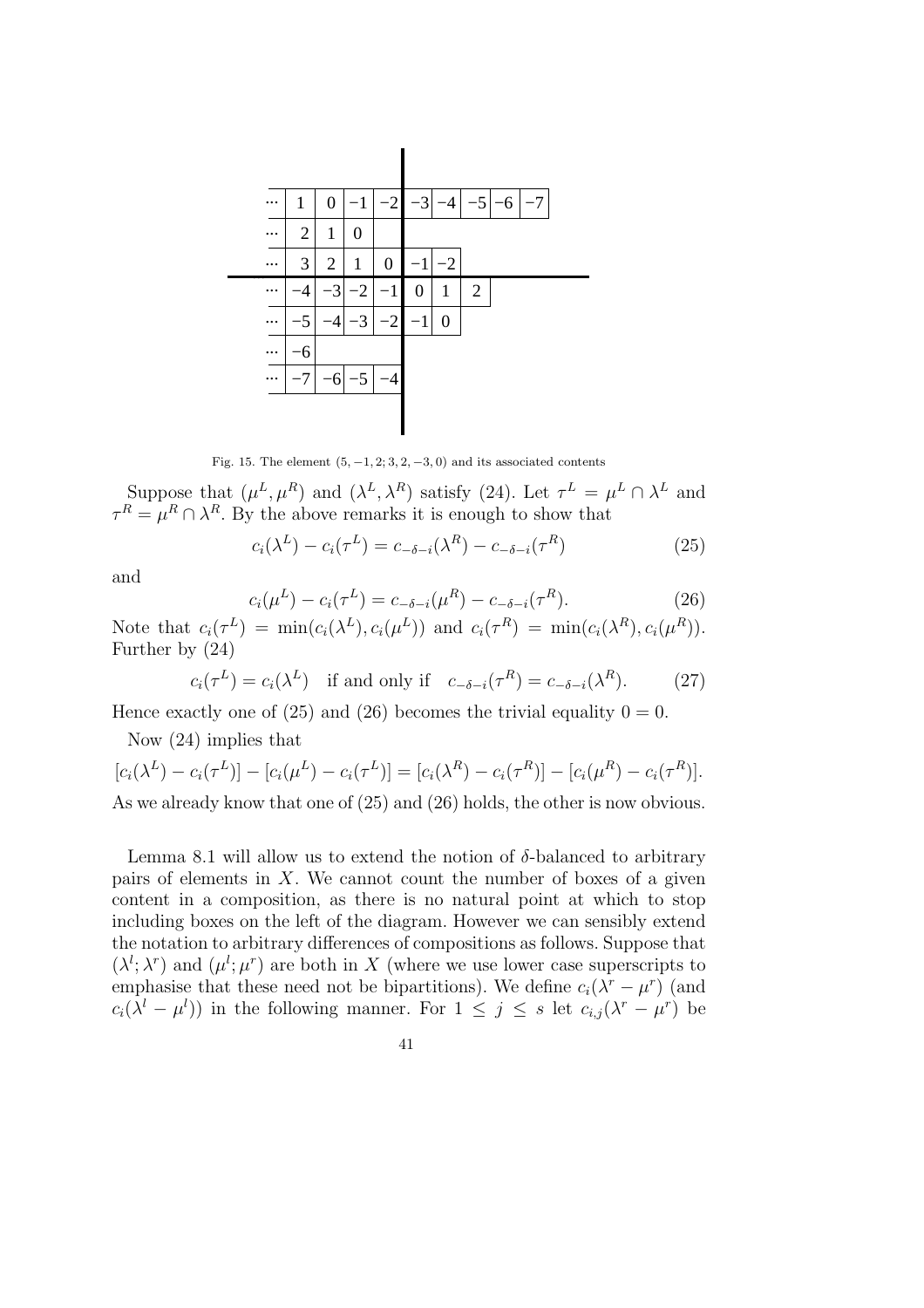the number of boxes of content i in row j between columns  $\min(\lambda_j^r, \mu_j^r) + 1$ and  $\max(\lambda_j^r, \mu_j^r)$  inclusive, and let  $\epsilon_{i,j}(\lambda^r - \mu^r)$  be +1 if  $\lambda_j^r > \mu_j^r$  and -1 otherwise. Then we set

$$
c_i(\lambda^r - \mu^r) = \sum_{j=1}^s \epsilon_{i,j} (\lambda^r - \mu^r) c_{i,j} (\lambda^r - \mu^r).
$$

Similarly, for  $-r \leq j \leq -1$  let  $c_{i,j}(\lambda^l - \mu^l)$  be the number of boxes of content i in row j between columns  $\min(\lambda_j^l, \mu_j^l) + 1$  and  $\max(\lambda_j^l, \mu_j^l)$  inclusive, and let  $\epsilon_{i,j}(\lambda^l - \mu^l)$  be  $-1$  if  $\lambda_j^l > \mu_j^l$  and  $+1$  otherwise. (Note that this is the opposite of the previous choice.) Then we set

$$
c_i(\lambda^l - \mu^l) = \sum_{j=-r}^{-1} \epsilon_{i,j}(\lambda^l - \mu^l)c_{i,j}(\lambda^l - \mu^l).
$$

With these conventions, and using the identification of bipartitions with  $X^+$  in (23), we see that the condition (24) for bipartitions  $(\lambda^L, \lambda^R)$  and  $(\mu^L, \mu^R)$  is equivalent to

$$
c_i(\bar{\lambda}^L - \bar{\mu}^L) = c_{-\delta - i}(\lambda^R - \mu^R). \tag{28}
$$

We are now in a position to replace our  $\delta$ -balanced condition for bipartitions with an orbit condition from the action of the Weyl group. We proceed in two stages.

**Proposition 8.2** Suppose that  $(\lambda^L, \lambda^R)$  and  $(\mu^L, \mu^R)$  are bipartions such *that*

$$
(\bar{\mu}^L; \mu^R) = w.(\bar{\lambda}^L; \lambda^R).
$$
  
Then  $(\lambda^L, \lambda^R)$  and  $(\mu^L, \mu^R)$  are  $\delta$ -balanced.

PROOF. By the above remarks it will be enough to show that (28) holds for any elements of X when w is one of the generators  $s_{\beta}$ . Such a generator will only change  $\lambda = (\bar{\lambda}^L; \lambda^R)$  in two rows; there are two cases to consider depending on whether the two rows are on opposite sides of the horizontal bar.

From (28) it will be enough to show (i) that in the case where the two rows are on the same side of the bar the action of  $s<sub>\beta</sub>$  corresponds to replacing boxes in one row by boxes with the same content in the other, and (ii) that in the case where the two rows are on opposite sides of the bar the action of  $s_{\beta}$  corresponds to replacing boxes in one row by boxes in the other such that the two sets can be paired up with contents in each pair summing to  $-\delta$ .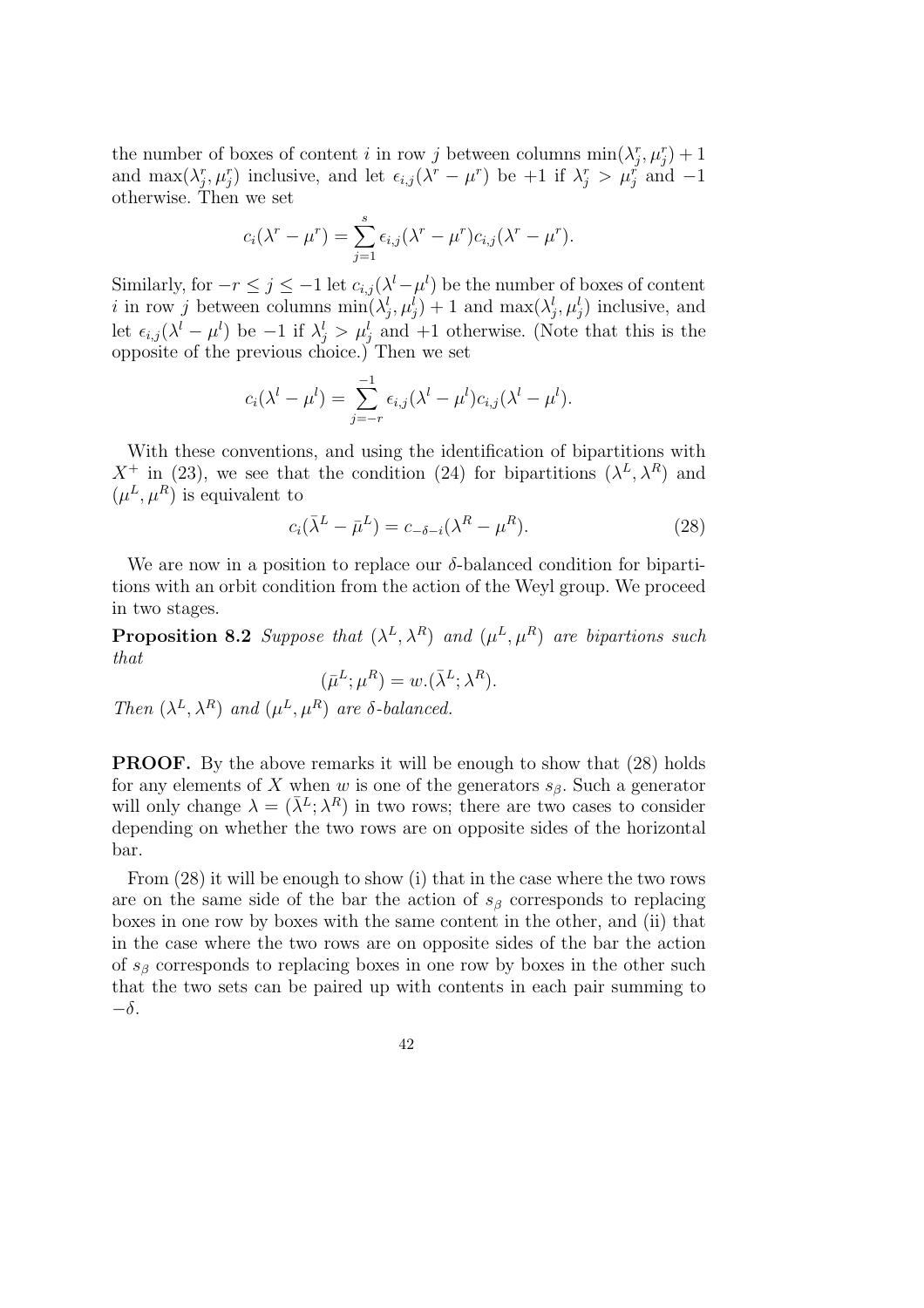Consider a general element  $\lambda \in X$ . Note that the content of the last box in row  $i > 0$  (reading from left to right) equals  $\lambda_i - i$ , while the content of the last box in row  $-j < 0$  is  $-\lambda_{-j} - j + 1$ . Now consider the action of the generators of W on  $\lambda$ .

First suppose that  $i, j > 0$ , and consider  $s_{\epsilon_i-\epsilon_j}$ . We have

$$
s_{\epsilon_i-\epsilon_j}.\lambda = \lambda - (\lambda_i - \lambda_j + (\delta - i + 1) - (\delta - j + 1))(\epsilon_i - \epsilon_j)
$$
  
=  $\lambda - (\lambda_i - \lambda_j + j - i)(\epsilon_i - \epsilon_j).$ 

If  $(\lambda_i - \lambda_j + j - i) > 0$  then the action of  $s_{\epsilon_i - \epsilon_j}$  removes  $(\lambda_i - \lambda_j + j - i)$ boxes from row  $i$  and adds the same number to row  $j$ . In row  $i$  the boxes to be removed have contents

$$
\lambda_i - i - (\lambda_i - \lambda_j + j - i) + 1, \ldots \lambda_i - i - 1, \lambda_i - i
$$

and on row  $i$  the boxes added have contents

$$
\lambda_j - j + 1, \lambda_j - j + 2, \dots, \lambda_j - j + (\lambda_i - \lambda_j + j - i).
$$

Simplifying both theses expressions for the contents we arrive at the same list:

$$
\lambda_j - j + 1, \dots, \lambda_i - i - i, \lambda_i - i
$$

and so the number of boxes of each content has remained unchanged. The case where  $(\lambda_i - \lambda_j + j - i) < 0$  is similar.

Next suppose that  $i, j > 0$ , and consider  $s_{\epsilon_{-i}-\epsilon_{-j}}$ . We have that

$$
s_{\epsilon_{-i}-\epsilon_{-j}}.\lambda = \lambda - (\lambda_{-i} - \lambda_{-j} + i - j)(\epsilon_{-i} - \epsilon_{-j}).
$$

Arguing as above we see that if  $(\lambda_{-i} - \lambda_{-j} + i - j) > 0$  then this number of boxes are removed from row  $-i$  and added to row  $-j$ , with both the removed and added sets having contents

$$
-\lambda_{-j}-j,\ldots,-\lambda_{-i}-i+1.
$$

Thus we again see that the number of boxes of each content remains unchanged. As above, the case where  $(\lambda_{-i} - \lambda_{-i} + j - i) < 0$  is similar.

Finally, suppose that  $i, j > 0$ , and consider  $s_{\epsilon_i-\epsilon_{-j}}.\lambda$ . We have that

$$
s_{\epsilon_i-\epsilon_{-j}}.\lambda = \lambda - (\lambda_i - \lambda_{-j} + (\delta - i + 1) - j)(\epsilon_i - \epsilon_{-j}).
$$

Suppose that  $\lambda_i - \lambda_{-i} + (\delta - i + 1) - j > 0$  (the other case is similar). Then  $s_{\epsilon_i-\epsilon_{-j}}$  removes  $\lambda_i - \lambda_{-j} + (\delta - i + 1) - j$  boxes from row i and adds the same number to row  $-j$ . In row  $-j$  the added contents are

$$
-\lambda_{-j} - j, -\lambda_{-j} - j - 1, \dots, -\lambda_{-j} - j - (\lambda_i - \lambda_{-j} + (\delta - i + 1) - j) + 1
$$
  
43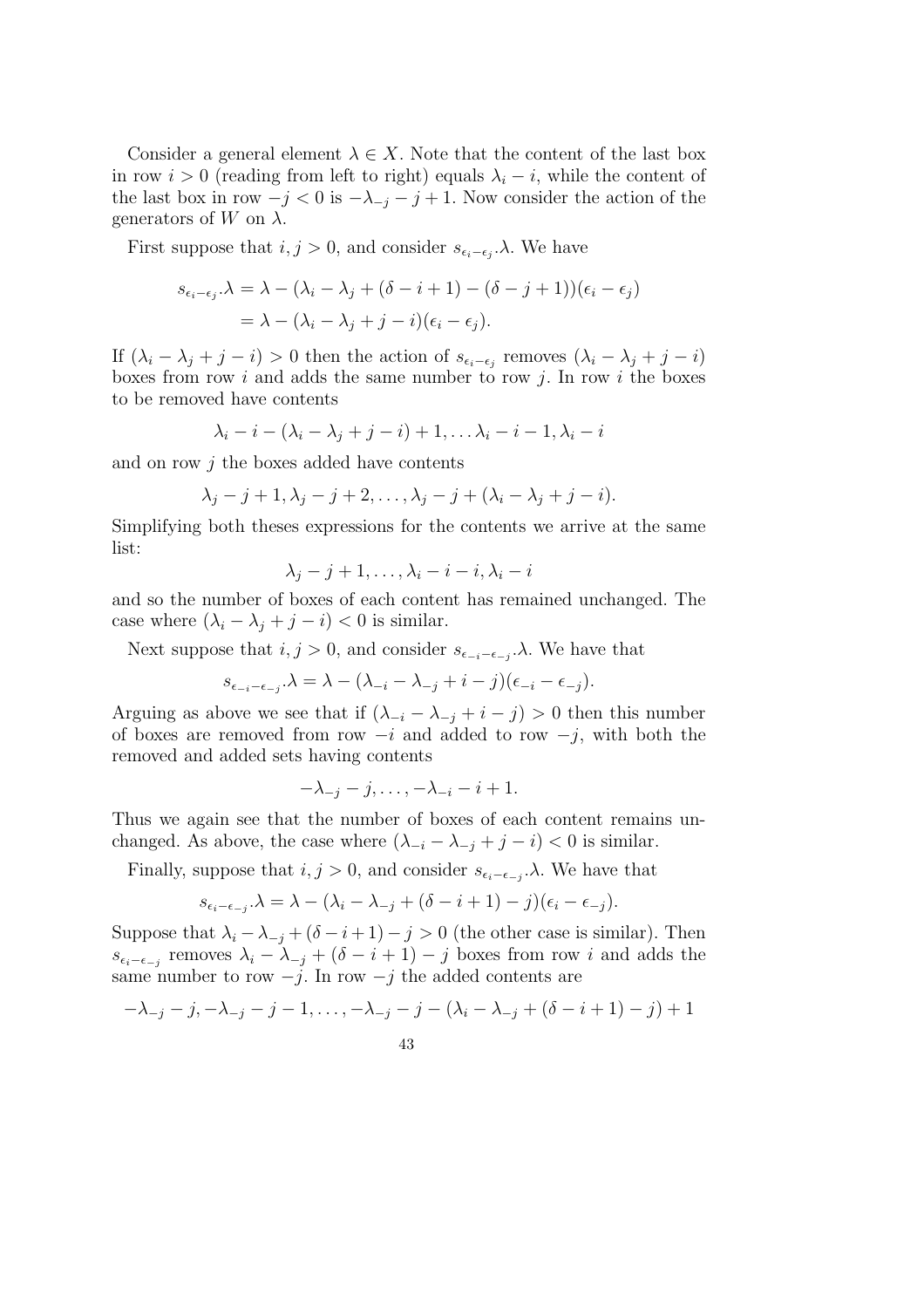and in row i the removed contents are

$$
\lambda_i - i - (\lambda_i - \lambda_{-j} + (\delta - i + 1) - j + 1, ..., \lambda_i - i - 1, \lambda_i - i.
$$

Simplifying we see that the added contents are

$$
-\lambda_{-j}-j, -\lambda_{-j}-j-1, \ldots, -\lambda_i-\delta+i
$$

and the removed contents are

$$
\lambda_{-j}-\delta+j,\ldots,\lambda_i-i-1,\lambda_i-i.
$$

Comparing the corresponding entries in each of these last two expressions, we see that in each case they sum to  $-\delta$ , as required.

We next consider the reverse implication.

**Proposition 8.3** If  $(\lambda^L, \lambda^R)$  and  $(\mu^L, \mu^R)$  are  $\delta$ -balanced then there exists  $w \in W$  *such that* 

$$
(\bar{\mu}^L; \mu^R) = w.(\bar{\lambda}^L; \lambda^R).
$$

**PROOF.** It is enough to consider the case where  $(\lambda^L, \lambda^R) \supseteq (\mu^L, \mu^R)$ . We will proceed by induction on  $|\lambda^L/\mu^L| = |\lambda^L/\mu^L|$ , and write  $\lambda$  and  $\mu$  for the corresponding elements of X.

If  $|\lambda^L/\mu^L| = 1$  and under our identification the unique box in  $\lambda^L/\mu^L$ (respectively in  $\lambda^R/\mu^R$ ) is in row  $-j$  (respectively row i) then it is easy to verify that

$$
s_{\epsilon_i-\epsilon_{-j}}.\lambda=\mu
$$

and so we are done.

Next suppose that  $|\lambda^L/\mu^L| > 1$ . We define the edge of a skew partition  $\tau$ to be those boxes in  $\tau$  such that the box diagonally below and to the right is not in  $\tau$ . Let  $\epsilon$  be the box of maximal content in the edge of  $\lambda^R/\mu^R$ . Suppose that the corresponding box in  $\lambda$  is in row *i*. By the  $\delta$ -balanced condition there is a unique box  $\epsilon'$  in the edge of  $\lambda^L/\mu^L$  such that  $c(\epsilon) + c(\epsilon') = -\delta$ . Suppose that the corresponding box in  $\lambda$  is in row  $-j$ .

Let  $\alpha$  be the first box in row  $-j$  *not* in  $\lambda$ . As  $\alpha$  is in the edge of  $\lambda^L/\mu^L$  we can find a matching box  $\alpha'$  on the edge of  $\lambda^R/\mu^R$ . Say that  $\alpha'$  is in row l; we have that  $l > i$ . This configuration is illustrated schematically in Figure 16 with the edge of the two skew partitions shaded grey, and  $\mu$  denoted by the curved lines.

If  $i = l$  then define

$$
\lambda' = s_{\epsilon_i - \epsilon_{-j}}.\lambda.
$$
  
44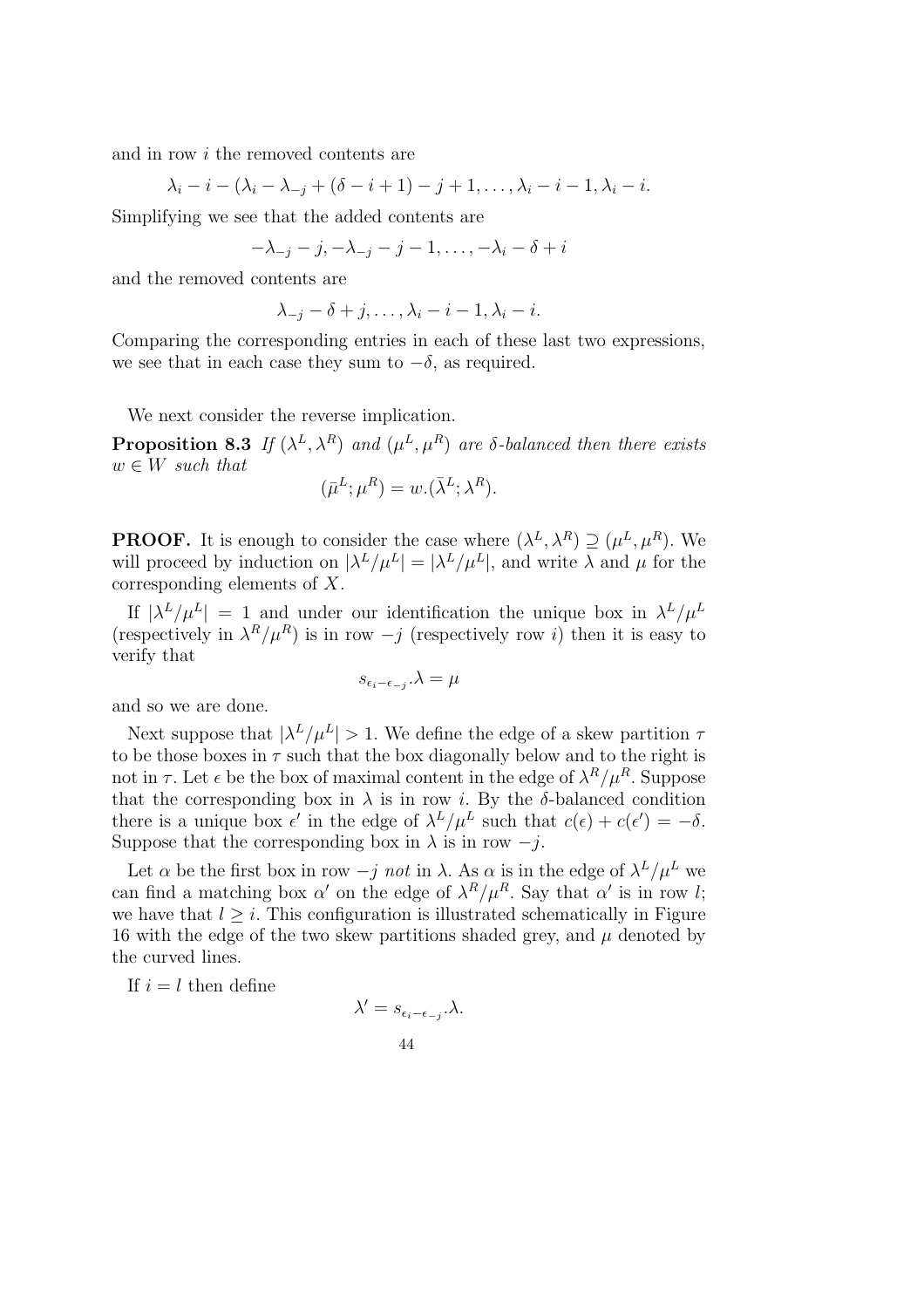

Fig. 16. Dominant weights  $\lambda$  and  $\mu$  with associated edge strip shaded.

If  $i < l$  define

$$
\lambda' = (s_{\epsilon_i - \epsilon_{i+1}} \dots s_{\epsilon_i - \epsilon_{l-1}} s_{\epsilon_i - \epsilon_l} s_{\epsilon_i - \epsilon_{-j}}).
$$

In both cases  $\lambda'$  is obtained from  $\lambda$  by removing the boxes on the edge of  $\lambda^L/\mu^L$  (respectively of  $\lambda^R/\mu^R$ ) between  $\epsilon'$  and  $\alpha$  (respectively between  $\epsilon$  and  $\alpha'$ ) inclusive.

If  $\lambda'$  is in  $X^+$  then we are done by induction. If not, then either there is a box in the edge of  $\lambda^L/\mu^L$  directly below  $\alpha$ , or there is a box in the edge of  $\lambda^R/\mu^R$  directly below  $\alpha'$ . In these cases we repeat the above process replacing i with  $l + 1$  and  $-j$  with  $-j + 1$ .

Eventually this process will terminate, as if the whole of the edge of  $\lambda/\mu$  is removed then the result will be in  $X^+$ . The result now follows by induction.

Combining Propositions 8.2 and 8.3 with Corollary 7.7 we obtain

Corollary 8.4 Let k be  $\Sigma$ -semisimple with  $\delta \in \mathbb{Z}$ . Two weights  $\lambda$  and  $\mu$  in  $X^+$  *are in the same block of*  $B_{rs}$  *if and only if*  $\lambda = w.\mu$  *for some*  $w \in W$ *.* 

#### 9. Comparing blocks in characteristic zero and characteristic p

In this section we will recall some standard results relating blocks for algebras in different characteristics coming from a common integral form. This will motivate the results in the following section.

Let  $A_{\mathbb{Z}}$  be an integral form giving rise to a corresponding algebra  $A_k$ over a field k. Suppose also that we have a family of integral forms for modules  $M_{\mathbb{Z}}(\lambda)$  such that over any given field k, all simples can be realised as quotient modules of the corresponding modules  $M_k(\lambda)$  (and are labelled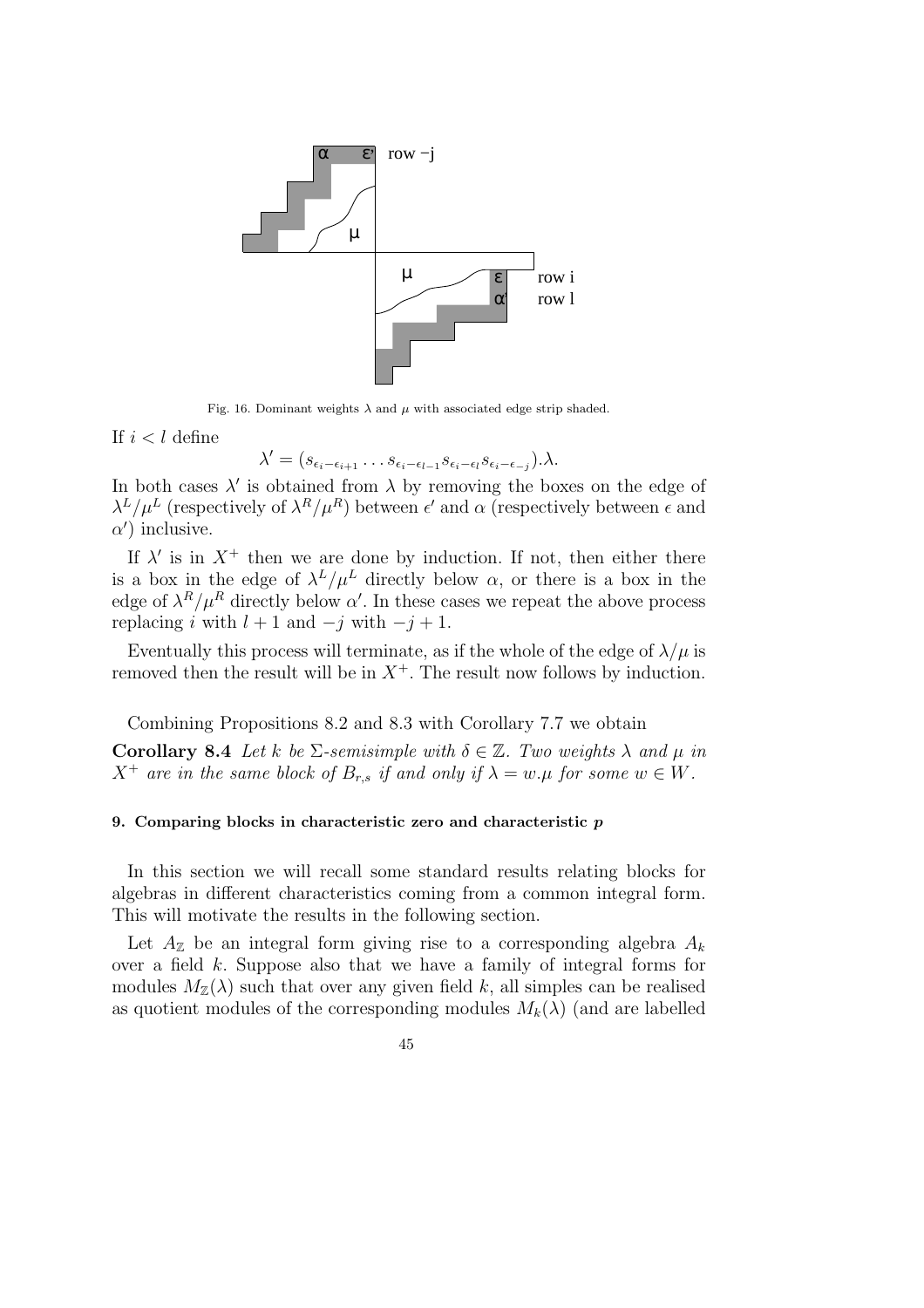by the corresponding  $\lambda$ ). We will have in mind the case when  $A_{\mathbb{Z}}$  is the integral form for a Brauer or walled Brauer algebra (where  $\delta$  has been specialised to a fixed integer) and the  $M_k(\lambda)$  are cell modules.

Let  $1 = \sum_i e_i$  be a primitive central idempotent decomposition in the algebra  $A_{\mathbb{F}_p}$  defined over the finite field with p elements. This corresponds to the block decomposition of  $A_{\mathbb{F}_p}$ . The idempotent decomposition lifts to a decomposition over  $\mathbb{Z}_p$  by the lifting theorem (see for example [Ben91, Theorem 1.9.4]). These idempotents pass injectively to  $\mathbb{Q}_p$ , and hence to  $\mathbb{C}_p$ which is isomorphic to C.

This final decomposition may no longer be primitive, but can be refined into a primitive decomposition (and hence the blocks over  $\mathbb C$  will in general be smaller). As the labelling scheme for simple modules in each algebra has been chosen in a consistent manner (via the integral forms) this proves that if  $\lambda$  and  $\mu$  are in the same block over C, then they are also in the same block over  $\mathbb{F}_p$ .

Combining this with our characteristic zero block results for the Brauer algebra [CDM06, Theorem 4.2] and walled Brauer algebra (Corollary 8.4) we obtain

**Proposition 9.1** Let  $\lambda$  and  $\mu$  be weights for the Brauer (or walled Brauer) *algebra*  $A(\delta)$  *with*  $\delta \in \mathbb{Z}$ *. Let* W *be the Weyl group corresponding to* A*. If there exists*  $\delta' \in \mathbb{Z}$  *with*  $\delta' \equiv \delta \mod p$  *such that*  $\lambda = w.\mu$  *for some*  $w \in W$ *, where the dot action is with respect to*  $\rho(\delta')$ *, then*  $\lambda$  *and*  $\mu$  *are in the same block for*  $A(\delta)$  *over*  $\mathbb{F}_p$ *.* 

#### 10. A linkage principle in positive characteristic

So far we have given a complete description of the blocks of  $B_{r,s}$  when either k is  $\Sigma$ -semisimple or  $\delta \notin \mathbb{Z}$ . For the remaining cases we have a necessary conditions for two weights to be in the same block coming from Corollary 4.3. We will strengthen this into a linkage principle, using orbits of the affine Weyl group of type A. We will assume throughout this section that  $\delta \in \mathbb{Z}$ .

Consider the (type A) affine Weyl group  $W_p$ , the group generated by the affine reflections

$$
s_{\beta,rp}(\lambda) = \lambda - ((\lambda, \beta) - rp)\beta
$$

where  $\beta \in \Phi$  and  $r \in \mathbb{Z}$ . Just as for W, this acts on X via the dot action

$$
w.\lambda = w(\lambda + \rho) - \rho.
$$

$$
46\,
$$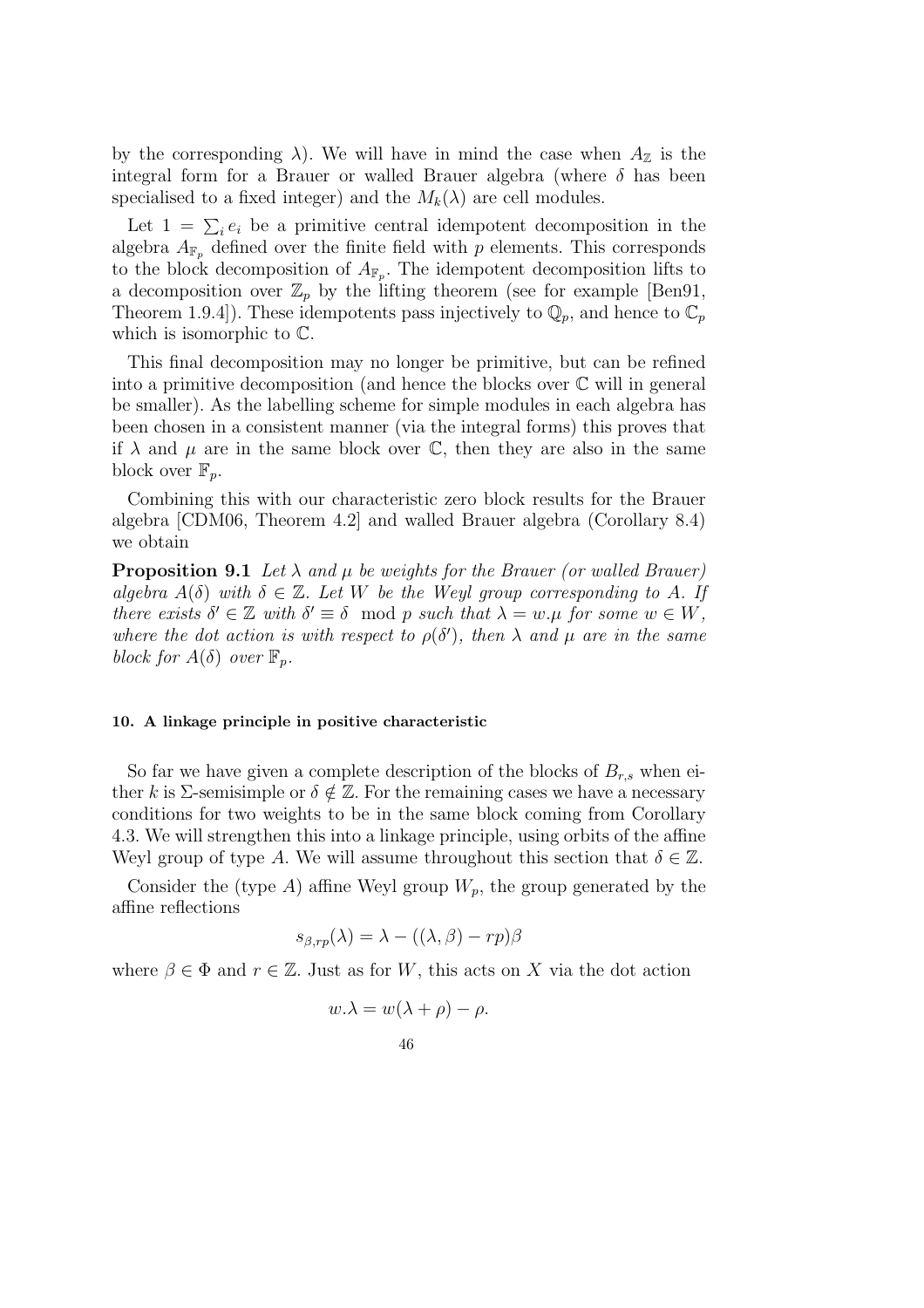It is easy to verify (as in [CDM06, Section 5]) that the dot action of  $W_p$  on X is generated by the various dot actions of W with respect to  $\rho(\delta + rp)$  for  $r \in \mathbb{Z}$ . Thus from Proposition 9.1 we might expect this affine Weyl group action to control in large part the block structure in positive characteristic. We will see that it does in fact give a necessary condition for two weights to be in the same block. For this it will be convenient to have the following simple combinatorial description of when two elements of  $X$  are in the same  $W_p$ -orbit.

Identify  $\Sigma_{r+s}$  with the group of permutations of  $\{-r, \ldots, -1, 1, 2, \ldots, s\}$ . Given an element  $\sigma \in \Sigma_{r+s}$  we define an element  $s(\sigma)_i$  for each  $-r \leq i \leq s$ with  $i \neq 0$  by

$$
s(\sigma)_i = \begin{cases} -1 \text{ if } i < 0 \text{ and } \sigma(i) > 0 \\ +1 \text{ if } i > 0 \text{ and } \sigma(i) < 0 \\ 0 \text{ otherwise.} \end{cases}
$$

We also generalise the notion of degree from partitions to elements of  $X$  by setting

$$
|\lambda| = \sum_{i=-r}^{s} \lambda_i.
$$

**Lemma 10.1** *Suppose that*  $\lambda, \mu \in X$ *. Then*  $\mu \in W_p$ *.* $\lambda$  *if and only if*  $|\lambda|$  = |µ| and there exists  $\sigma \in \Sigma_{r+s}$  such that for all  $-r \leq i \leq s$  with  $i \neq 0$  we *have*

$$
\mu_i - i = \lambda_{\sigma(i)} - \sigma(i) + \mathrm{s}(\sigma)_i(\delta + 1) \mod p.
$$

**PROOF.** We have  $\mu \in W_p$ .  $\lambda$  if and only if

$$
\mu + \rho = w(\lambda + \rho) + p\nu
$$

for some  $w \in W$  and  $\nu \in \mathbb{Z}\Phi$ . Considering each component of  $\mu$  in turn and substituting the corresponding values for  $\rho$  we obtain the congruences given in the lemma. The additional condition that  $|\lambda| = |\mu|$  follows by summing over the expressions for each  $\mu_i$ , and using the fact that  $\nu \in \mathbb{Z}\phi$  implies that  $|\nu| = 0.$ 

Note that under our correspondence with bipartitions, the condition that  $|\lambda| = |\mu|$  is equivalent to the condition that

$$
\lambda^R - \lambda^L = \mu^R - \mu^L
$$

which we already know is a requirement for two bipartitions to be labels of  $B_{r,s}$ . Thus when  $\lambda$  and  $\mu$  both come from bipartitions for  $B_{r,s}$  it is enough to

$$
47\,
$$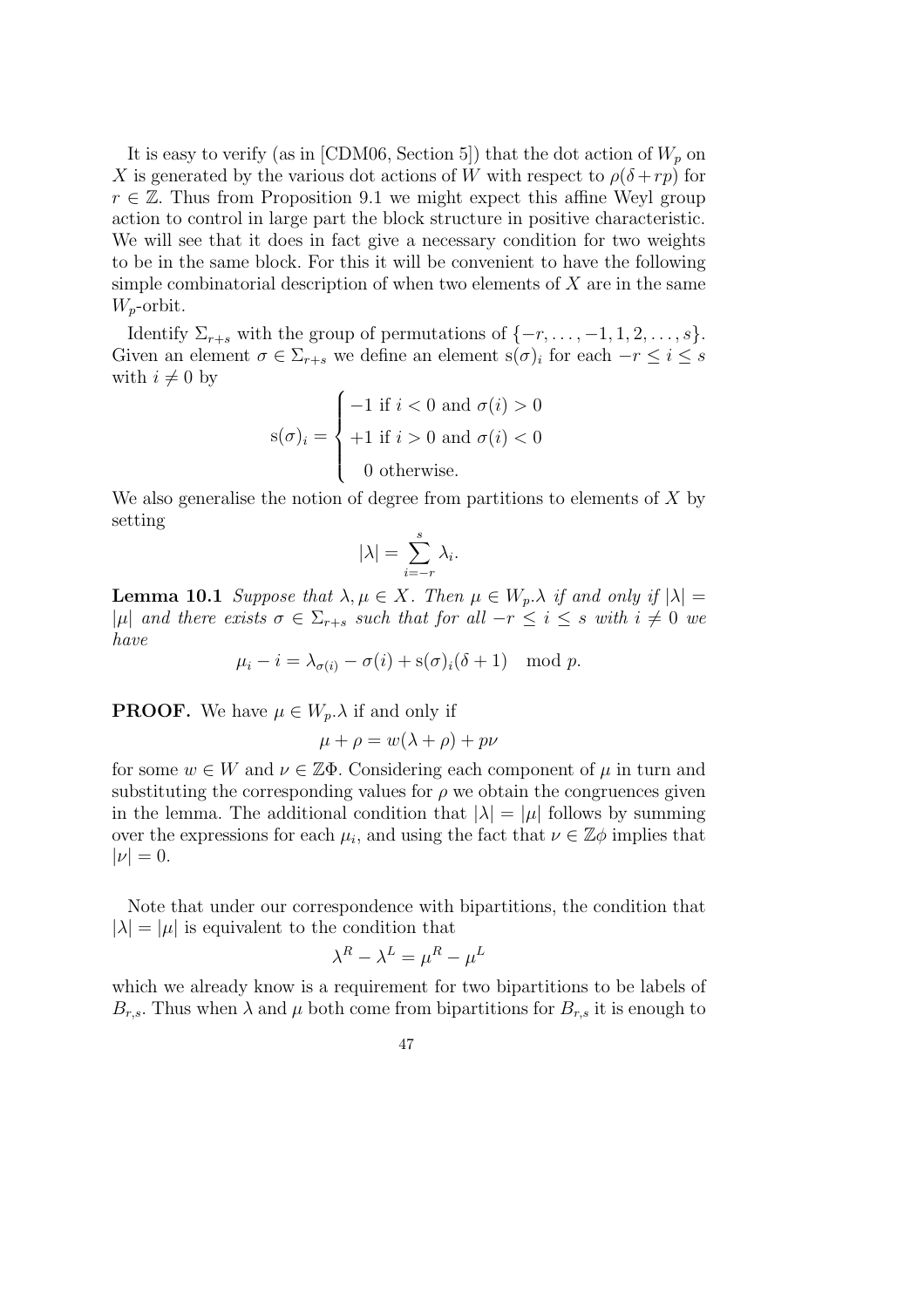check the congruences in Lemma 10.1 to determine if they are in the same  $W_p$ -orbit.

**Theorem 10.2** Suppose that  $\delta \in \mathbb{Z}$ , and that  $(\lambda^L, \lambda^R)$  and  $(\mu^L, \mu^R)$  are *bipartitions. If there exists*  $M \leq \Delta_{r,s}(\mu^L, \mu^R)$  *with* 

$$
Hom(\Delta_{r,s}(\lambda^L, \lambda^R), \Delta_{r,s}(\mu^L, \mu^R)/M) \neq 0
$$
\n(29)

*then*  $(\bar{\mu}^L; \mu^R) \in W_p.(\bar{\lambda}^L; \lambda^R)$ *.* 

**PROOF.** By the cellular structure of  $B_{r,s}$ , if (29) holds then we must have  $(\lambda^L, \lambda^R) \in \Lambda_{r,s}^a$  and  $(\mu^L, \mu^R) \in \Lambda_{r,s}^b$  for some  $b \leq a$ . We will proceed by induction on  $r + s$ .

First suppose that  $s = 0$ . Then  $B_{r,s} \cong \Sigma_r$ , and we have

$$
\Delta_{r,s}(\lambda^L, \lambda^R) \cong S^{\lambda^L} \quad \text{and} \quad \Delta_{r,s}(\mu^L, \mu^R) \cong S^{\mu^L}.
$$

By the block result for symmetric groups (see for example the formulation in [Don94]) there exists  $v \in W_p^{A_r}$ , the affine Weyl group of type  $A_r$  such that  $\mu^L = v.\lambda^L$ . But this affine Weyl group is a subgroup of  $W_p$ , and taking w to be the corresponding element in  $W_p$  we have that  $\lambda = w.\mu$ . A similar argument holds when  $r = 0$ .

Now suppose that  $\lambda^L$  and  $\lambda^R$  are both nonempty partitions. By localising we may assume that  $(\lambda^L, \lambda^R) \in \Lambda^{r,s}$ . Possibly by enlarging M, we may also assume that our non-zero homomorphism kills everything in  $\Delta_{r,s}(\lambda^L, \lambda^R)$ except for one simple in the head. Such a simple is labelled by some weight  $(\tau^L, \tau^R) \in \Lambda_{reg}^{r,s}$ , and by the block result for symmetric groups, this weight is in the same  $W_p$  orbit as  $(\lambda^L, \lambda^R)$ . Clearly there will also be a homomorphism from  $\Delta_{r,s}(\tau^L, \tau^R)$  into  $\Delta_{r,s}(\mu^L, \mu^R)/M$ , and so we may assume that  $(\lambda^L, \lambda^R) \in \Lambda_{reg}^{r,s}.$ 

Choose the highest removable box  $\Box$  in  $\lambda^R$ . The partition  $\lambda^R - \Box$  cannot have a higher addable box of the same content as  $\Box$  by our assumption on  $(\lambda^L, \lambda^R)$ . Therefore by the block result for symmetric groups together with Corollary 3.6 (and Remark 3.4) we have a surjection

$$
\operatorname{ind}^R \Delta_{r,s-1}(\lambda^L, \lambda^R - \square) \longrightarrow \Delta_{r,s}(\lambda^L, \lambda^R) \longrightarrow 0
$$

and so by (29) we have

Hom
$$
(ind^R \Delta_{r,s-1}(\lambda^L, \lambda^R - \square), \Delta_{r,s}(\mu^L, \mu^R)/M) \neq 0.
$$

Applying Frobenius reciprocity we see that

$$
\text{Hom}(\Delta_{r,s-1}(\lambda^L, \lambda^R - \square), \text{res}^R(\Delta_{r,s}(\mu^L, \mu^R)/M)) \neq 0.
$$

$$
48\,
$$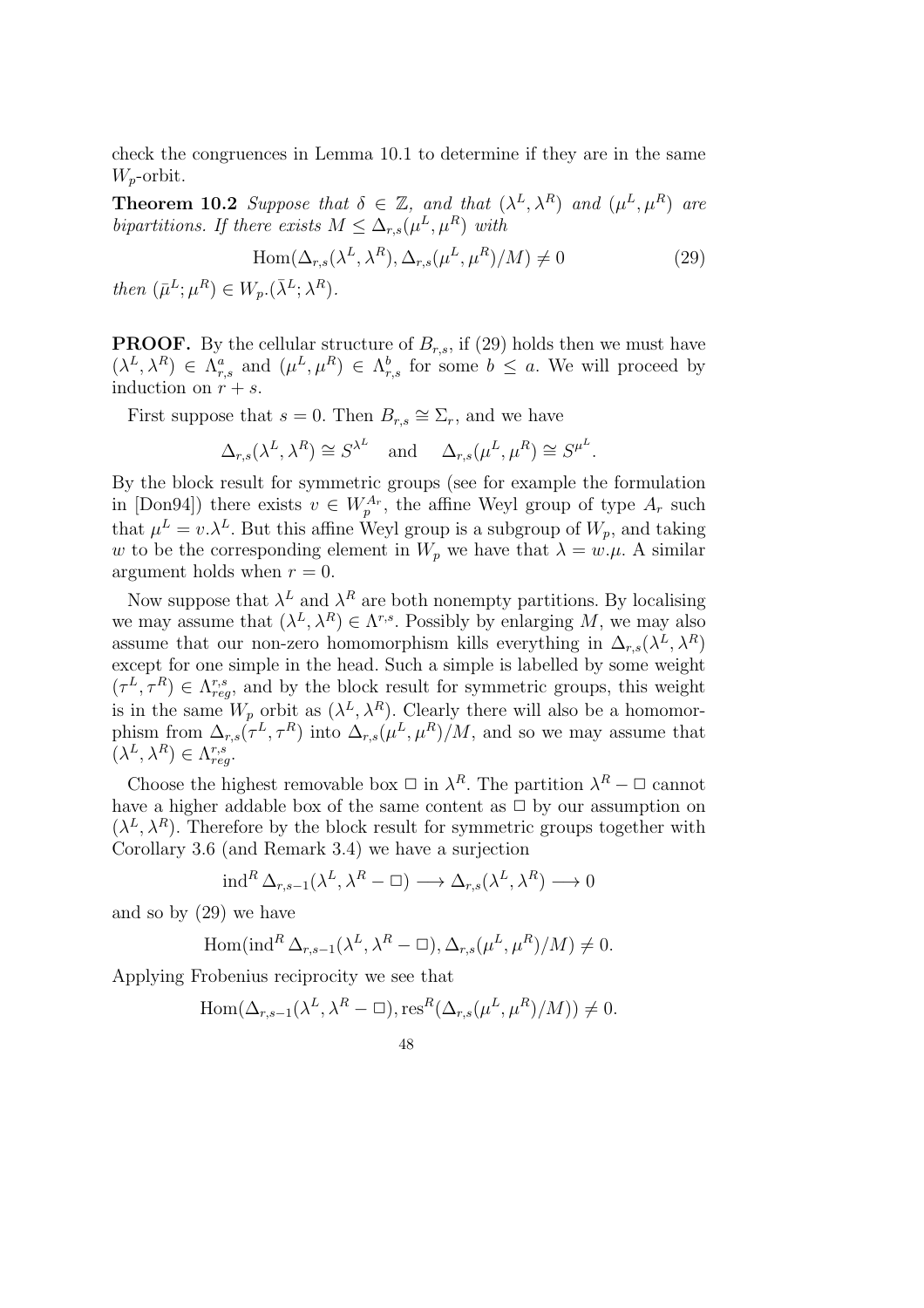We will set  $\lambda^{L} = \lambda^{L}$  and  $\lambda^{R} = \lambda^{R} - \square$ . By Theorem 3.3 we must have either

$$
\operatorname{Hom}(\Delta_{r,s-1}(\lambda'^L, \lambda'^R), \Delta_{r,s-1}(\mu^L + \square', \mu^R)/N) \neq 0 \tag{30}
$$

for some addable box  $\Box'$  for  $\mu^L$  and some  $N < \Delta_{r,s-1}(\mu^L + \Box', \mu^R)$  or

$$
\text{Hom}(\Delta_{r,s-1}(\lambda'^L, \lambda'^R), \Delta_{r,s}(\mu^L, \mu^R - \square')/N) \neq 0 \tag{31}
$$

for some removable box  $\Box'$  in  $\mu^R$  and some  $N < \Delta_{r,s-1}(\mu^L, \mu^R - \Box').$ 

First suppose that we are in the situation in (30), and set  $(\tau^L, \tau^R)$  =  $(\mu^L + \Box', \mu^R)$ . The condition in Corollary 4.3 applies both to the weights  $(\lambda^L, \lambda^R)$  and  $(\mu^L, \mu^R)$  and to the weights  $(\lambda'^L, \lambda'^R)$  and  $(\tau^L, \tau^R)$ . Comparing the resulting expressions we see that we must have

$$
c(\square) + c(\square') + \delta = 0 \mod p.
$$

Also by induction there exists  $w \in W_p$  such that  $\tau = w.\lambda'$ 

Next, suppose that we are in the situation in (31), and set  $(\tau^L, \tau^R)$  =  $(\mu^L, \mu^R - \Box')$ . As in the preceding case, we deduce from Corollary 4.3 that

$$
c(\square) = c(\square') \mod p.
$$

Also by induction there exists  $w \in W_p$  such that  $\tau = w.\lambda'$ .

In both cases, suppose that  $\Box$  is in row i of  $\lambda$  and  $\Box'$  is in row j of  $\tau$ , and that  $\sigma$  is the element of W corresponding to w as in Lemma 10.1. Let  $\sigma(j) = t$  and  $\sigma(u) = j$  for some t and u. Define  $\sigma'$  by setting  $\sigma'(j) = i$ ,  $\sigma'(u) = t$ , and  $\sigma'(v) = \sigma(v)$  for all  $v \neq j, u$ . It is easy to check that  $\sigma'$ satisfies the conditions in Lemma 10.1, and hence that  $\mu = w' \lambda$  for some  $w' \in W_p$  as required.

An immediate consequence of this (and the cellularity of  $B_{r,s}$ ) is

**Corollary 10.3** Suppose that  $\delta \in \mathbb{Z}$ . Then  $L_{r,s}(\lambda^L, \lambda^R)$  and  $L_{r,s}(\mu^L, \mu^R)$ *are in the same block only if*  $(\bar{\mu}^L; \mu^R) \in W_p. (\bar{\lambda}^L; \bar{\lambda}^R)$ .

#### 11. Concluding remarks

We have given a complete characterisation of the blocks of the walled Brauer algebra in characteristic zero, and a linkage principle in characteristic p. In general the positive characteristic result cannot be strengthened to give the full blocks as orbits of the affine Weyl group, as this is not true for the special case of the ordinary Brauer algebra (see [CDM06, Theorem 7.2]).

The geometric description of these results depends on our choice of embedding of dominant weights inside a larger weight space. This has two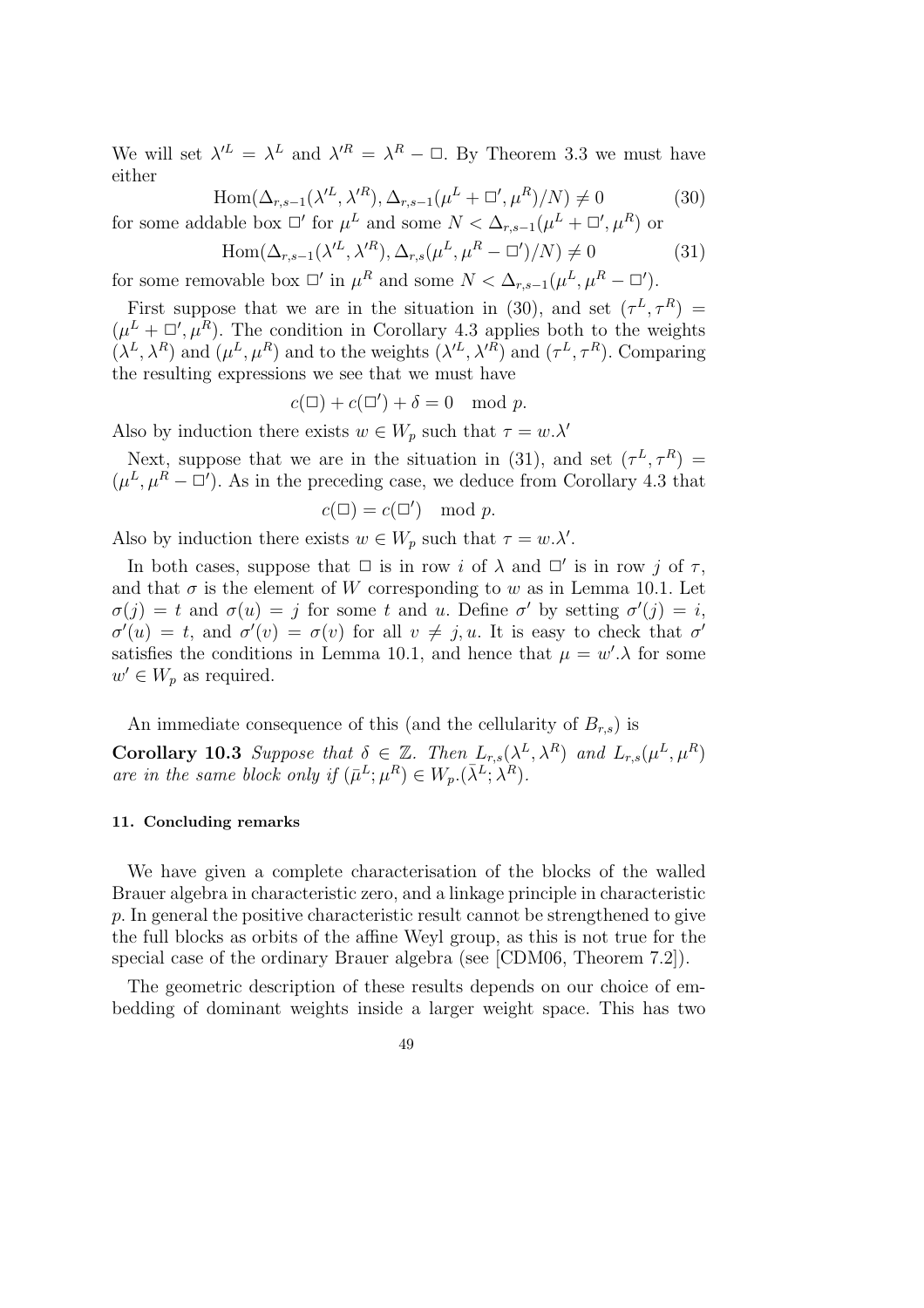aspects: the use of 'negative' partitions and the relative positions of the left and right hand components of a bipartition.

Negative partitions are used so that the natural action of the symmetric group (which would normally preserve the total number of boxes) now correspond to adding or removing boxes when acting on rows from both parts of the bipartition.

The choice of relative positions of the two parts is slightly more arbitrary. In particular, [DD08, Section 4.5] adopts an alternative convention of placing the negative partition below the usual partition. If  $\delta > r + s$  then this can be done in such a way that the Weyl group action we describe corresponds to the standard choice of  $\rho$  from Lie theory (i.e. without a shift by δ). However this is precisely the case where the block result is trivial, as all blocks consist of singletons. In general there is no way to position negative partitions so that  $\rho$  is the standard shift from Lie theory, as for small values of  $\delta$  the rows would have to overlap.

The convention used in this paper also has the advantage that the embedding of  $B_{r,s}$  into  $B_{r+t,s+t}$  by globalising is compatible with the natural embedding of weight spaces for each algebra.

#### References

- [BCH+94] G. Benkart, M. Chakrabarti, T. Halverson, R. Leduc, C. Lee, and J. Stroomer, *Tensor product representations of general linear groups and their connections with Brauer algebras*, J. Algebra 166 (1994), 529–567.
- [Ben91] D. J. Benson, *Representations and cohomology I*, Cambridge studies in advanced mathematics, vol. 30, CUP, 1991.
- [Bra37] R. Brauer, *On algebras which are connected with the semisimple continuous groups*, Ann. of Math. 38 (1937), 857–872.
- [CDM05] A. G. Cox, M. De Visscher, and P. P. Martin, *The blocks of the Brauer algebra in characteristic zero*, preprint, 2005.
- [CDM06] , *A geometric characterisation of the blocks of the Brauer algebra*, preprint, 2006.
- [CMPX06] A. G. Cox, P. P. Martin, A. E. Parker, and C. Xi, *Representation theory of towers of recollement: theory, notes, and examples*, J. Algebra 302 (2006), 340–360.
- [CR81] C. W. Curtis and I. Reiner, *Methods of representation theory*, vol. 1, Wiley, 1981.
- [DD08] R. Dipper and S. Doty, *The rational Schur algebra*, Representation Theory, to appear.
- [DDH08] R. Dipper, S. Doty, and J. Hu, *Brauer's centralizer algebras, symplectic Schur algebras and Schur-Weyl duality*, Trans. AMS 360 (2008), 189–213.
- [Dia88] P. Diaconis, *Group representations in probability and statistics*, Institute of Mathematical Statistics Lecture Notes, Monograph Series 11, 1988.
- [Don94] S. Donkin, *On Schur algebras and related algebras IV: The blocks of the Schur algebras*, J. Algebra 168 (1994), 400–429.
- [DWH99] W. F. Doran, D. B. Wales, and P. J. Hanlon, *On the semisimplicity of the Brauer centralizer algebras*, J. Algebra 211 (1999), 647–685.
- [Eny02] J. Enyang, *Bases of certain algebras associated with quantum groups*, Ph.D. thesis, Univ. Illinois at Chicago, 2002.
- [Ful97] W. Fulton, *Young tableaux*, LMS Student Texts, vol. 35, Cambridge, 1997.
	- 50